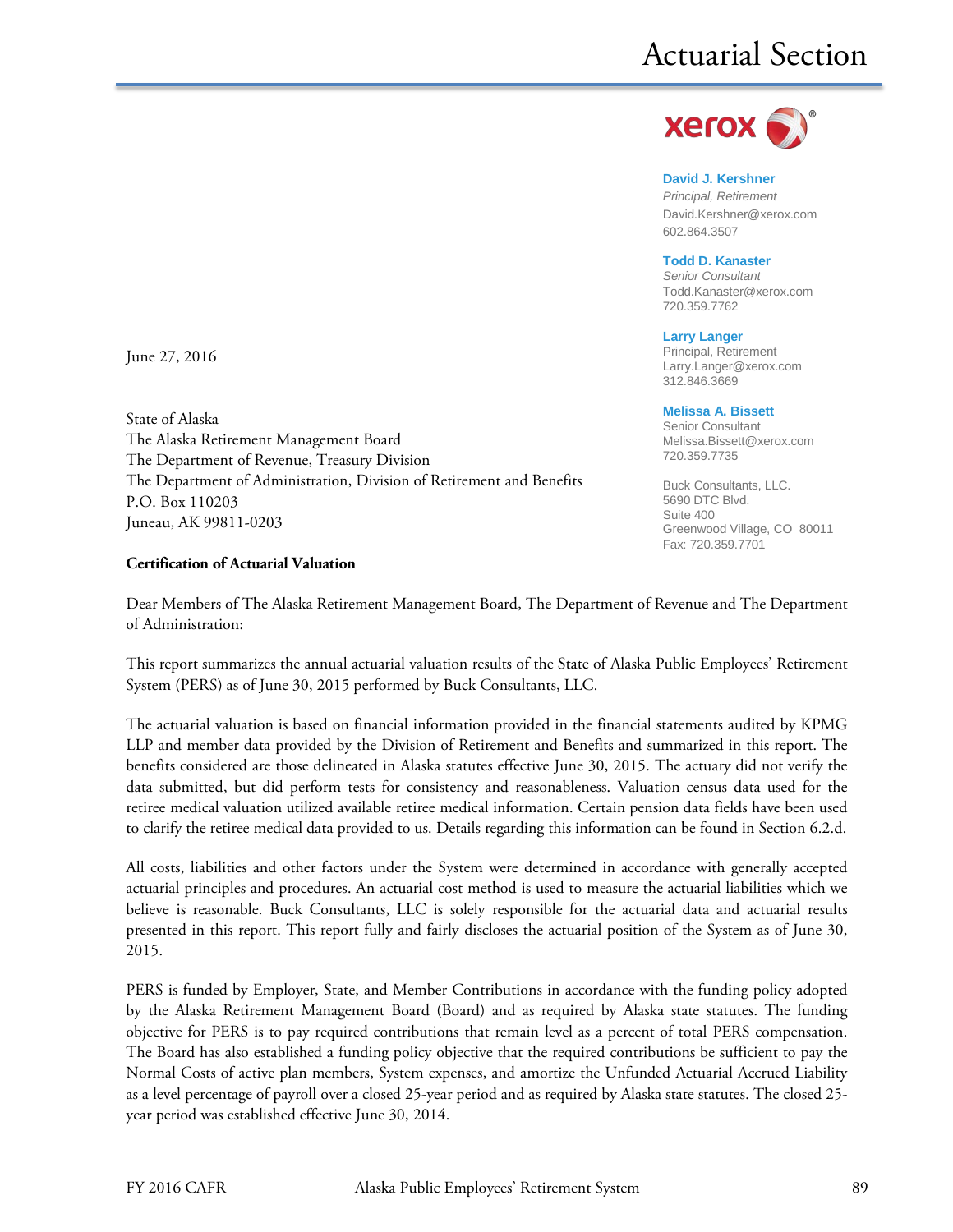The compensation used to determine required contributions is the total compensation of all active members in PERS, including those hired after July 1, 2006 who are members of the Defined Contribution Retirement (DCR) Plan. This objective is currently being met and is projected to continue to be met.

The Board and staff of the State of Alaska may use this report for the review of the operations of PERS. Use of this report, for any other purpose or by anyone other than the Board or staff of the State of Alaska may not be appropriate and may result in mistaken conclusions because of failure to understand applicable assumptions, methods or inapplicability of the report for that purpose. Because of the risk of misinterpretation of actuarial results, you should ask Buck to review any statement you wish to make on the results contained in this report. Buck will not accept any liability for any such statement made without review by Buck.

Future actuarial measurements may differ significantly from current measurements due to plan experience differing from that anticipated by the economic and demographic assumptions, increases or decreases expected as part of the natural operation of the methodology used for these measurements, and changes in plan provisions or applicable law. In particular, retiree group benefits models necessarily rely on the use of approximations and estimates, and are sensitive to changes in these approximations and estimates. Small variations in these approximations and estimates may lead to significant changes in actuarial measurements. An analysis of the potential range of such future differences is beyond the scope of this valuation (other than the sensitivity analyses shown in Sections 3.2 and 4.7).

In our opinion, the actuarial assumptions used are reasonable, taking into account the experience of the System and reasonable long-term expectations, and represent our best estimate of the anticipated long-term experience under the System. The actuary performs an analysis of System experience periodically and recommends changes if, in the opinion of the actuary, assumption changes are needed to more accurately reflect expected future experience. The last full experience analysis was performed for the period July 1, 2009 to June 30, 2013. Based on that experience study, the Board adopted new assumptions effective for the June 30, 2014 valuation to better reflect expected future experience. Based on our annual analysis of recent claims experience, changes were made to the per capita claim cost rates effective June 30, 2015 to better reflect expected future healthcare experience. Based on recent experience, the healthcare cost trend assumptions are still reasonable and were not changed. A summary of the actuarial assumptions and methods used in this actuarial valuation are shown in Section 6.

The assumptions and methods used to determine the healthcare Actuarial Required Contribution (ARC) of the Employers to the PERS as outlined in this report and all supporting schedules meet the parameters and requirements for disclosure of Governmental Accounting Standards Board (GASB) Statements No. 43, Financial Reporting for Postemployment Benefit Plans Other Than Pension Plans. Based on member data and asset information provided by the Division of Retirement and Benefits, we have prepared the trend data schedule under GASB No. 43 that is included in the Financial Section of the CAFR. We have also prepared the member data tables shown in Section 5 of this report for the Statistical Section of the CAFR, and the summary of actuarial assumptions, solvency test, and analysis of financial experience for the Actuarial Section of the CAFR. Please see our separate GASB 67 report for pension-related information needed for the CAFR.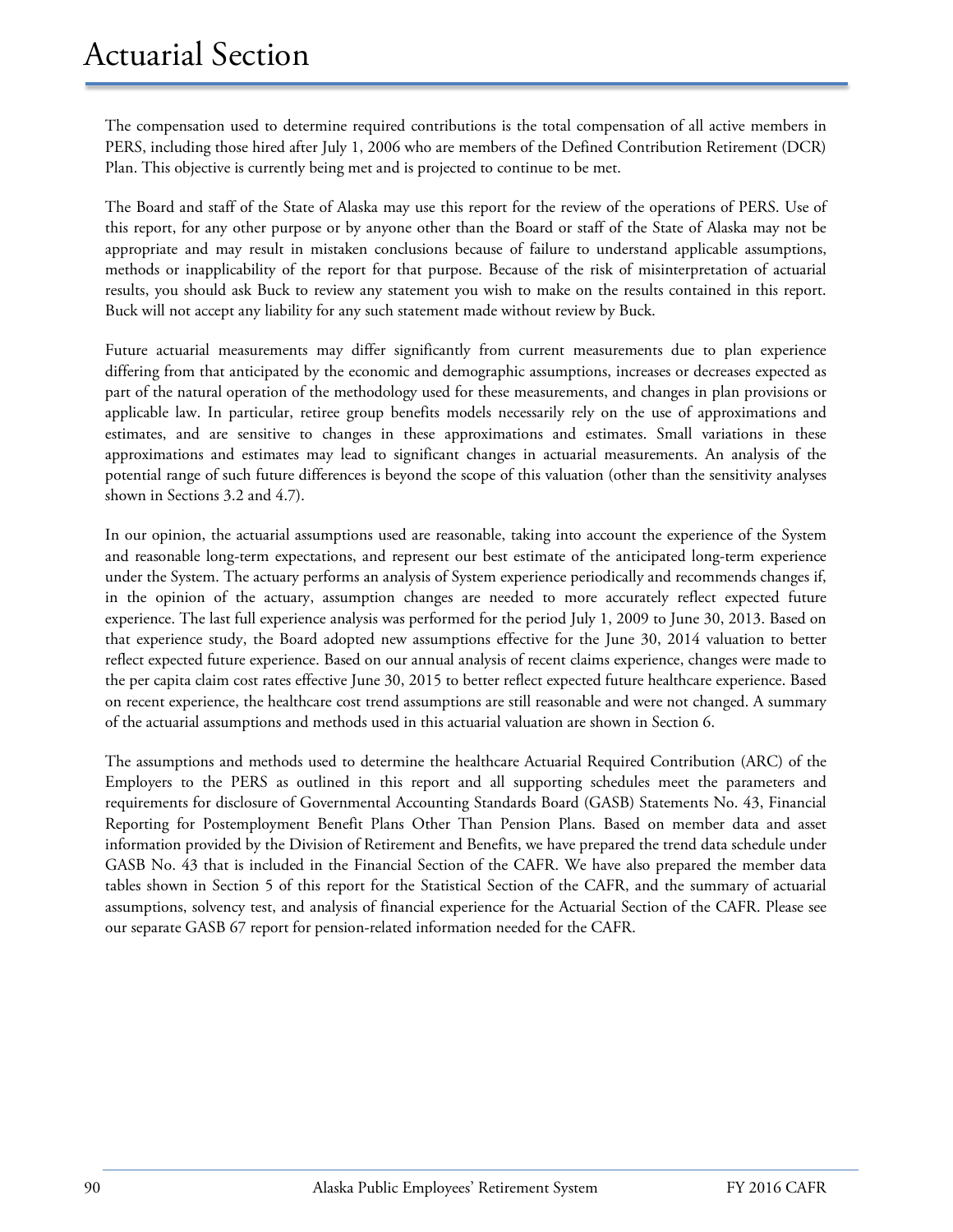David Kershner is a Fellow of the Society of Actuaries and Todd Kanaster and Larry Langer are Associates of the Society of Actuaries. All are Members of the American Academy of Actuaries and meet the Qualification Standards of the American Academy of Actuaries to render the actuarial opinions contained in this report. This report has been prepared in accordance with all applicable Actuarial Standards of Practice. We are available to answer any questions on the material contained in the report, or to provide explanations or further details as may be appropriate.

Respectfully submitted,

David J. Kershner, FSA, EA, MAAA, FCA Principal

Todd D. Kanaster, ASA, MAAA, FCA Senior Consultant

Larry Langer, ASA, EA, MAAA, FCA Principal

The undersigned actuary is responsible for all assumptions related to the average annual per capita health claims cost and the health care cost trend rates, and hereby affirms her qualification to render opinions in such matters, in accordance with the Qualification Standards of the American Academy of Actuaries.

Melisse A. Bisatt

Melissa A. Bissett, FSA, MAAA Senior Consultant, Health & Productivity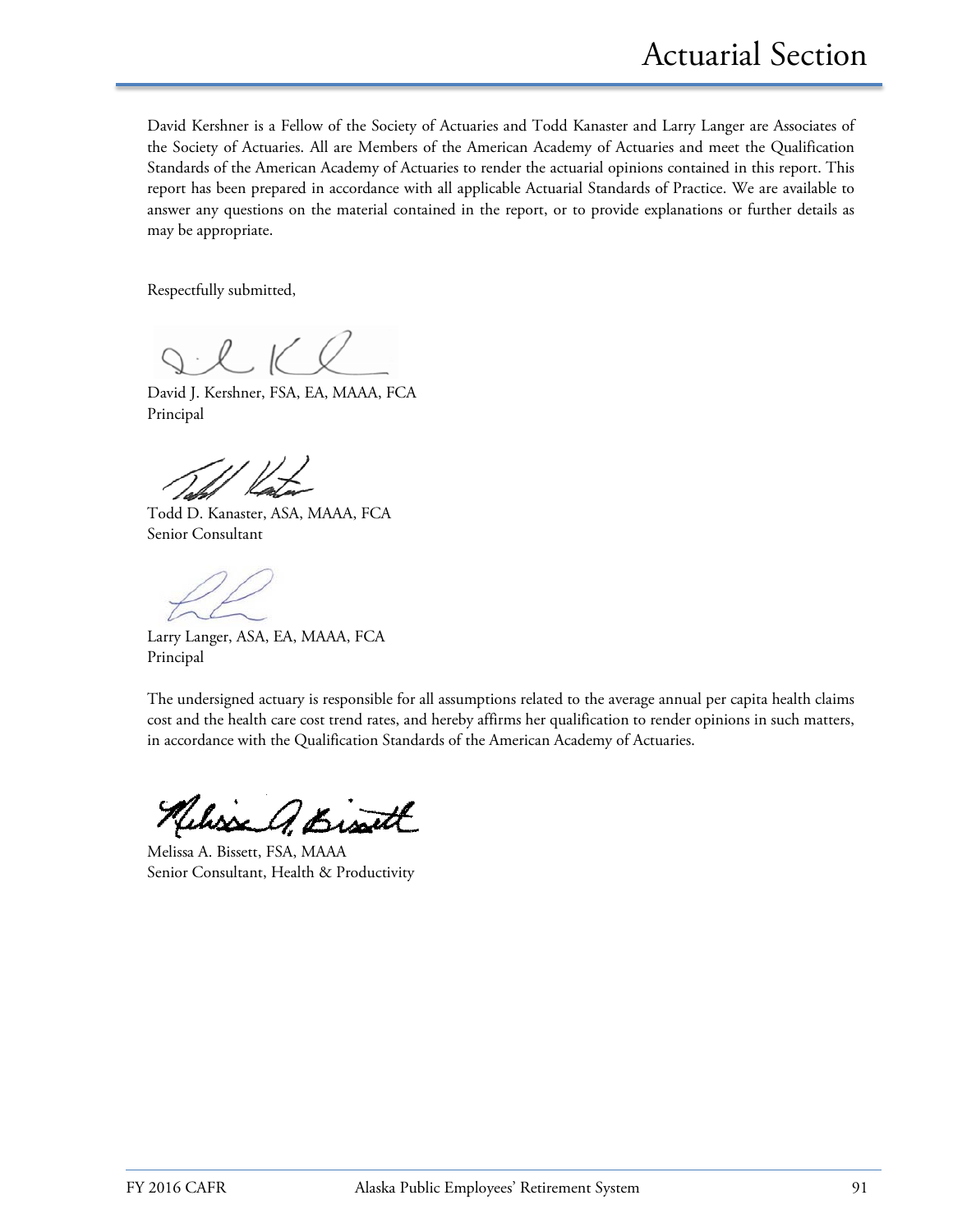The funding method used in this valuation was adopted by the Board in October 2006. Changes in the amortization of unfunded actuarial accrued liability were made in 2014. The asset smoothing method used to determine valuation assets was changed effective June 30, 2014.

Benefits valued are those delineated in Alaska State statutes as of the valuation date. Changes in State statutes effective after the valuation date are not taken into consideration in setting the assumptions and methods.

### **A. Actuarial Method –** Entry Age Normal

Liabilities and contributions shown in the report are computed using the Entry Age Normal Actuarial Cost Method. Any funding surpluses or unfunded accrued liability are amortized over a closed 25- year period (established June 30, 2014) as a level percentage of payroll amount. State statutes allow the contribution rate to be determined on payroll for all members, defined benefit and defined contribution member payroll combined.

Projected pension and postemployment healthcare benefits were determined for all active members. Cost factors designed to produce annual costs as a constant percentage of each member's expected compensation in each year for pension benefits (constant dollar amount for healthcare benefits) from the assumed entry age to the assumed retirement age were applied to the projected benefits to determine the normal cost (the portion of the total cost of the plan allocated to the current year under the method). The normal cost is determined by summing intermediate results for active members and determining an average normal cost rate which is then related to the total payroll of active members. The actuarial accrued liability for active members (the portion of the total cost of the plan allocated to prior years under the method) was determined as the excess of the actuarial present value of projected benefits over the actuarial present value of future normal costs.

The actuarial accrued liability for retired members and their beneficiaries currently receiving benefits, terminated vested members and disabled members not yet receiving benefits was determined as the actuarial present value of the benefits expected to be paid. No future normal costs are payable for these members.

The actuarial accrued liability under this method at any point in time is the theoretical amount of the fund that would have been accumulated had annual contributions equal to the normal cost been made in prior years (it does not represent the liability for benefits accrued to the valuation date). The unfunded actuarial accrued liability is the excess of the actuarial accrued liability over the actuarial value of plan assets measured on the valuation date.

Under this method, experience gains or losses, i.e., decreases or increases in accrued liabilities attributable to deviations in experience from the actuarial assumptions, adjust the unfunded actuarial accrued liability.

#### **B. Valuation of Assets**

The actuarial asset value was reinitialized to equal Fair Value of Assets as of June 30, 2014. Beginning in 2015, the asset value method recognizes 20% of the gain or loss each year, for a period of 5 years. All assets are valued at fair value. Assets are accounted for on an accrued basis and are taken directly from financial statements audited by KPMG LLP.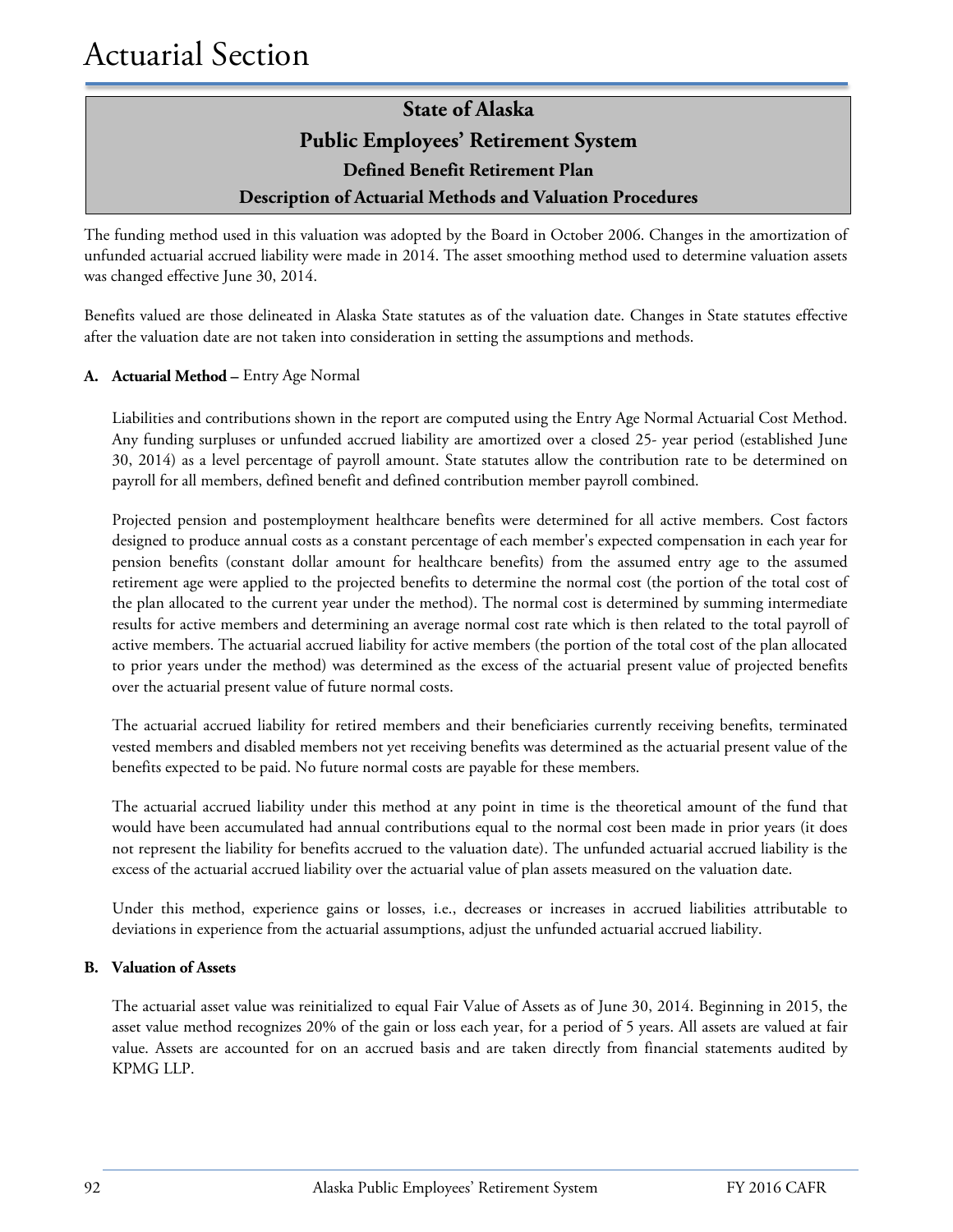### **State of Alaska Public Employees' Retirement System Defined Benefit Retirement Plan**

# **Description of Actuarial Methods and Valuation Procedures**

### **C. Changes in Methods since the Prior Valuation**

There have been no changes in methods since the prior valuation.

### **D. Valuation of Medical Benefits**

This section outlines the detailed methodology used to develop the initial per capita claims cost rates for PERS postemployment healthcare plan. Note that methodology reflects the results of our annual experience rate update for the period July 1, 2015 to June 30, 2016. Healthcare cost trend and retiree contribution increase assumptions remain unchanged from the prior year (June 30, 2014) valuation.

Base claims cost rates are incurred healthcare costs expressed as a rate per member per year. Ideally, claims cost rates should be derived for each significant component of cost that can be expected to require differing projection assumptions or methods, i.e., medical claims, prescription drug claims, administrative costs, etc. Separate analysis is limited by the availability and historic credibility of cost and enrollment data for each component of cost. This valuation reflects nonprescription claims separated by Medicare status, including eligibility for free Part A coverage. Prescription costs are analyzed separately as in prior valuations. Administrative costs are assumed in the final per capita claims cost rates used for valuation purposes, as described below. Analysis to date on Medicare Part A coverage is limited since Part A claim data is not available by individual, nor is this status incorporated into historical claim data.

We analyzed HealthSmart and Aetna reporting for fiscal 2012 through 2015 and derived recommended base claims cost rates as described in the following steps:

- 1. Medical, prescription drug, dental, vision and audio coverage is provided through the AlaskaCare Retiree Health Plan and is available to employees of the State and subdivisions who meet retirement criteria based on the retirement plan tier in effect at their date of hire. Health plan provisions do not vary by retirement tier or age, except for Medicare coordination. Dental, vision and audio claims (DVA) are excluded from data analyzed for this valuation as those are retireepay all benefits where rates are assumed to be self-supporting.
- 2. The plan was administered by Wells Fargo Insurance Services (acquired by HealthSmart, in January 2012) from July 1, 2009 through December 31, 2013 and by Aetna effective January 1, 2014.
	- a. Claims and enrollment data for July 2011 (FY12) through June 2015 (FY15), with claims paid through July 2015 were provided by HealthSmart and Aetna and are included in our analysis.

Available historic management level reporting from HealthSmart does not show claims or enrollment separately for Medicare and non-Medicare plan participants, but does include overall statistics as to the percentage of claims and enrollment attributable to both groups. Historical claim level reporting and estimated impacts of Medicare coordination and plan design were used to augment cost data by Medicare status. Aetna does provide separate experience by Medicare status and will be incorporated into per capita rate development as credible experience emerges.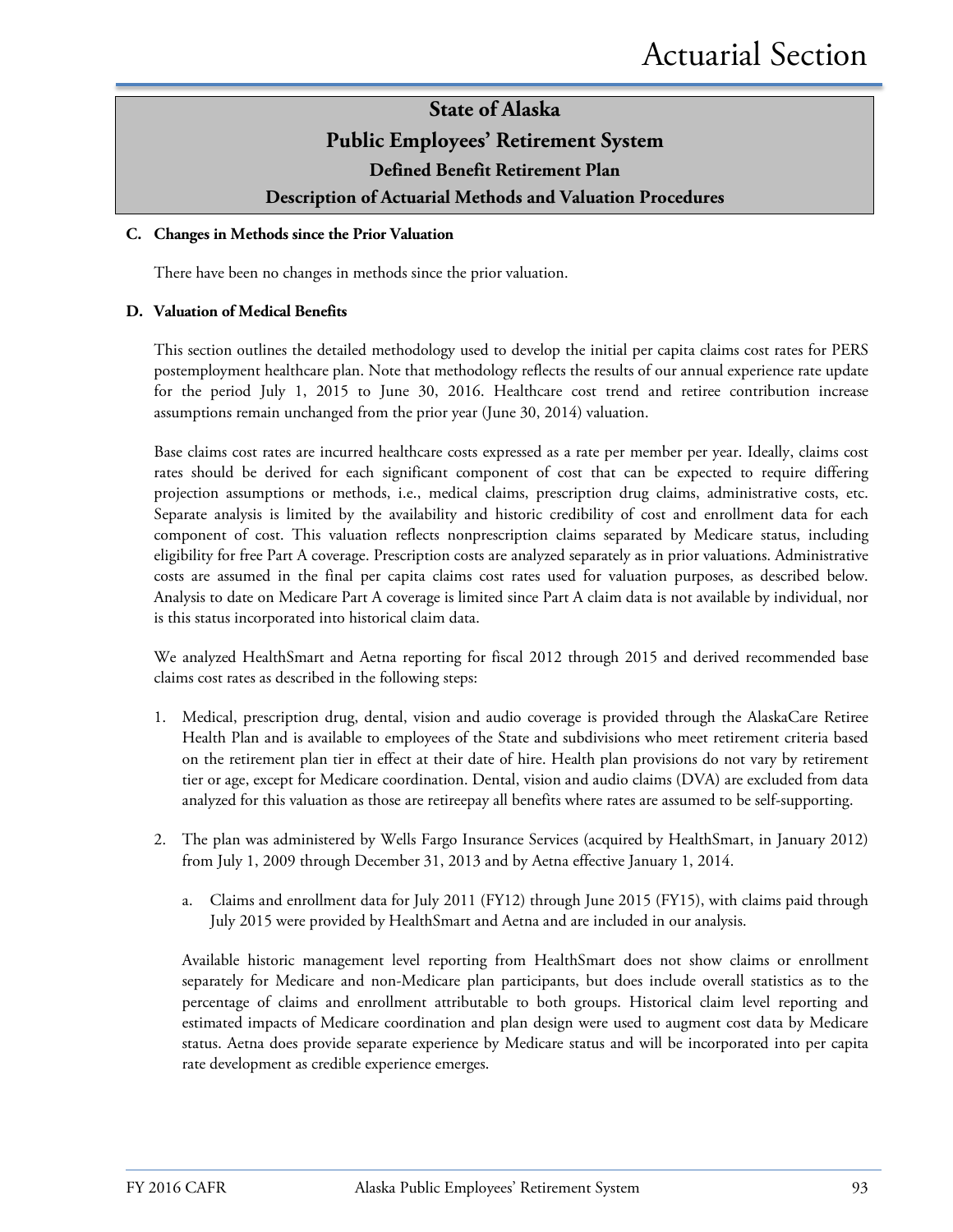For the June 30, 2015 valuation, we were informed that pharmacy claims reported did not reflect rebates. Based upon aggregate rebates in proportion to 2014 incurred claims for all State of Alaska plans (active and retiree), Buck reduced reported pharmacy incurred claims by 7% to estimate the rebates for the retiree population beginning January 1, 2014. As more detailed rebate information becomes available, we will update as appropriate.

3. Alaska retirees who do not have 40 quarters of Medicare-covered compensation do not qualify for Medicare Part A coverage free of charge. This is a relatively small and closed group. Medicare was applied to State employment for all employees hired after March 31, 1986. For these "no-Part A" individuals, the State is the primary payer for hospital bills and other Part A services. Thus, claims costs are higher for the no-Part A group. To date, claim experience is not available separately for participants with both Medicare Parts A and B and those with Part B only. Therefore, higher no-Part A claims are spread across the entire retired population and have been applied to future claims of current active employees projected to retire in the future. To the extent that no-Part A claims can be isolated and applied strictly to the appropriate closed group, actuarial accrued liability will be more accurate and will be lower. The smaller the no-Part A population, the more accrued liabilities will decrease.

Based on census data received from Aetna, about 0.35% of the current retiree (including dependents) population was identified as having coverage only under Medicare Part B. For future retirees, we assume their Part A eligible status based on a combination of date of hire and/or re-hire, date of birth, tier, etc.

- 4. Develop estimated Retiree Drug Subsidy reimbursement Actual subsidy payments to the State were received for CY2007-CY2014, and the first six months of CY2015. Buck obtained this information based upon recorded and available information in the RDS Subsidy website. The projected subsidy for FY 2016 was determined based on the historic ratio of subsidy received to claims incurred (adjusted for rebates), and then applied to the appropriate projection period. These amounts are applicable only to Medicare eligible participants.
- 5. Adjust for network change based upon projections for network savings of 3% (improved discounts, pharmacy rebates etc.), adjustments were applied to claims in the experience base prior to January 1, 2014.
- 6. Adjust for claim fluctuation, anomalous experience, etc. explicit adjustments are often made for anticipated large claims or other anomalous experience. Because we accounted for both Alaska-specific and national trend factors as described below, we did not make any additional smoothing adjustments. Buck compared data utilized to alternate sources provided by the State and Aetna to assess accuracy and reasonableness of data.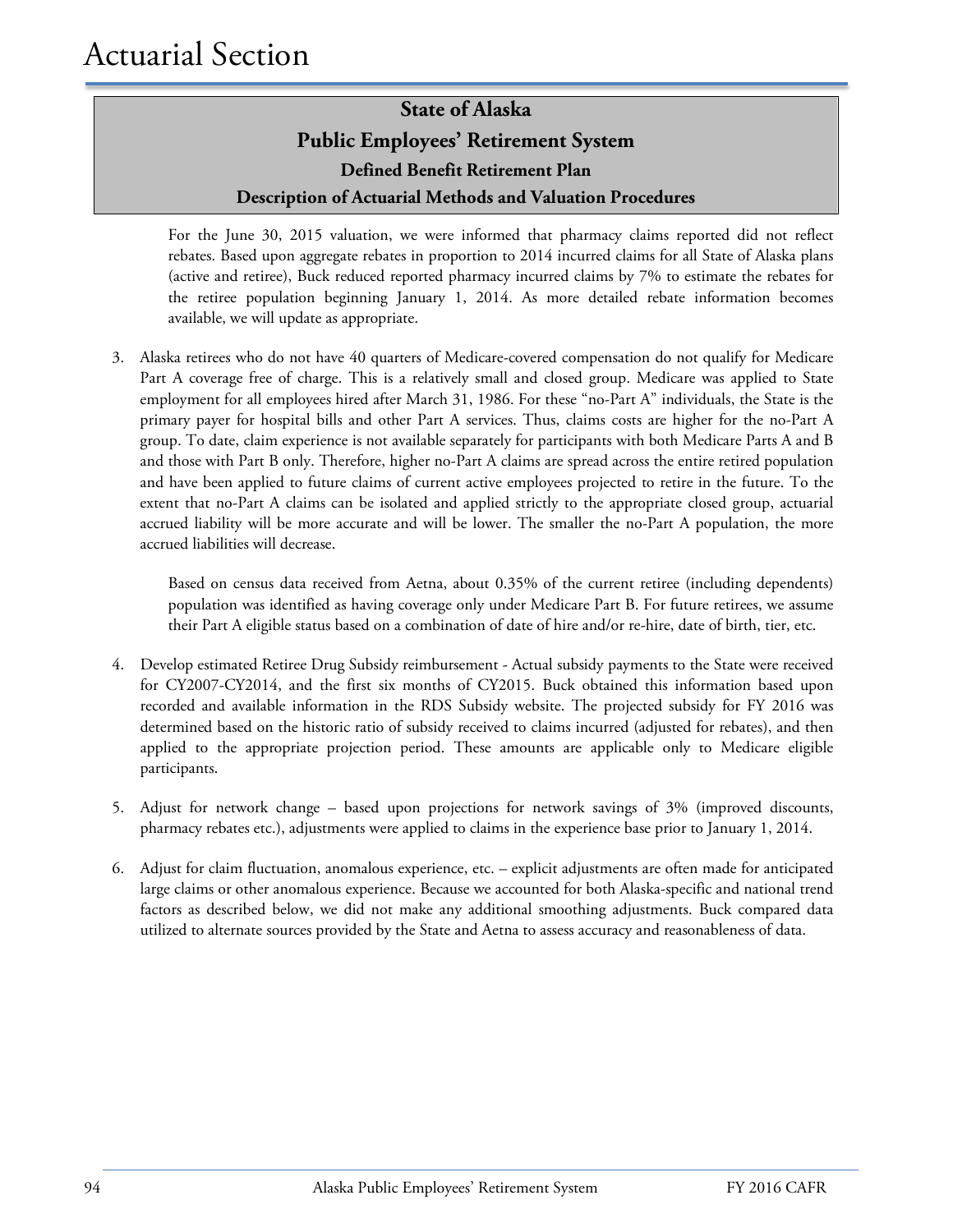7. The steps above result in separate incurred claims cost rates for medical and prescription benefits for non-Medicare, Medicare Part B only and Medicare Part A&B members for the past four fiscal years. Medical claims cost rates reflect differing average ages and levels of Medicare coordination for each group. Prescription claims cost rates reflect differing average ages. We deemed incurred claim data from HealthSmart and Aetna provided data to be complete for fiscal 2012, 2013 and 2014. Fiscal 2015 medical claim data was completed using a factor of 0.91; fiscal 2015 prescription claim data was deemed complete. These factors were derived from completion patterns through July 2015 for AlaskaCare retiree claims. Incurred claim cost rates are projected forward to the valuation year using a blend of Alaska plan-specific trend and national trend rates over the same period, with Alaska experience receiving 75% weight, national trend 25%. These weighted trend factors for this purpose for the current valuation are as follows:

|                          | Trend from Experience Period to Valuation Year |              |                          |
|--------------------------|------------------------------------------------|--------------|--------------------------|
| <b>Experience Period</b> | Medical                                        | Prescription | <b>Weighting Factors</b> |
| FY 2011 to FY 2012       | 8.3%                                           | 5.1%         | 10.0%                    |
| FY 2011 to FY 2013       | 8.9%                                           | 7.1%         | 20.0%                    |
| FY 2012 to FY 2014       | 7.7%                                           | $6.5\%$      | 35.0%                    |
| FY 2013 to FY 2015       | $6.4\%$                                        | 7.1%         | 35.0%                    |

Alaska-Specific and National Average Weighted

We have some run-out claims data, thus less estimation for complete claims in fiscal 2015, so we increased the credibility weight slightly for the most recent period. Incurred but not reported claim liability is separately determined and accounted for outside of this valuation.

For per capital claim cost development, medical claims were trended on a composite basis for pre-Medicare vs. Medicare due to limited reporting as noted in #2 above. Trend assumptions used for rate development are assessed annually and as additional/improved reporting becomes available, we will incorporate into rate development as appropriate.

All claims cost rates developed provided in management level reporting have been compared to similar rates developed from provided experience data to assess reasonableness data.

8. Develop separate administration costs – no adjustments were made for internal administrative costs. Third party retiree plan administration fees for fiscal 2016 are based upon rates in effect at the midpoint of the year, January 2016 as agreed upon in the Aetna contracts. We also include PCORI fees under the Affordable Care Act. We estimated the 2016 rates based upon the 2014 rate of \$2.08 per member per year. The annual per participant per year rate for medical and prescription benefits (including PCORI) is \$194.18.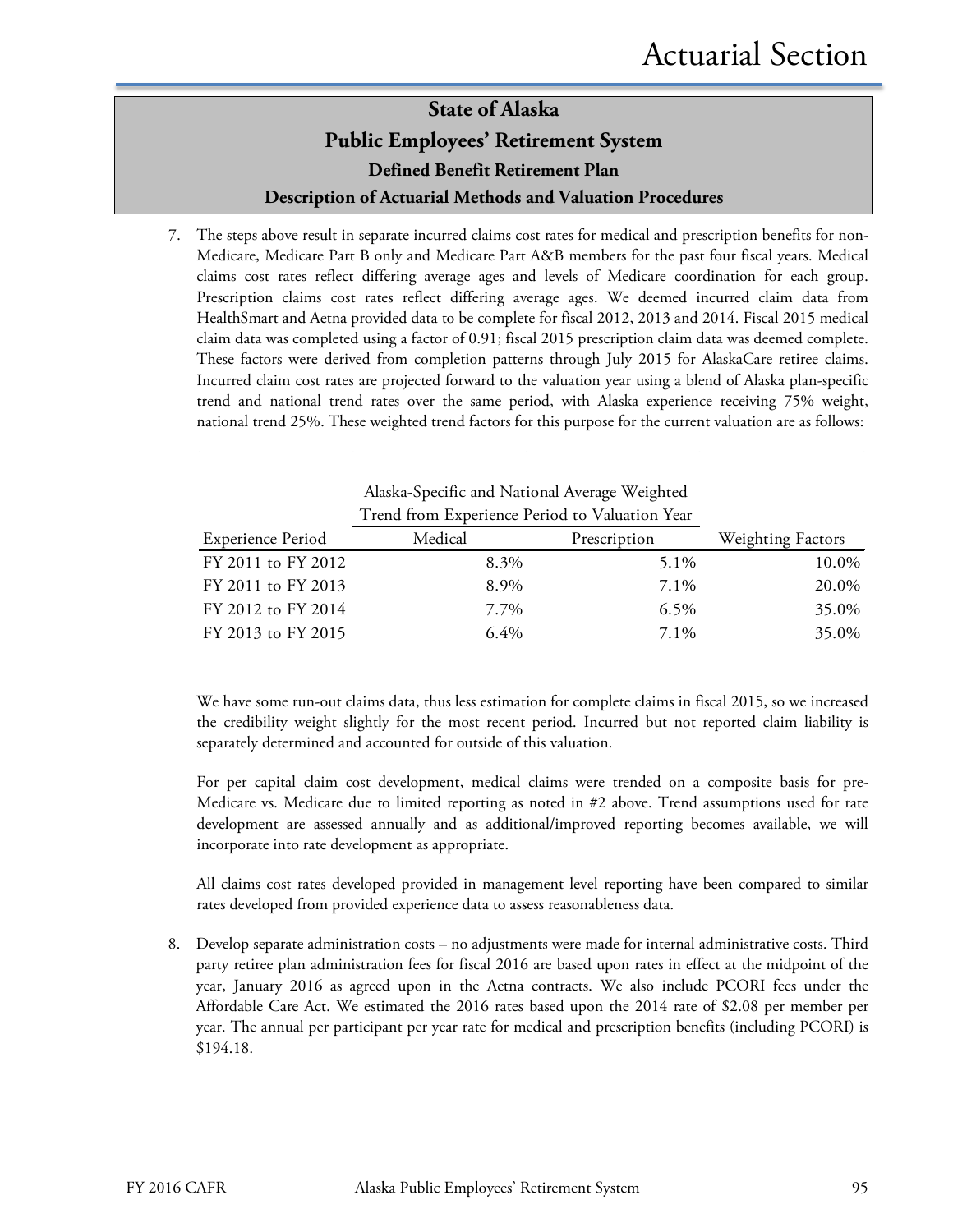9. Healthcare Reform legislation passed on March 23, 2010 included several provisions with potential implications for the State of Alaska Retiree Health Plan liability. Buck evaluated the impact of the following provisions; however, none of the impacts other than noted fees have been included in the valuation results. Legislation passed in December 2015 deferred the effective date of this tax until 2020; though thresholds still start indexing in 2018. This did not change our estimated impact of the tax.

Because the State plan is retiree-only, and was in effect at the time the legislation was enacted, not all provisions are required. Unlimited lifetime benefits and dependent coverage to age 26 are two of these provisions. We reviewed the impact of including these provisions, but there was no decision made to adopt them, and no requirement to do so.

The Plan will be subject to the high cost plan excise tax (Cadillac tax); however, the impact is not expected to significantly impact the OPEB liability and not until far into the future. Based upon guidance available at the time of disclosure, Buck estimated the tax based upon a blended test of pre and post-Medicare projected costs and enrollment projections.

- A blended test compares a weighted average per capita cost (based upon proportions of pre/post Medicare eligible enrollments) to the thresholds in each projection year. Projected enrollment was based upon the 2015 enrollment data provided by Aetna, and 2015 valuation headcount projections. 2015 valuation census projections reflected an increase in the proportion of retirees that are Medicare eligible.
- We included administrative fees and applied Retiree Drug Subsidy reimbursements to the Medicare rates. We tested the results excluding the impact of the Retiree Drug Subsidy and results are still well below 0.01% of accrued liability.
- We assumed claim costs would increase according to valuation trend assumptions from the June 30, 2014 valuation, and that the cost thresholds would increase at 3.0%.
- Buck determined the impact to be less than \$750,000 (0.01%) of the June 30, 2015 healthcare actuarial accrued liability. In addition, any additional per capita costs due to the tax were not expected to significantly impact trend over the long term.

Patient-centered outcomes research fees are included in the admin fees. As Transitional Reinsurance fees are only in effect until 2016, we excluded these for valuation purposes.

We have not identified any other specific provisions of healthcare reform that would be expected to have a significant impact on the measured obligation. As additional guidance on the legislation is issued, we will continue to monitor any potential impacts.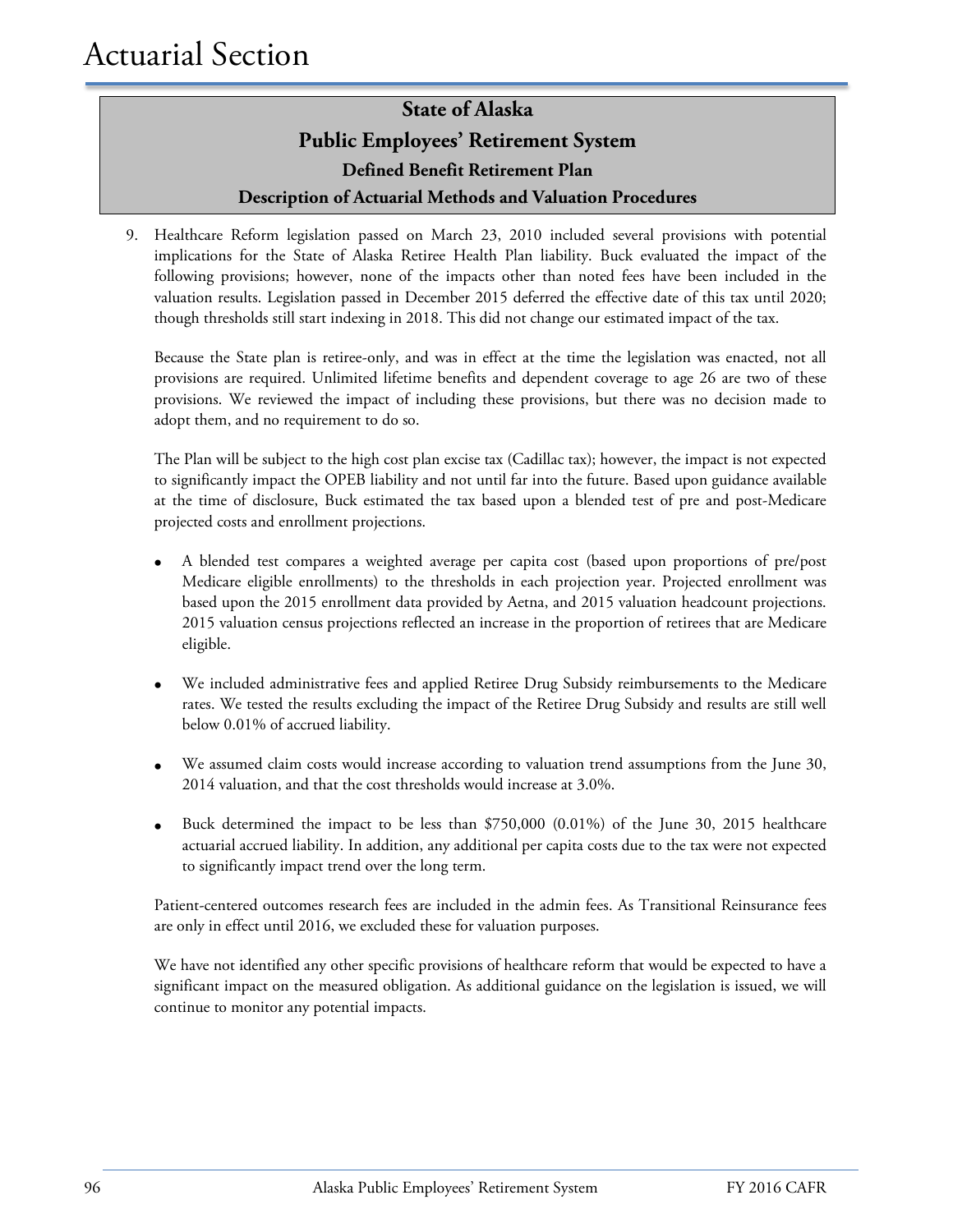The following table summarizes data sources and assumptions and the relative impact changes in each have on healthcare cost projections for 2015 as compared to 2014:

| Healthcare Cost Rate Data Source or                       |                                                       |
|-----------------------------------------------------------|-------------------------------------------------------|
| Assumption Change, 2014 vs. 2013                          | Gain/Loss Impact on 2014 Valuation Results            |
| Claim lag specific to medical and prescription experience | Negligible                                            |
| Individual claims level data                              | - No impact on cost data used for 2015, though        |
|                                                           | potentially a source of future modifications          |
|                                                           | - No impact on morbidity assumptions used for 2015,   |
|                                                           | though potentially a source of future modifications.  |
| Explicit TPA fees                                         | Negligible                                            |
| Actual RDS payments received                              | Negligible                                            |
| Aggregate claims data                                     | Gain due to experience, mainly Medicare eligible, but |
|                                                           | dampened by weighting methodology                     |
| Census Data*                                              | Gain due to update census                             |

\* We have prepared our valuation based on the participant census data that was readily available. Certain pension fields have been used to clarify the retiree medical data provided. This serves as a proxy until additional retiree medical data can be provided.

In accordance with actuarial standards, we note the following specific data sources and steps taken to value retiree medical benefits:

- The Division of Retirement and Benefits provided pension valuation census data. This pension census data included retiree medical enrollment information that indicated the retirement system and an indication regarding eligibility for system-paid benefits.
- Certain adjustments and assumptions were made to determine the number of people enrolled in retiree medical:
	- − Where there is an indication of non-system paid health benefits, we reflected the coverage level (e.g. single vs. couple) indicated on the pension data in valuing the retiree medical plan.
	- − Where system-paid health benefits coverage is indicated, the premium dollar amount indicated on the data is a composite rate that does not specify the number of people enrolled.
	- Buck understands that retiree medical coverage/eligibility is in place while a pension benefit is payable.
	- − For individuals who are receiving a pension benefit, Buck references the pension benefit payment form (single life annuity, joint & survivor, etc.) along with marital status to determine the number of people to value for medical purposes:
		- Where there is a single life-annuity indicated and the marital status is single, we valued one member for health coverage.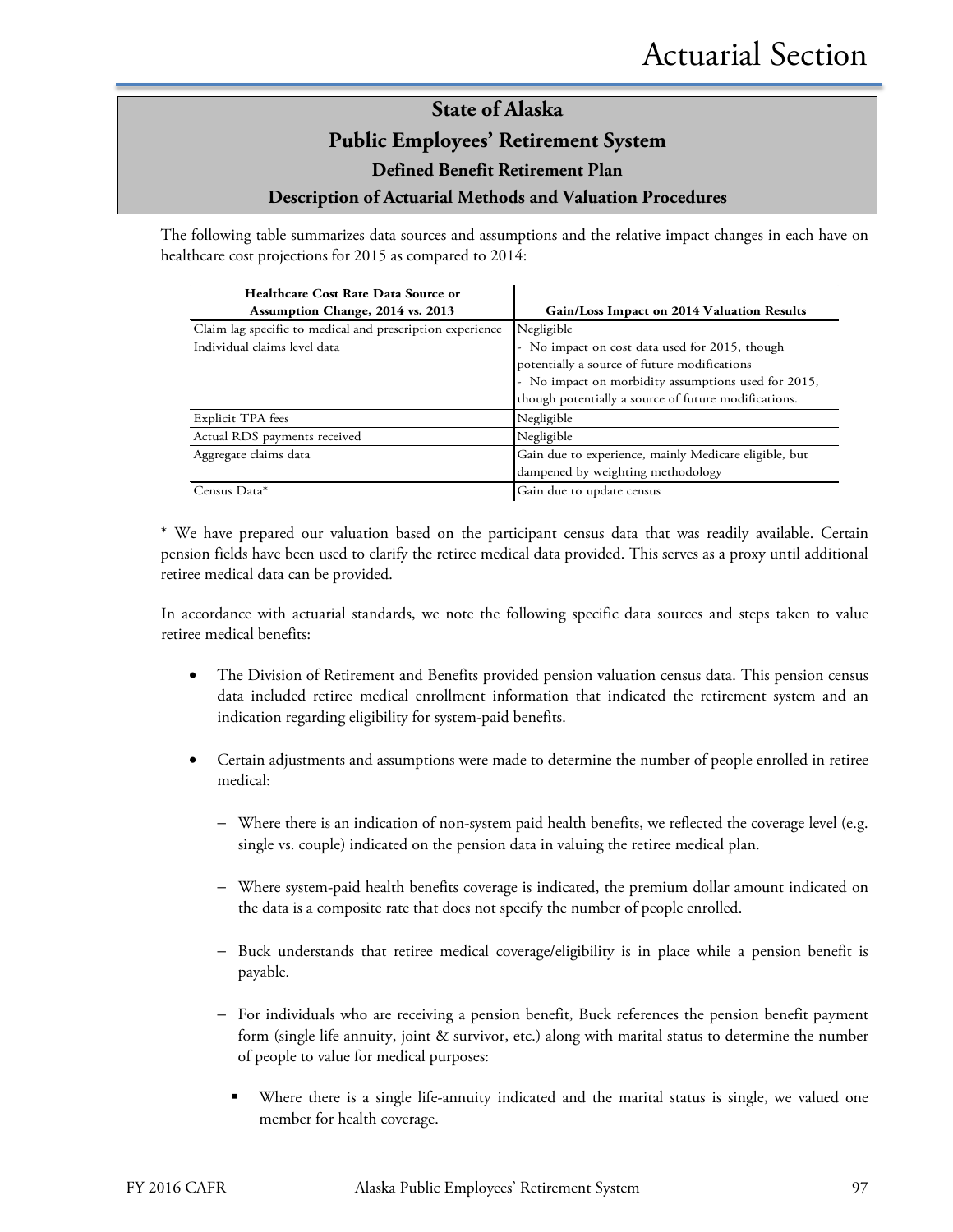- Where there is a single life-annuity indicated and the marital status is married, we valued two members until the retiree dies. Upon the retiree's death, medical coverage for the spouse is assumed to cease and that spouse is no longer valued.
- Where there is a joint & survivor annuity, we assumed a member and spouse are covered and upon the retiree's death, health coverage is assumed to continue to the surviving spouse.
- − For individuals included in the pension data expecting a future pension, we valued health benefits starting at the same point that the pension benefit is assumed to start.
- − Future retirees' level of coverage is estimated according to valuation assumptions regarding spousal coverage.
- Limitations on the use of the valuation results due to uncertainty about various aspects of the data: Since pension data is used to estimate health care coverage, the retiree medical liabilities and resultant figures regarding funded status and proposed employer contribution rates may be different if we had data that could directly determine the level of health coverage for each retiree.
- Unresolved matters: We have received retiree medical enrollment data, but we have not completed the reconciliation of retiree medical enrollment data to the retiree medical valuation census data. Based on information provided to us, it appears that our valuation may assume that a greater number of individuals are enrolled in the retiree medical coverage than are indicated in the enrollment statistics provided by the carrier. This is because our data assumptions for use of pension data as a proxy for individual retiree medical coverage conservatively include in the valuation any potential dependent. The carrier enrollment information with lower enrollment figures are conservatively used to develop per capita costs, resulting in higher per capita costs than if the counts from the proxy data were used.
- Potential uncertainty or bias: Until we complete the comparison between retiree medical enrollment and the proxy data, we cannot specify the magnitude of the difference. There is potential for bias, and we believe there is conservatism in our methodology. That is, it is possible there are more people included in the valuation than are enrolled in the retiree medical plan.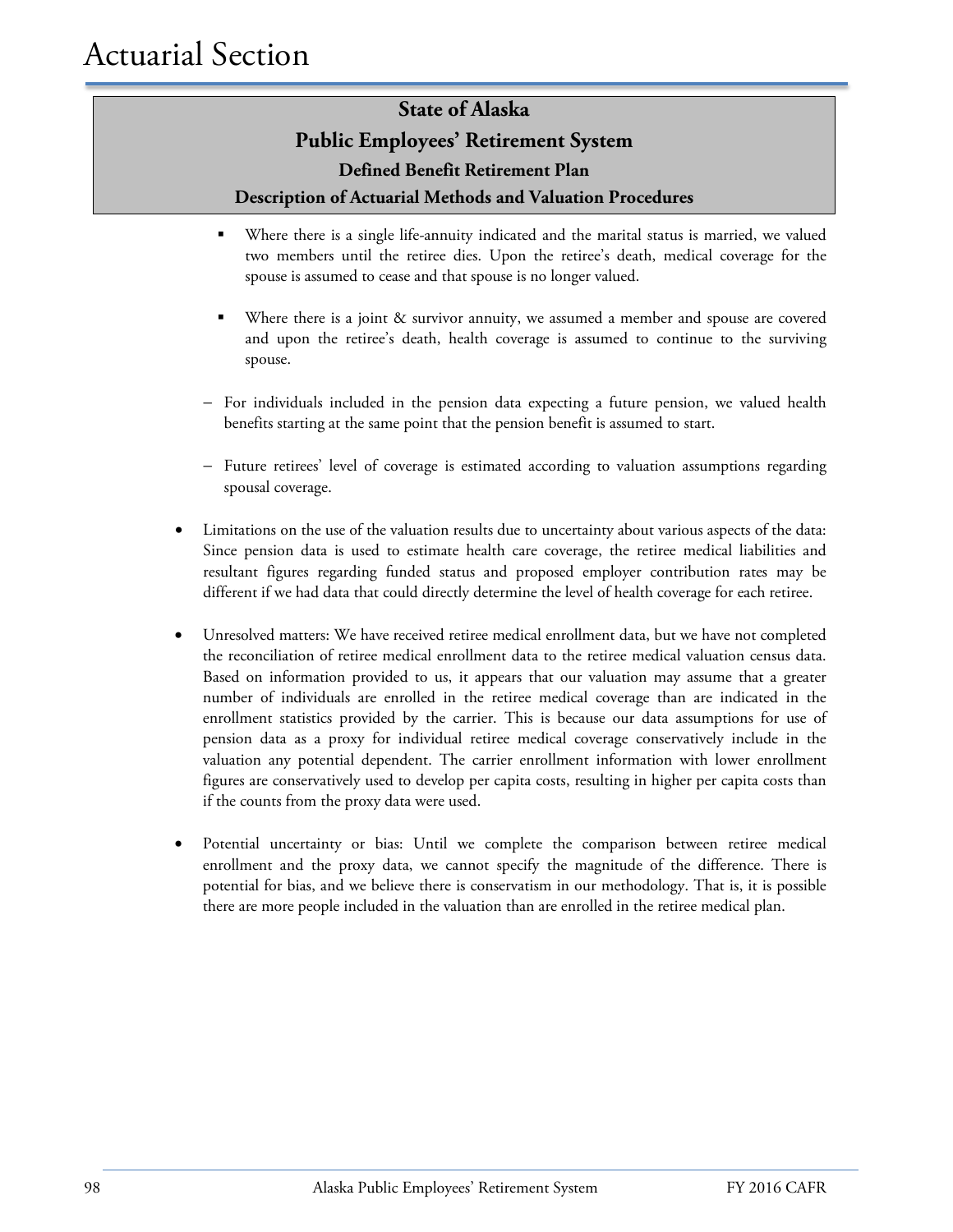The following table summarizes the monthly premium per benefit recipient since 1977.

|                    | <b>Monthly Premium Per</b>                           |          | <b>Average Compound Annual</b> |
|--------------------|------------------------------------------------------|----------|--------------------------------|
| <b>Time Period</b> | Retiree For Health Coverage Annual Percentage Change |          | <b>Increase Since FY78</b>     |
| 2/1/77-1/31/78     | \$57.64                                              | 66.0%    | $-9/0$                         |
| 2/1/78-1/31/79     | 69.10                                                | 20.0     | 20.0                           |
| 2/1/79-1/31/80     | 64.70                                                | (6.0)    | 6.0                            |
| 2/1/80-1/31/81     | 96.34                                                | 49.0     | 19.0                           |
| 2/1/81-1/31/82     | 96.34                                                |          | 14.0                           |
| 2/1/82-1/31/83     | 115.61                                               | 20.0     | 15.0                           |
| 2/1/83-1/31/84     | 156.07                                               | 35.0     | 18.0                           |
| 2/1/84-1/31/85     | 191.85                                               | 23.0     | 19.0                           |
| 2/1/85-1/31/86     | 168.25                                               | (12.0)   | 14.0                           |
| 2/1/86-1/31/87     | 165.00                                               | (2.0)    | 12.0                           |
| 2/1/87-1/31/88     | 140.25                                               | (15.0)   | 9.0                            |
| 2/1/88-1/31/89     | 211.22                                               | 51.0     | 13.0                           |
| 2/1/89-1/31/90     | 252.83                                               | 20.0     | 13.0                           |
| 2/1/90-1/31/91     | 243.98                                               | (4.0)    | 12.0                           |
| 2/1/91-1/31/92     | 243.98                                               |          | 11.0                           |
| 2/1/92-1/31/93     | 226.90                                               | (7.0)    | 10.0                           |
| 2/1/93-1/31/94     | 309.72                                               | 37.0     | 11.0                           |
| 2/1/94-1/31/95     | 336.05                                               | 9.0      | 11.0                           |
| 2/1/95-1/31/96     | 350.50                                               | 4.0      | 11.0                           |
| 2/1/96-1/31/97     | 350.50                                               |          | 10.0                           |
| 2/1/97-1/31/98     | 368.00                                               | 5.0      | 10.0                           |
| 2/1/98-12/31/98    | 368.00                                               |          | 9.0                            |
| 1/1/99-12/31/99    | 442.00                                               | 20.0     | 10.0                           |
| 1/1/00-12/31/00    | 530.00                                               | 20.0     | 10.0                           |
| 1/1/01-12/31/01    | 610.00                                               | 15.0     | 10.0                           |
| 1/1/02-12/31/02    | 668.00                                               | $10.0\,$ | 10.0                           |
| 1/1/03-12/31/03    | 720.00                                               | 8.0      | 10.0                           |
| 1/1/04-12/31/04    | 806.00                                               | 12.0     | 10.0                           |
| 1/1/05-12/31/05    | 850.00                                               | 5.0      | 10.0                           |
| 1/1/06-12/31/06    | 876.00                                               | 3.0      | 10.0                           |
| 1/1/07-12/31/07    | 876.00                                               |          | 10.0                           |
| 1/1/08-12/31/08    | 876.00                                               |          | 9.0                            |
| 1/1/09-12/31/09    | 937.00                                               | 7.0      | 9.0                            |
| 1/1/10-12/31/10    | 1,068.00                                             | 14.0     | 9.0                            |
| 1/1/11-12/31/11    | 1,176.00                                             | 10.0     | 9.0                            |
| 1/1/12-12/31/12    | 1,200.00                                             | 2.0      | 9.0                            |
| 1/1/13-12/31/13    | 1,223.00                                             | 2.0      | 9.0                            |
| 1/1/14-12/31/14    | 1,223.00                                             |          | 9.0                            |
| 1/1/15-12/31/15    | 1,223.00                                             |          | 8.0                            |
| 1/1/16-12/31/16    | 1,154.04                                             | (6.0)    | 8.0                            |

As shown in the table above, the monthly retiree medical premium for the January 1, 2016 to December 31, 2016 time period will decrease to \$1,154. This represents a decrease of 6% from the previous year's medical premium. The health cost trend rates used for this valuation are described in Section 6.3. Also, over the last ten years, the increase in the premium rate has been about 2.8% compounded annually. Segal developed and provided 2016 retiree contribution rates.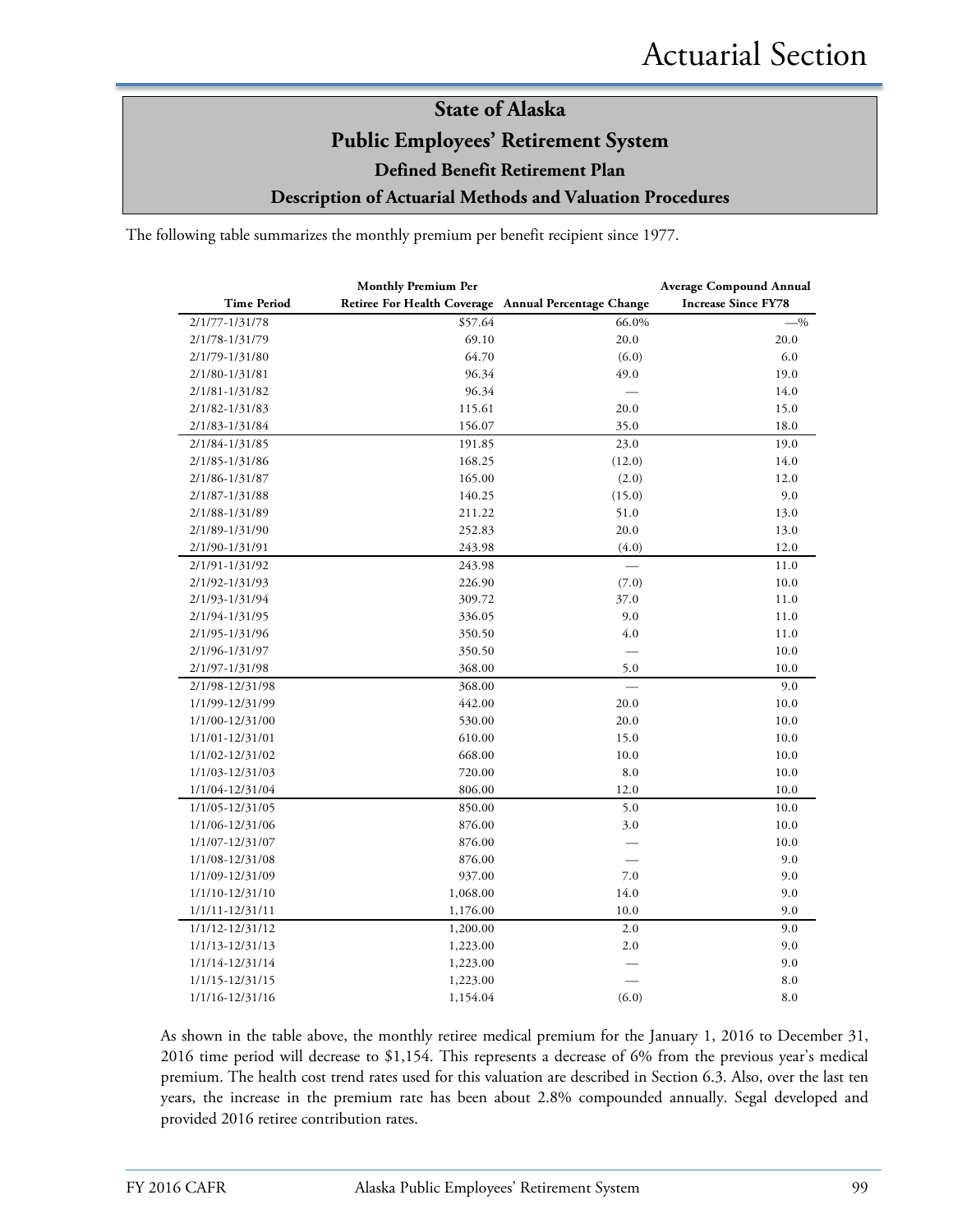### **June 30, 2015 Valuation – FY 2016 Claims Cost Rates**

|                                                                 | Medical       |              |                              |
|-----------------------------------------------------------------|---------------|--------------|------------------------------|
|                                                                 | Pre-Medicare  |              | Medicare A&B Medicare B Only |
| <b>Fiscal 2012 Incurred Claims</b>                              | \$233,811,415 | \$71,498,254 | \$1,587,430                  |
| Membership                                                      | 29,500        | 33,631       | 208                          |
| Paid Claims Cost Rate                                           | \$7,926       | \$2,126      | \$7,632                      |
| Trend to FY2016                                                 | 1.353         | 1.353        | 1.353                        |
| FY2016 Paid Cost Rate                                           | \$10,721      | \$2,876      | \$10,323                     |
| Manual Adjustment*                                              | 0.970         | 0.970        | 0.970                        |
| FY 2016 Incurred Cost Rate                                      | \$10,399      | \$2,789      | \$10,014                     |
| <b>Fiscal 2013 Incurred Claims</b>                              | \$239,986,289 | \$73,469,050 | \$1,901,151                  |
| Membership                                                      | 27,037        | 37,913       | 217                          |
| Paid Claims Cost Rate                                           | \$8,876       | \$1,938      | \$8,761                      |
| Trend to FY2016                                                 | 1.249         | 1.249        | 1.249                        |
| FY2016 Paid Cost Rate                                           | \$11,086      | \$2,420      | \$10,942                     |
| Manual Adjustment*                                              | 0.970         | 0.970        | 0.970                        |
| FY 2016 Incurred Cost Rate                                      | \$10,754      | \$2,348      | \$10,614                     |
| <b>Fiscal 2014 Incurred Claims</b>                              | \$222,724,835 | \$68,391,357 | \$2,049,847                  |
| Membership                                                      | 24,507        | 42,348       | 223                          |
| Paid Claims Cost Rate                                           | \$9,088       | \$1,615      | \$9,192                      |
| Trend to FY2016                                                 | 1.146         | 1.146        | 1.146                        |
| FY2016 Paid Cost Rate                                           | \$10,418      | \$1,851      | \$10,538                     |
| Manual Adjustment*                                              | 0.985         | 0.985        | 0.985                        |
| FY 2016 Incurred Cost Rate                                      | \$10,262      | \$1,824      | \$10,380                     |
| <b>Fiscal 2015 Incurred Claims</b>                              | \$221,696,106 | \$72,331,402 | \$1,567,300                  |
| Membership                                                      | 24,046        | 43,980       | 242                          |
| Paid Claims Cost Rate                                           | \$9,220       | \$1,645      | \$6,476                      |
| Trend to FY2016                                                 | 1.064         | 1.064        | 1.064                        |
| FY2016 Paid Cost Rate                                           | \$9,814       | \$1,751      | \$6,894                      |
| Manual Adjustment*                                              | 1.000         | 1.000        | 1.000                        |
| FY 2016 Incurred Cost Rate                                      | \$9,814       | \$1,751      | \$6,894                      |
| Weighted Average 7/1/2015-6/30/2016 Incurred Claims Cost Rates: |               |              |                              |
| At average age                                                  | \$10,217      | \$1,999      | \$9,170                      |
| At age 65                                                       | \$11,724      | \$1,461      | \$6,700                      |

\* "Manual Adjustment" is the estimated savings due to the change in claims administrator effective January 1, 2014.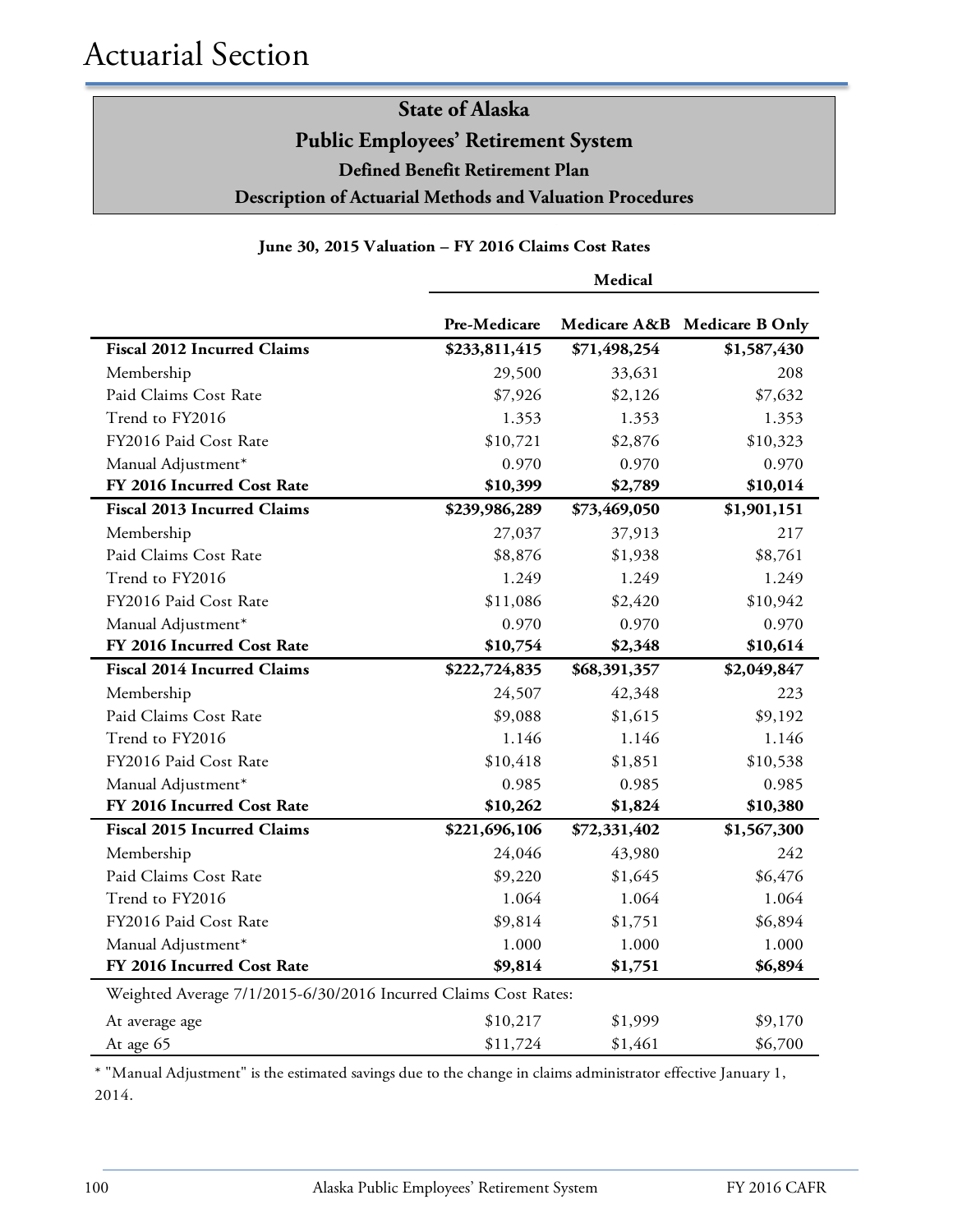#### **June 30, 2015 Valuation – FY 2016 Claims Cost Rates (cont.)**

|                                                                 | <b>Prescription Drugs</b> |               |                        |               |
|-----------------------------------------------------------------|---------------------------|---------------|------------------------|---------------|
|                                                                 | Pre-Medicare              | Medicare A&B  | <b>Medicare B Only</b> | <b>Total</b>  |
| <b>Fiscal 2012 Incurred Claims</b>                              | \$50,508,869              | \$95,412,095  | \$590,097              | \$453,408,160 |
| Membership                                                      | 29,500                    | 33,631        | 208                    | 63,339        |
| Paid Claims Cost Rate                                           | \$1,712                   | \$2,837       | \$2,837                | \$7,158       |
| Trend to FY2016                                                 | 1.285                     | 1.285         | 1.285                  |               |
| FY2016 Paid Cost Rate                                           | \$2,200                   | \$3,645       | \$3,645                | \$9,526       |
| Manual Adjustment*                                              | 0.967                     | 0.967         | 0.967                  |               |
| FY2016 Incurred Cost Rate                                       | \$2,127                   | \$3,525       | \$3,525                | \$9,231       |
| <b>Fiscal 2013 Incurred Claims</b>                              | \$52,633,265              | \$99,470,696  | \$569,334              | \$468,029,785 |
| Membership                                                      | 27,037                    | 37,913        | 217                    | 65,167        |
| Paid Claims Cost Rate                                           | \$1,947                   | \$2,624       | \$2,624                | \$7,182       |
| Trend to FY2016                                                 | 1.222                     | 1.222         | 1.222                  |               |
| FY2016 Paid Cost Rate                                           | \$2,379                   | \$3,206       | \$3,206                | \$8,907       |
| Manual Adjustment*                                              | 0.967                     | 0.967         | 0.967                  |               |
| FY2016 Incurred Cost Rate                                       | \$2,301                   | \$3,101       | \$3,101                | \$8,631       |
| <b>Fiscal 2014 Incurred Claims</b>                              | \$41,879,298              | \$121,714,936 | \$640,931              | \$457,401,204 |
| Membership                                                      | 24,507                    | 42,348        | 223                    | 67,078        |
| Paid Claims Cost Rate                                           | \$1,709                   | \$2,874       | \$2,874                | \$6,819       |
| Trend to FY2016                                                 | 1.141                     | 1.141         | 1.141                  |               |
| FY2016 Paid Cost Rate                                           | \$1,950                   | \$3,280       | \$3,280                | \$7,804       |
| Manual Adjustment*                                              | 0.984                     | 0.984         | 0.984                  |               |
| FY2016 Incurred Cost Rate                                       | \$1,918                   | \$3,225       | \$3,225                | \$7,683       |
| <b>Fiscal 2015 Incurred Claims</b>                              | \$61,185,727              | \$129,308,154 | \$711,515              | \$486,800,204 |
| Membership                                                      | 24,046                    | 43,980        | 242                    | 68,268        |
| Paid Claims Cost Rate                                           | \$2,545                   | \$2,940       | \$2,940                | \$7,131       |
| Trend to FY2016                                                 | 1.071                     | 1.071         | 1.071                  |               |
| FY2016 Paid Cost Rate                                           | \$2,725                   | \$3,149       | \$3,149                | \$7,707       |
| Manual Adjustment*                                              | 1.000                     | 1.000         | 1.000                  |               |
| FY2016 Incurred Cost Rate                                       | \$2,725                   | \$3,149       | \$3,149                | \$7,707       |
| Weighted Average 7/1/2015-6/30/2016 Incurred Claims Cost Rates: |                           |               |                        |               |
| At average age                                                  | \$2,298                   | \$3,204       | \$3,204                | \$8,036       |
| At age 65                                                       | \$2,753                   | \$2,753       | \$2,753                | \$7,516       |

\* "Manual Adjustment" is the estimated savings due to the change in claims administrator effective January 1, 2014.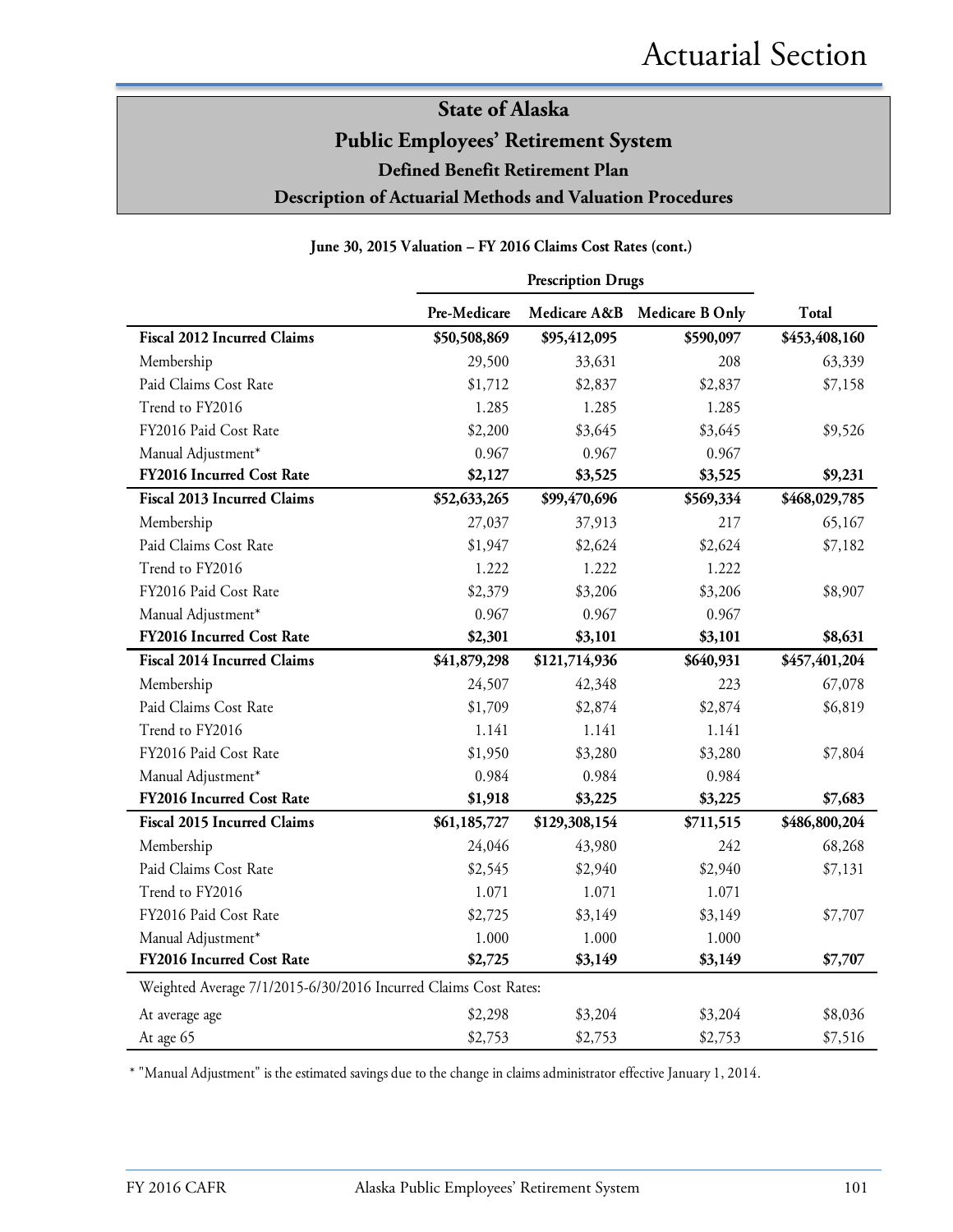Following the development of total projected costs, a distribution of per capita claims cost was developed. This was accomplished by allocating total projected costs to the population census used in the valuation. The allocation was done separately for each of prescription drugs and medical costs for the Medicare eligible and pre-Medicare populations. The allocation weights were developed using participant counts by age and assumed morbidity and aging factors. Results were tested for reasonableness based on historical trend and external benchmarks for costs paid by Medicare.

Below are the results of this analysis:

|     | Medical<br>and | Medical<br>and |              | Medicare<br>Retiree |
|-----|----------------|----------------|--------------|---------------------|
|     | Medicare       | Medicare       | Prescription | Drug                |
| Age | Parts A & B    | Part B Only    | Drug         | Subsidy             |
| 45  | \$6,493        | \$6,493        | \$1,452      | \$                  |
| 50  | 7,346          | 7,346          | 1,725        |                     |
| 55  | 8,311          | 8,311          | 2,048        |                     |
| 60  | 9,871          | 9,871          | 2,375        |                     |
| 65  | 1,461          | 6,700          | 2,753        | 496                 |
| 70  | 1,778          | 8,152          | 2,966        | 534                 |
| 75  | 2,111          | 9,679          | 3,163        | 570                 |
| 80  | 2,274          | 10,427         | 3,243        | 584                 |

### **Distribution of Per Capita Claims Cost by Age for the Period July 1, 2015 through June 30, 2016**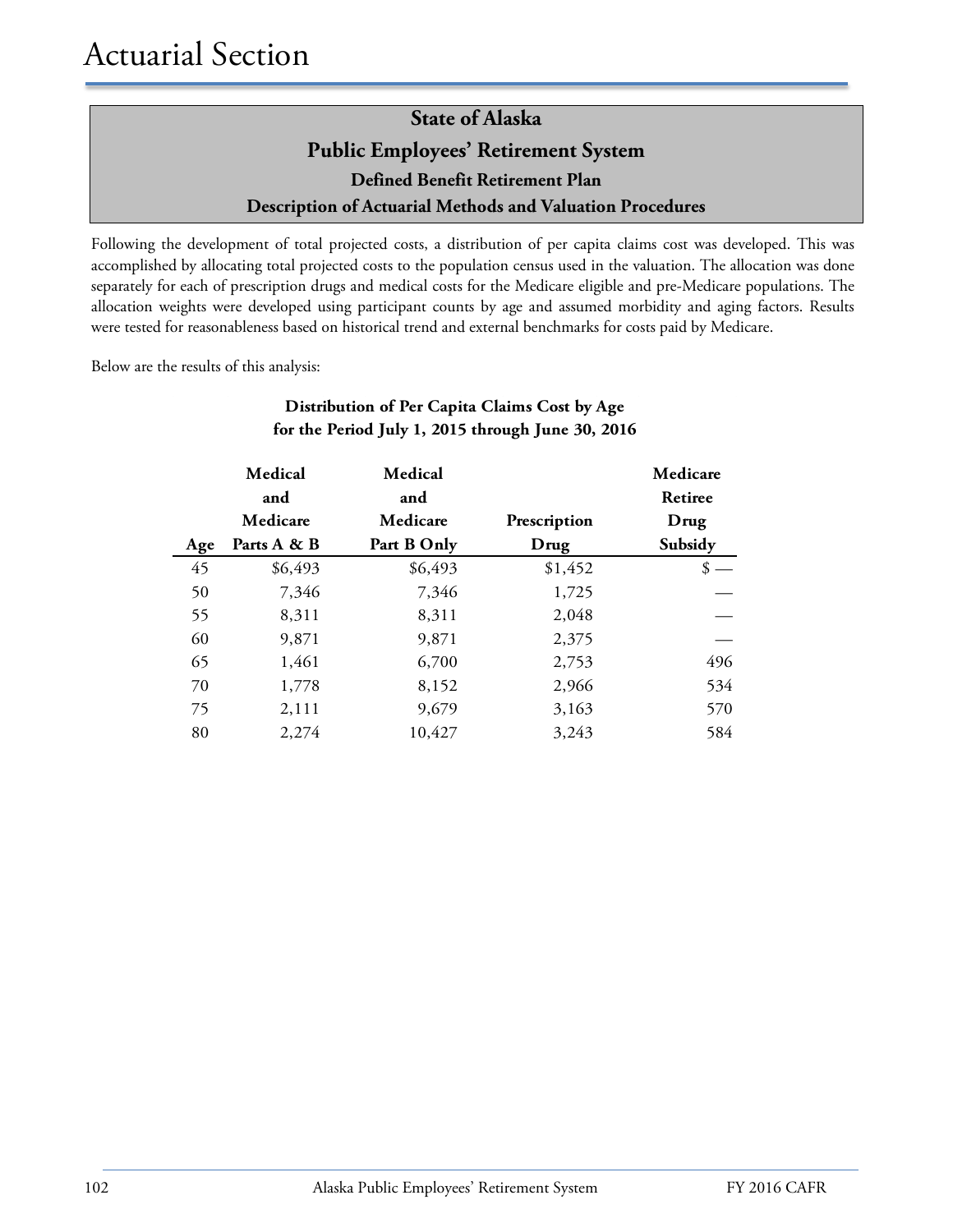# **State of Alaska Public Employees' Retirement System Defined Benefit Retirement Plan**

**Summary of Actuarial Assumptions and Changes in Assumptions**

The demographic and economic assumptions used in the June 30, 2015 valuation are described below. Unless noted otherwise, these assumptions were adopted by the Board in December 2014. These assumptions were the result of an experience study performed as of June 30, 2013.

|    |                               | 1. Investment Return / Discount Rate 8.00% per year (geometric), compounded annually, net of expenses.                                                                                                                                                                                |
|----|-------------------------------|---------------------------------------------------------------------------------------------------------------------------------------------------------------------------------------------------------------------------------------------------------------------------------------|
| 2. | Salary Scale                  | Inflation $-3.12\%$ per year. Productivity $-0.50\%$ per year. See Table 1<br>for salary scale rates.                                                                                                                                                                                 |
| 3. | Payroll Growth                | 3.62% per year. (Inflation + Productivity).                                                                                                                                                                                                                                           |
| 4. | Total Inflation               | Total inflation as measured by the Consumer Price Index for urban and<br>clerical workers for Anchorage is assumed to increase 3.12% annually.                                                                                                                                        |
| 5. | Mortality (Pre-termination)*  | Based upon the 2010-2013 actual mortality experience (see Table 2) 60%<br>of male rates and 65% of female rates of post-termination mortality rates.                                                                                                                                  |
|    |                               | Deaths are assumed to be occupational 70% of the time for Peace<br>Officer/Firefighter, 50% of the time for Others.                                                                                                                                                                   |
| 6. | Mortality (Post-termination)* | 96% of all rates of the RP-2000 table, 2000 Base Year projected to 2018<br>using Projection Scale BB.                                                                                                                                                                                 |
| 7. | Total Turnover                | Based upon the 2010-2013 actual withdrawal experience. (See Table 4<br>and $5$ ).                                                                                                                                                                                                     |
| 8. | Disability                    | Incidence rates based upon the 2010-2013 actual experience, in<br>accordance with Table 6.                                                                                                                                                                                            |
|    |                               | Post-disability mortality in accordance with the RP-2000 Disabled<br>Retiree Mortality Table, 2000 Base Year projected to 2018 with<br>Projection Scale BB. Disabilities are assumed to be occupational 70% of<br>the time for Peace Officer/Firefighter, 50% of the time for Others. |
| 9. | Retirement                    | Retirement rates based upon the 2010-2013 actual experience in<br>accordance with Table 7 and 8.<br>Deferred vested members are assumed to retire at their earliest unreduced<br>retirement date for Others.                                                                          |
|    |                               | For Peace Officer/Firefighter, Tier 1 deferred vested members are<br>assumed to retire at age 55 and Tier 2 and 3 deferred vested members are<br>assumed to retire at age 60.                                                                                                         |
|    |                               | The modified cash refund annuity is valued as a three-year certain and life<br>annuity.                                                                                                                                                                                               |

\*The mortality assumptions include an allowance for expected future mortality improvement. The mortality table used was set in 2014 with an Actual Deaths to Expected Deaths ratio of 109%.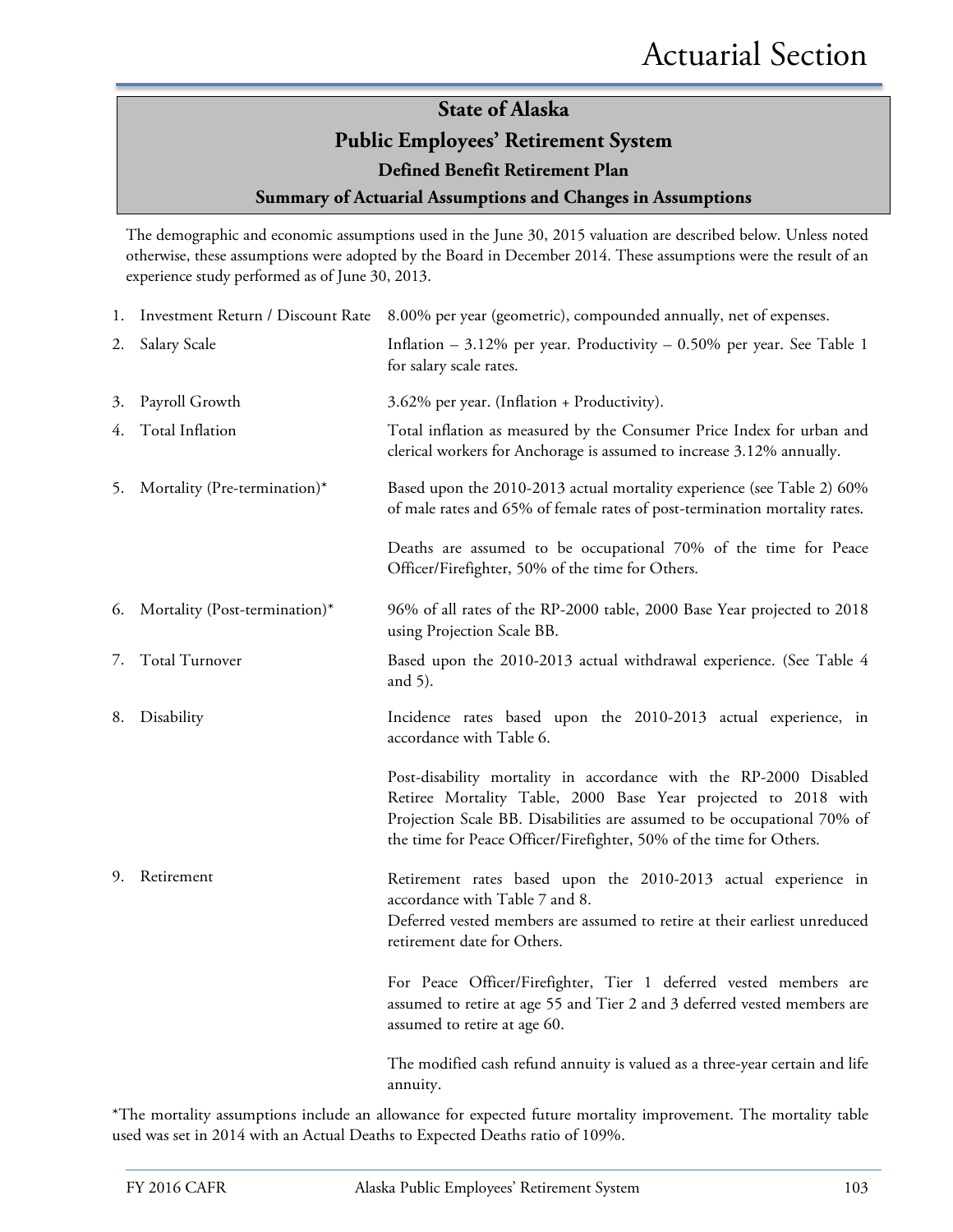| 10. Marriage and Age Difference           | Wives are assumed to be three years younger than husbands. For Others,<br>75% of male members and 70% of female members are assumed to be<br>married. For Peace Officer/Firefighters, 85% of male members and 60%<br>female members are assumed to be married.                                                                                                                                                                               |
|-------------------------------------------|----------------------------------------------------------------------------------------------------------------------------------------------------------------------------------------------------------------------------------------------------------------------------------------------------------------------------------------------------------------------------------------------------------------------------------------------|
| 11. Dependent Children                    | Benefits to dependent children have been valued assuming members who are<br>married and between the ages of 25 and 45 have two dependent children.                                                                                                                                                                                                                                                                                           |
| 12. Contribution Refunds                  | For Others, 10% of terminating members with vested benefits are assumed<br>to have their contributions refunded.                                                                                                                                                                                                                                                                                                                             |
|                                           | For Peace Officers/Firefighters, 15% of terminating members with vested<br>benefits are assumed to have their contributions refunded. 100% of those<br>with non-vested benefits are assumed to have their contributions refunded.                                                                                                                                                                                                            |
| 13. Imputed Data                          | Data changes from the prior year which are deemed to have an immaterial<br>impact on liabilities and contribution rates are assumed to be correct in the<br>current year's client data. Nonvested terminations with appropriate refund<br>dates are assumed to have received a full refund of contributions. Active<br>member with missing salary and service are assumed to be terminated with<br>status based on their vesting percentage. |
| 14. COLA                                  | Of those benefit recipients who are eligible for the COLA, 70% of Others<br>and 65% Peace Officers/Firefighters are assumed to remain in Alaska and<br>receive the COLA.                                                                                                                                                                                                                                                                     |
| 15. Post-Retirement Pension<br>Adjustment | 50% and 75% of assumed inflation, or 1.56% and 2.34% respectively, is<br>valued for the annual automatic Post-Retirement Pension Adjustment (PRPA)<br>as specified in the statute.                                                                                                                                                                                                                                                           |
| 16. Expenses                              | Investment return assumption is net of all expenses.                                                                                                                                                                                                                                                                                                                                                                                         |
| 17. Part-Time Status                      | Part-time employees are assumed to earn 1.00 years of credited service per year<br>for Peace Officer/Firefighter and 0.65 years for credited service per year for<br>Other members.                                                                                                                                                                                                                                                          |
| 18. Final Average Earnings                | Final Average Earnings is provided on the data for active members. This<br>amount is used as a minimum in the calculation of the average earnings in the<br>future.                                                                                                                                                                                                                                                                          |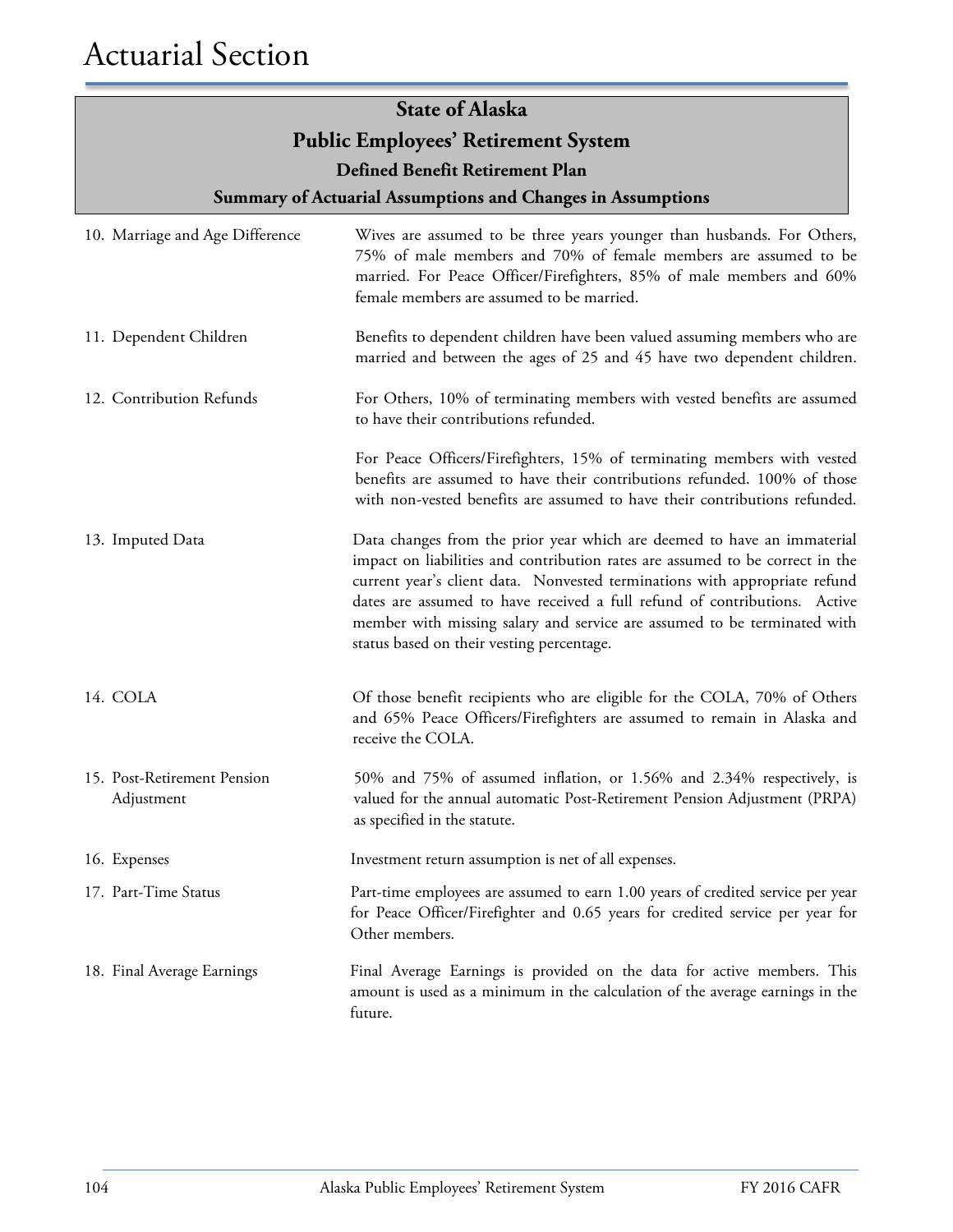| 20. Per Capita Claims Cost                   | are shown below:                                                                                                                                                                                                                   | Sample claims cost rates adjusted to age 65 for FY16 medical and prescription |                                         |                                |  |
|----------------------------------------------|------------------------------------------------------------------------------------------------------------------------------------------------------------------------------------------------------------------------------------|-------------------------------------------------------------------------------|-----------------------------------------|--------------------------------|--|
|                                              |                                                                                                                                                                                                                                    |                                                                               | Medical                                 | Prescription<br>drugs          |  |
|                                              | Pre-Medicare<br>Medicare Parts A & B<br>Medicare Part B Only<br>Medicare Part D                                                                                                                                                    | \$                                                                            | 11,724<br>- \$<br>1,461<br>6,700<br>N/A | 2,753<br>2,753<br>2,753<br>496 |  |
| 21. Third Party<br><b>Administrator Fees</b> | \$194.18 per person per year; assumed trend rate of 5% per year.                                                                                                                                                                   |                                                                               |                                         |                                |  |
| 22. Medicare Part B Only                     | For actives and retirees not yet Medicare-eligible, participation is set based on<br>whether the employee/retiree will have 40 quarters of employment after March<br>31, 1986, depending upon date of hire and/or re-hire.         |                                                                               |                                         |                                |  |
| 23. Health Cost Trend                        | The table below shows the rate used to project the cost from the shown<br>fiscal year to the next fiscal year. For example, 9.4% is applied to the FY16<br>pre-Medicare medical claims costs to get the FY17 medical claims costs. |                                                                               |                                         |                                |  |

L,

| <b>Fiscal year</b> | Medical<br>$pre-65$ | Medical<br>$post-65$ | Prescription<br>drugs |
|--------------------|---------------------|----------------------|-----------------------|
| 2016               | $9.4\%$             | 5.9%                 | 5.7%                  |
| 2017               | 8.8                 | 5.8                  | 5.4                   |
| 2018               | 8.2                 | 5.7                  | 5.1                   |
| 2019               | 7.6                 | 5.6                  | 4.8                   |
| 2020               | 7.0                 | 5.6                  | 4.6                   |
| 2021               | 6.5                 | 5.6                  | 4.4                   |
| 2022               | 6.0                 | 5.6                  | 4.2                   |
| 2025               | 5.6                 | 5.6                  | 4.0                   |
| 2050               | 4.4                 | 4.0                  | 4.0                   |
| 2100               | 4.4                 | 4.0                  | 4.0                   |

For the June 30, 2014 valuations and later, the updated Society of Actuaries' Healthcare Cost Trend Model is used to project medical and prescription drug costs. This model effectively begins estimating trend amounts beginning in 2014 and projects out to 2090. The model has been adopted by the Society of Actuaries, and has been populated with assumptions that are specific to the State of Alaska.

#### 24. Aging Factors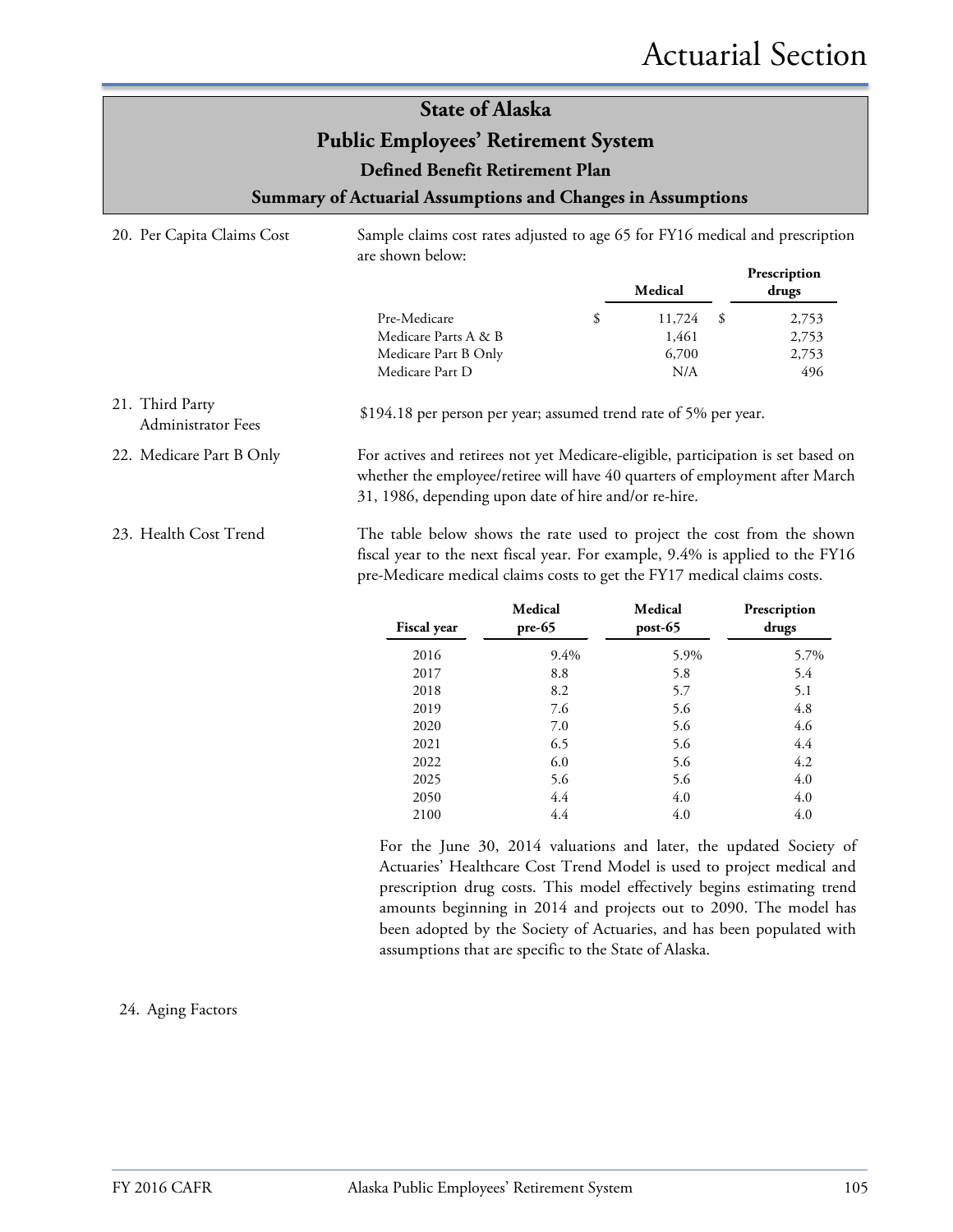| <b>State of Alaska</b>                                      |  |  |
|-------------------------------------------------------------|--|--|
| <b>Public Employees' Retirement System</b>                  |  |  |
| Defined Benefit Retirement Plan                             |  |  |
| Summary of Actuarial Assumptions and Changes in Assumptions |  |  |
|                                                             |  |  |

| Age       | Medical | Prescription<br>drugs |
|-----------|---------|-----------------------|
| $0 - 44$  | 2.0%    | 4.5%                  |
| $45 - 54$ | 2.5     | 3.5                   |
| $55 - 64$ | 3.5     | 3.0                   |
| $65 - 73$ | 4.0     | 1.5                   |
| $74 - 83$ | 1.5     | 0.5                   |
| $84 - 93$ | 0.5     | -                     |
| $94 +$    |         |                       |

### 25. Retired Member Contributions for Medical Benefits

Currently contributions are required for PERS members who are under age 60 and have less than 30 years of service (25 for Peace Officer/Firefighter). Eligible Tier 1 members are exempt from contribution requirements. Annual FY16 contributions based on monthly rates shown below for calendar 2015 and 2016 are assumed based on the coverage category for current retirees. The composite rate shown is used for current active and inactive members in tier 2 or 3 who are assumed to retire prior to age 60 with less than 30 years of service and who are not disabled:

|                        | Calendar 2016          | Calendar 2015           |                         |
|------------------------|------------------------|-------------------------|-------------------------|
| Coverage category      | Annual<br>contribution | Monthly<br>contribution | Monthly<br>contribution |
| Retiree only           | 9,324                  | 777                     | 823                     |
| Retiree and spouse     | 18,648                 | 1,554                   | 1,647                   |
| Retiree and child(ren) | 13,164                 | 1,097                   | 1,163                   |
| Retiree and family     | 22,500                 | 1,875                   | 1,987                   |
| Composite              | 13,848                 | 1,154                   | 1,223                   |

26. Trend Rate for Retired Member Medical Contribution

The table below shows the rate used to project the retired member medical contributions from the shown fiscal year to the next fiscal year. For example, 6.6% is applied to the FY16 retired member medical contributions to get the FY17 retired member medical contributions.

| 6.6% |
|------|
| 6.2  |
| 5.8  |
| 5.4  |
| 5.0  |
| 4.7  |
| 4.1  |
| 4.0  |
| 4.0  |
|      |

Graded trend rates for retired member medical contributions were reinitialized for the June 30, 2014 valuation. Note that actual FY16 retired member medical contributions are reflected in the valuation.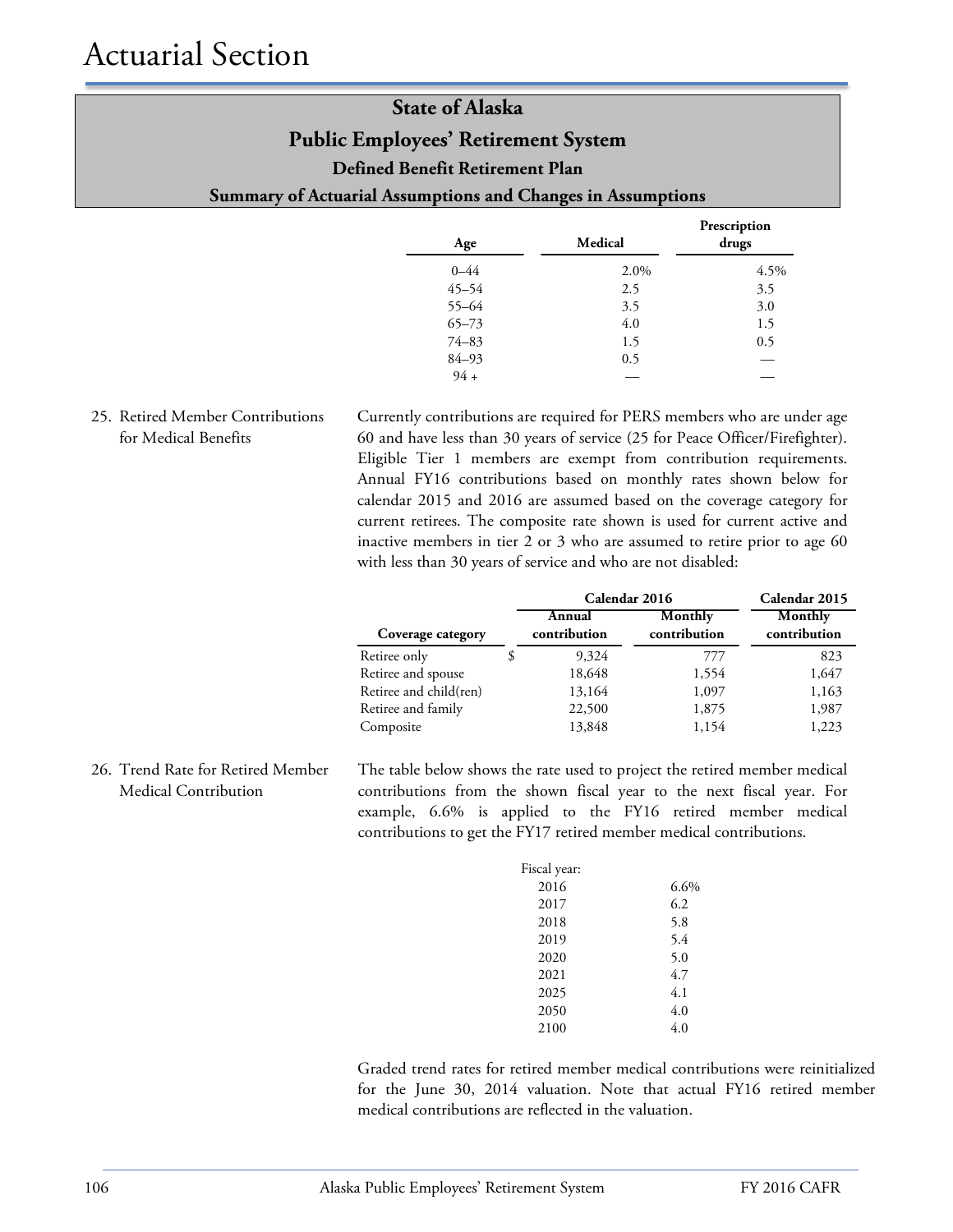# **State of Alaska Public Employees' Retirement System**

**Defined Benefit Retirement Plan**

### **Summary of Actuarial Assumptions and Changes in Assumptions**

27. Healthcare Participation 100% of system paid members and their spouses are assumed to elect healthcare benefits as soon as they are eligible. 10% of non-system paid members and their spouses are assumed to elect healthcare benefits as soon as they are eligible.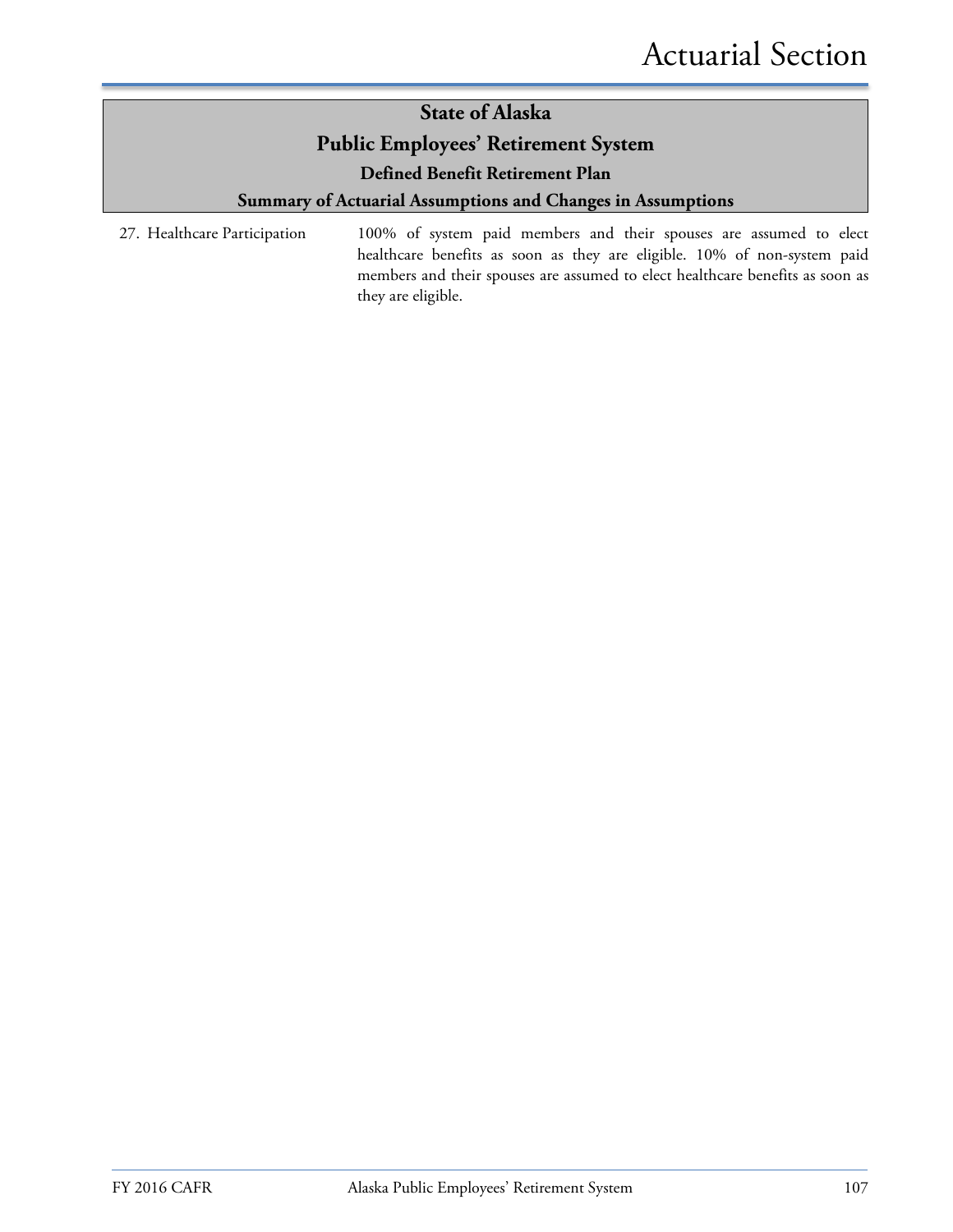#### **Table 1 Alaska PERS Salary Scale**

| Peace Officer/Firefighter: |                         |                         |                         |
|----------------------------|-------------------------|-------------------------|-------------------------|
| <b>Years of Service</b>    | <b>Percent Increase</b> | <b>Years of Service</b> | <b>Percent Increase</b> |
| 0                          | 9.66%                   | 11                      | 4.92%                   |
|                            | 8.66                    | 12                      | 4.92                    |
|                            | 7.16                    | 13                      | 4.92                    |
| 3                          | 7.03                    | 14                      | 4.92                    |
| 4                          | 6.91                    | 15                      | 4.92                    |
|                            | 6.41                    | 16                      | 4.92                    |
|                            | 5.66                    |                         | 4.92                    |
|                            | 4.92                    | 18                      | 4.92                    |
| 8                          | 4.92                    | 19                      | 4.92                    |
| Q                          | 4.92                    | $20+$                   | 4.92                    |
|                            | 4.92                    |                         |                         |

#### **Others:**

| <b>Years of Service</b>     | <b>Percent Increase</b> |
|-----------------------------|-------------------------|
|                             | 8.55%                   |
|                             | 7.36                    |
| $\mathcal{D}_{\mathcal{L}}$ | 6.35                    |
| 3                           | 6.11                    |
| 4                           | 5.71                    |
|                             | Age based               |

| $\mathbf{Age}$ | <b>Percent Increase</b> | Age             | <b>Percent Increase</b> |
|----------------|-------------------------|-----------------|-------------------------|
| 20             | 7.91%                   | 45              | 5.44%                   |
| 21             | 7.83                    | 46              | 5.40                    |
| 22             | 7.75                    | 47              | 5.36                    |
| 23             | 7.51                    | 48              | 5.31                    |
| 24             | 7.27                    | 49              | 5.27                    |
| 25             | 7.03                    | 50              | 5.22                    |
| 26             | 6.79                    | 51              | 5.18                    |
| 27             | 6.55                    | 52              | 5.13                    |
| 28             | 6.52                    | 53              | 5.09                    |
| 29             | 6.49                    | 54              | 5.05                    |
| 30             | 6.47                    | $\overline{55}$ | 5.01                    |
| 31             | 6.44                    | 56              | 4.97                    |
| 32             | 6.41                    | 57              | 4.93                    |
| 33             | 6.33                    | 58              | 4.85                    |
| 34             | 6.24                    | 59              | 4.77                    |
| 35             | 6.16                    | 60              | 4.69                    |
| 36             | 6.07                    | 61              | 4.60                    |
| 37             | 5.99                    | 62              | 4.52                    |
| 38             | 5.90                    | 63              | 4.46                    |
| 39             | 5.82                    | 64              | 4.40                    |
| 40             | 5.73                    | $65+$           | 4.34                    |
| 41             | 5.64                    |                 |                         |
| 42             | 5.55                    |                 |                         |
| 43             | 5.52                    |                 |                         |
| $44$           | 5.48                    |                 |                         |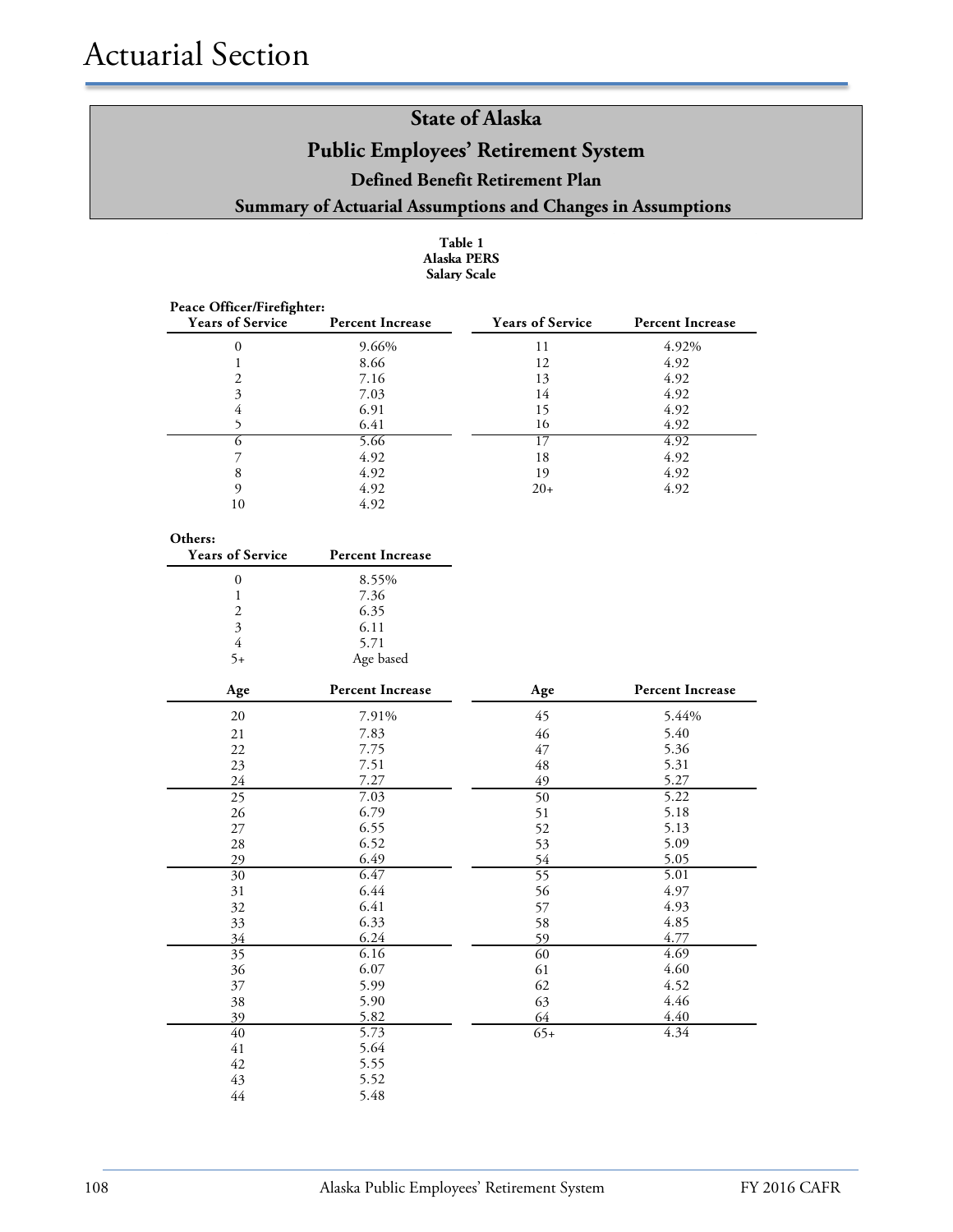# **State of Alaska Public Employees' Retirement System**

**Defined Benefit Retirement Plan**

**Summary of Actuarial Assumptions and Changes in Assumptions**

### **Table 2 Mortality Table (Pre-termination) Alaska PERS**

| Age         | $\bf Male$ | Female   | Age         | Male     | Female   |
|-------------|------------|----------|-------------|----------|----------|
| $20\,$      | 0.000188   | 0.000113 | 55          | 0.001978 | 0.001549 |
| 21          | 0.000195   | 0.000114 | 56          | 0.002292 | 0.001730 |
| 22          | 0.000200   | 0.000115 | 57          | 0.002515 | 0.001912 |
| 23          | 0.000204   | 0.000116 | 58          | 0.002775 | 0.002118 |
| 24          | 0.000205   | 0.000119 | 59          | 0.003073 | 0.002355 |
| 25          | 0.000205   | 0.000122 | 60          | 0.003425 | 0.002632 |
| 26          | 0.000206   | 0.000127 | 61          | 0.003826 | 0.002973 |
| $27\,$      | 0.000208   | 0.000132 | 62          | 0.004287 | 0.003343 |
| 28          | 0.000214   | 0.000139 | 63          | 0.004813 | 0.003840 |
| 29          | 0.000225   | 0.000147 | 64          | 0.005324 | 0.004328 |
| 30          | 0.000242   | 0.000156 | 65          | 0.005904 | 0.004874 |
| 31          | 0.000272   | 0.000181 | 66          | 0.006558 | 0.005500 |
| 32          | 0.000307   | 0.000207 | 67          | 0.007184 | 0.006107 |
| 33          | 0.000344   | 0.000233 | 68          | 0.007842 | 0.006751 |
| 34          | 0.000383   | 0.000257 | 69          | 0.008689 | 0.007462 |
| 35          | 0.000422   | 0.000281 | 70          | 0.009744 | 0.008407 |
| 36          | 0.000459   | 0.000304 | $71\,$      | 0.010782 | 0.009329 |
| 37          | 0.000493   | 0.000327 | 72          | 0.011971 | 0.010376 |
| 38          | 0.000526   | 0.000354 | 73          | 0.013334 | 0.011534 |
| 39          | 0.000557   | 0.000383 | 74          | 0.014876 | 0.012783 |
| 40          | 0.000589   | 0.000417 | 75          | 0.016602 | 0.014113 |
| 41          | 0.000623   | 0.000458 | 76          | 0.018504 | 0.015549 |
| 42          | 0.000663   | 0.000504 | $77\,$      | 0.020583 | 0.017125 |
| 43          | 0.000709   | 0.000554 | 78          | 0.022872 | 0.018877 |
| $44$        | 0.000762   | 0.000608 | 79          | 0.025419 | 0.020841 |
| 45          | 0.000823   | 0.000664 | 80          | 0.028245 | 0.023037 |
| 46          | 0.000882   | 0.000723 | $8\sqrt{1}$ | 0.031612 | 0.025498 |
| 47          | 0.000946   | 0.000784 | 82          | 0.035318 | 0.028266 |
| $\sqrt{48}$ | 0.001015   | 0.000848 | 83          | 0.039369 | 0.031386 |
| 49          | 0.001089   | 0.000916 | 84          | 0.043784 | 0.034906 |
| 50          | 0.001167   | 0.000991 | 85          | 0.048601 | 0.038887 |
| 51          | 0.001336   | 0.001095 | 86          | 0.053884 | 0.043371 |
| 52          | 0.001455   | 0.001193 | 87          | 0.060797 | 0.048373 |
| 53          | 0.001591   | 0.001305 | 88          | 0.068537 | 0.053879 |
| 54          | 0.001744   | 0.001407 | 89          | 0.077135 | 0.059830 |
|             |            |          | 90          | 0.086571 | 0.067336 |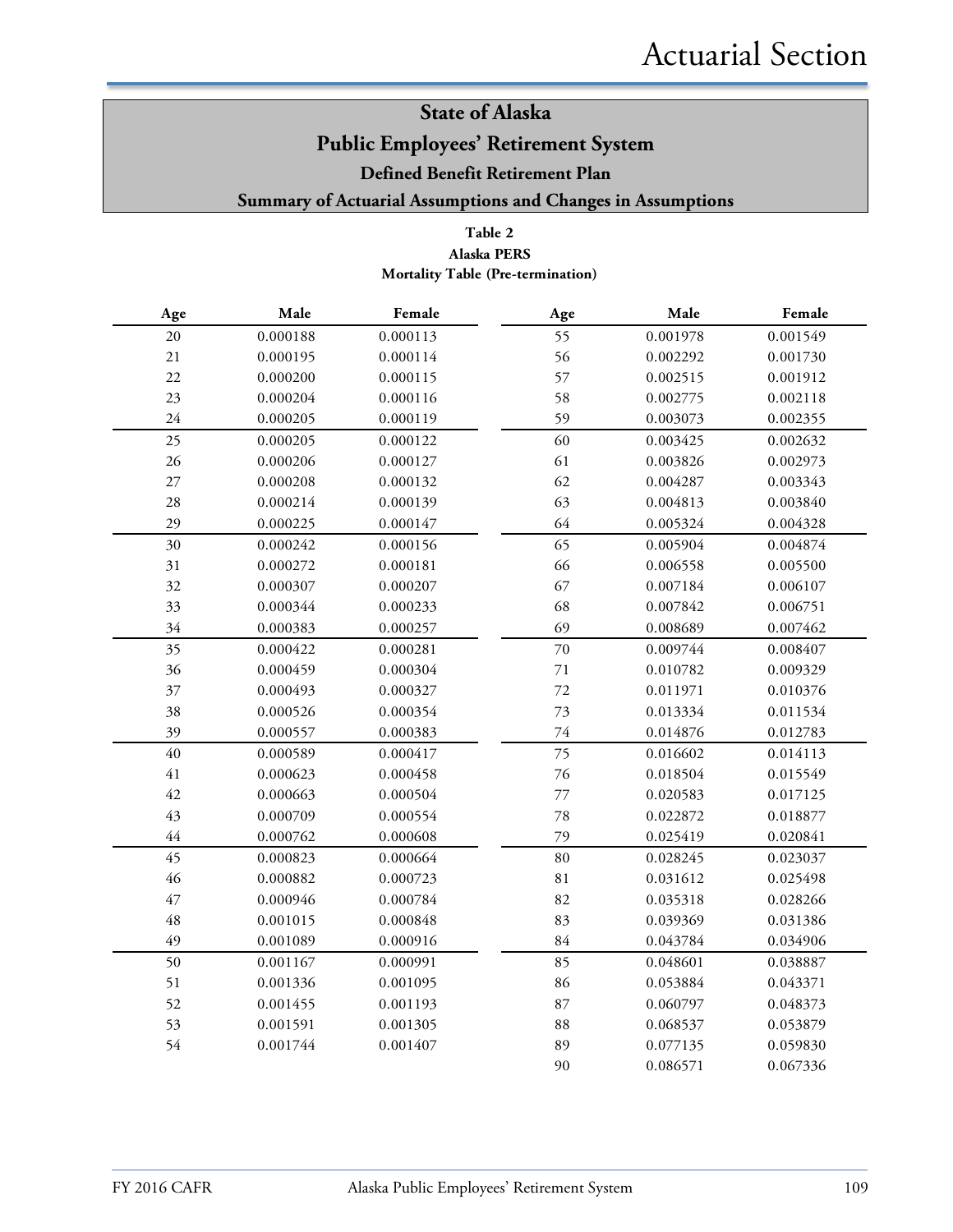### **Table 3 Alaska PERS Mortality Table (Post-termination)**

| Age         | Male     | Female   | Age     | Male     | Female   |
|-------------|----------|----------|---------|----------|----------|
| 50          | 0.001944 | 0.001524 | 85      | 0.081002 | 0.059827 |
| 51          | 0.002227 | 0.001684 | 86      | 0.089807 | 0.066725 |
| 52          | 0.002426 | 0.001835 | 87      | 0.101329 | 0.074420 |
| 53          | 0.002652 | 0.002007 | 88      | 0.114229 | 0.082891 |
| 54          | 0.002907 | 0.002165 | 89      | 0.128559 | 0.092046 |
| 55          | 0.003296 | 0.002383 | 90      | 0.144286 | 0.103593 |
| 56          | 0.003820 | 0.002662 | 91      | 0.160042 | 0.115847 |
| 57          | 0.004192 | 0.002942 | 92      | 0.176712 | 0.128589 |
| 58          | 0.004625 | 0.003259 | 93      | 0.194120 | 0.141591 |
| 59          | 0.005121 | 0.003623 | 94      | 0.212080 | 0.154643 |
| 60          | 0.005708 | 0.004050 | 95      | 0.230428 | 0.167558 |
| 61          | 0.006377 | 0.004574 | 96      | 0.249035 | 0.180154 |
| 62          | 0.007144 | 0.005143 | 97      | 0.267822 | 0.192248 |
| 63          | 0.008021 | 0.005908 | 98      | 0.281616 | 0.200025 |
| 64          | 0.008874 | 0.006658 | 99      | 0.300310 | 0.210437 |
| 65          | 0.009839 | 0.007498 | 100     | 0.313360 | 0.215967 |
| 66          | 0.010930 | 0.008462 | 101     | 0.332097 | 0.226721 |
| 67          | 0.011973 | 0.009396 | 102     | 0.344188 | 0.235671 |
| 68          | 0.013070 | 0.010386 | 103     | 0.361155 | 0.250844 |
| 69          | 0.014482 | 0.011479 | 104     | 0.369606 | 0.263111 |
| $70\,$      | 0.016240 | 0.012933 | 105     | 0.381971 | 0.281391 |
| 71          | 0.017969 | 0.014352 | 106     | 0.384000 | 0.295499 |
| $72\,$      | 0.019952 | 0.015964 | $107\,$ | 0.384000 | 0.309816 |
| 73          | 0.022223 | 0.017744 | 108     | 0.384000 | 0.323943 |
| $74\,$      | 0.024793 | 0.019666 | 109     | 0.384000 | 0.337482 |
| 75          | 0.027670 | 0.021712 | 110     | 0.384000 | 0.350032 |
| $76\,$      | 0.030840 | 0.023921 | $111\,$ | 0.384000 | 0.361196 |
| $77 \,$     | 0.034305 | 0.026346 | 112     | 0.384000 | 0.370574 |
| $78\,$      | 0.038120 | 0.029042 | 113     | 0.384000 | 0.377767 |
| 79          | 0.042365 | 0.032063 | 114     | 0.384000 | 0.382376 |
| 80          | 0.047075 | 0.035441 | 115     | 0.384000 | 0.384000 |
| $8\sqrt{1}$ | 0.052687 | 0.039227 | 116     | 0.384000 | 0.384000 |
| 82          | 0.058863 | 0.043487 | 117     | 0.384000 | 0.384000 |
| 83          | 0.065615 | 0.048286 | 118     | 0.384000 | 0.384000 |
| 84          | 0.072973 | 0.053702 | 119     | 1.000000 | 1.000000 |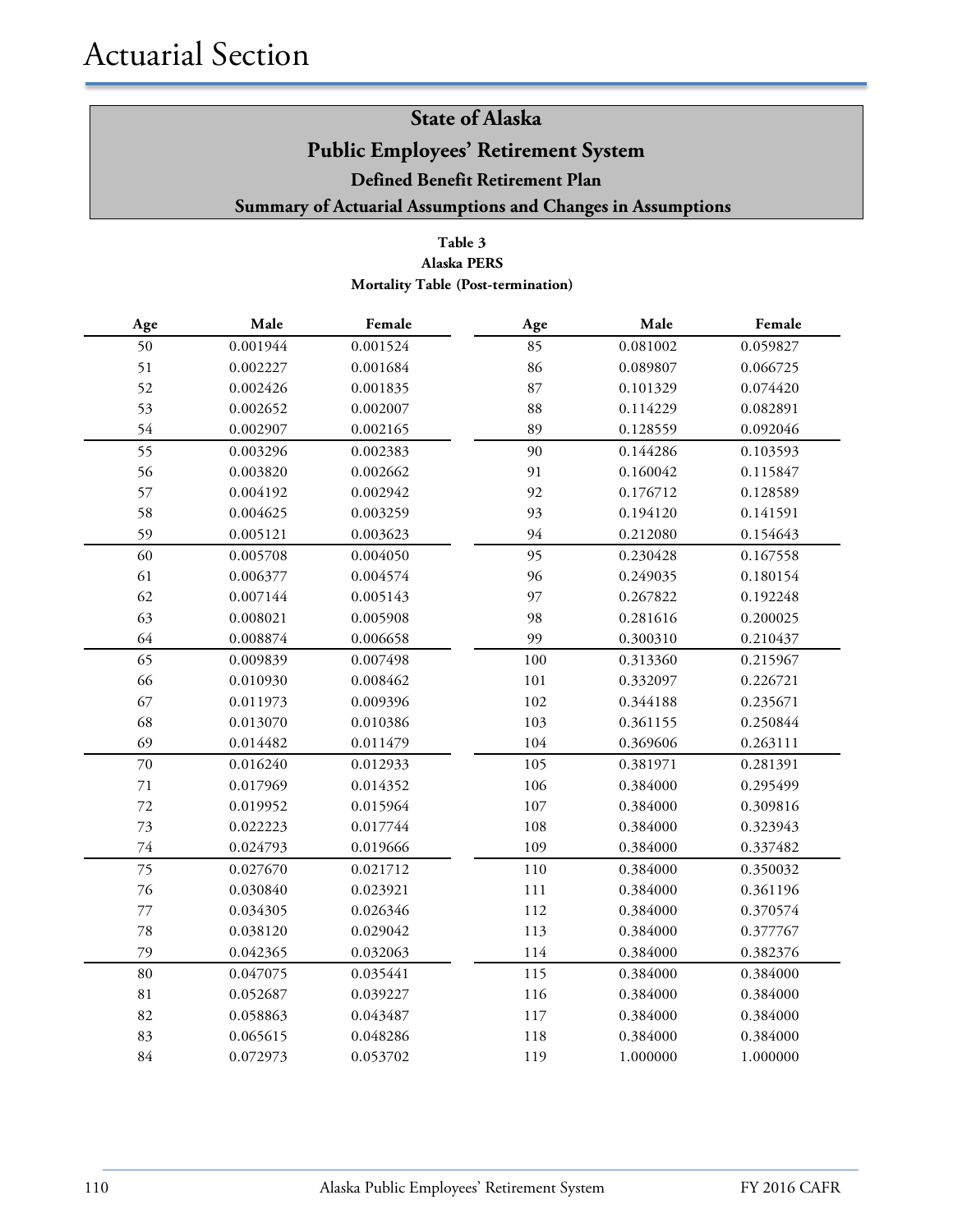### **Table 4 Alaska PERS Total Turnover Assumptions**

### **Peace Officer/Firefighter:**

| <b>Years of Service</b> | Male<br>(rounded) | Female<br>(rounded) |
|-------------------------|-------------------|---------------------|
|                         | 0.15              | 0.15                |
|                         | 0.12              | 0.08                |
| $\mathcal{D}_{\cdot}$   | 0.07              | 0.06                |
| 3                       | 0.06              | 0.06                |
|                         | 0.06              | 0.07                |

#### **Members with 5 or more years of service**

| Age | Male     | Female   | Age   | Male     | Female   |
|-----|----------|----------|-------|----------|----------|
| 20  | 0.040894 | 0.080000 | 40    | 0.017699 | 0.034930 |
| 21  | 0.040894 | 0.080000 | 41    | 0.017615 | 0.034779 |
| 22  | 0.040894 | 0.080000 | 42    | 0.017531 | 0.034627 |
| 23  | 0.038801 | 0.080000 | 43    | 0.018025 | 0.034352 |
| 24  | 0.036708 | 0.080000 | 44    | 0.018519 | 0.034077 |
| 25  | 0.034616 | 0.080000 | 45    | 0.019012 | 0.033802 |
| 26  | 0.032523 | 0.080000 | 46    | 0.019506 | 0.033527 |
| 27  | 0.030430 | 0.080000 | 47    | 0.020000 | 0.033251 |
| 28  | 0.028877 | 0.078000 | 48    | 0.023333 | 0.032862 |
| 29  | 0.027324 | 0.076000 | 49    | 0.026667 | 0.032474 |
| 30  | 0.025771 | 0.074000 | 50    | 0.030000 | 0.032085 |
| 31  | 0.024218 | 0.072000 | 51    | 0.040000 | 0.031581 |
| 32  | 0.022665 | 0.070000 | 52    | 0.040000 | 0.030941 |
| 33  | 0.021722 | 0.063077 | 53    | 0.040000 | 0.030201 |
| 34  | 0.020779 | 0.056154 | $54+$ | 0.040000 | 0.060402 |
| 35  | 0.019836 | 0.049231 |       |          |          |
| 36  | 0.018893 | 0.042308 |       |          |          |
| 37  | 0.017950 | 0.035385 |       |          |          |
| 38  | 0.017866 | 0.035234 |       |          |          |
| 39  | 0.017782 | 0.035082 |       |          |          |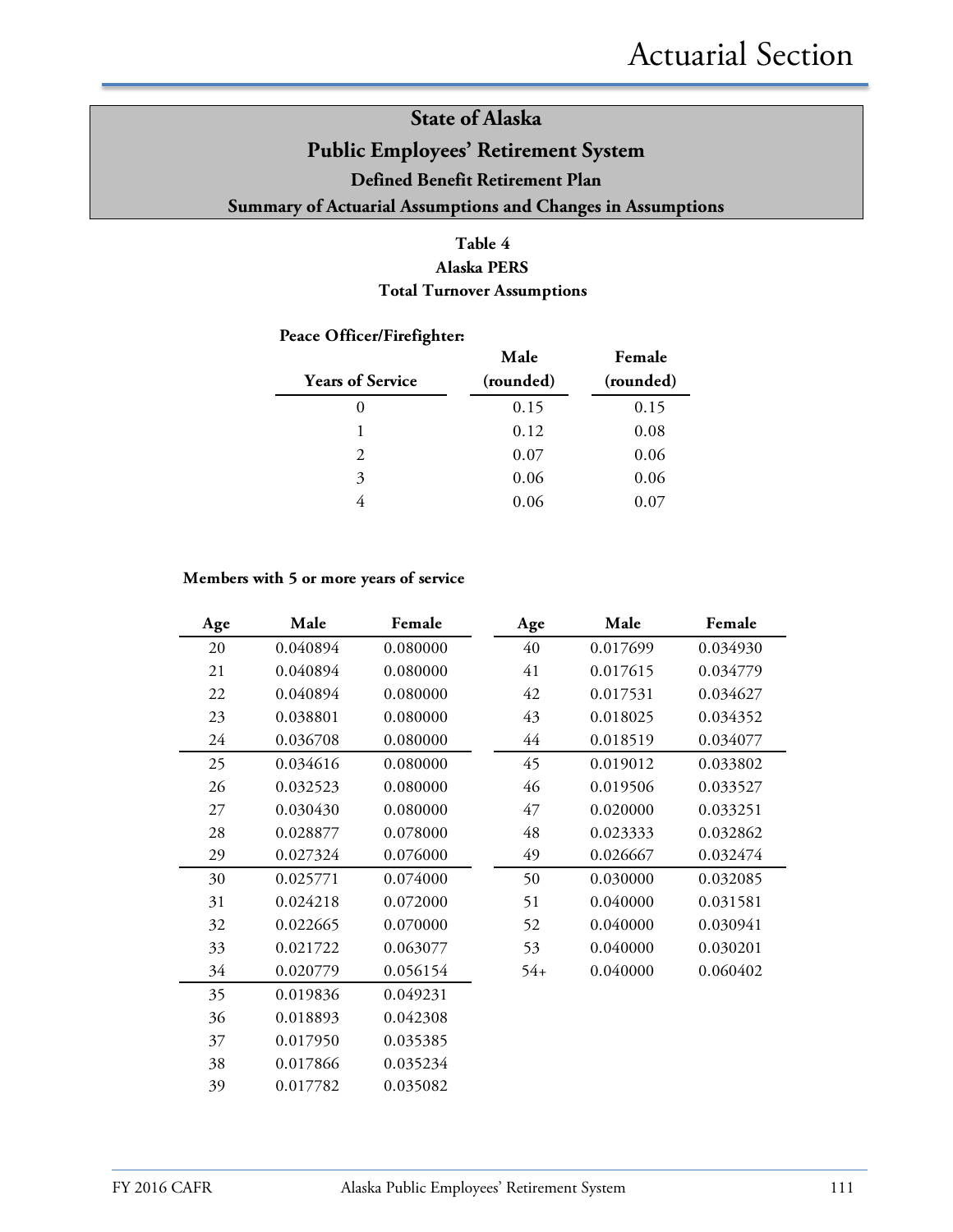### **Table 5 Alaska PERS**

**Total Turnover Assumptions**

**Others:**

|                                   | Hire Age $<$ 35   |                     | Hire Age $> 35$ |        |
|-----------------------------------|-------------------|---------------------|-----------------|--------|
| <b>Years of</b><br><b>Service</b> | Male<br>(rounded) | Female<br>(rounded) | Male            | Female |
| 0                                 | 0.29              | 0.29                | 0.20            | 0.20   |
|                                   | 0.16              | 0.20                | 0.12            | 0.15   |
| 2                                 | 0.13              | 0.16                | 0.10            | 0.13   |
| 3                                 | 0.10              | 0.13                | 0.09            | 0.10   |
| 4                                 | 0.08              | 0.10                | 0.09            | 0.09   |

### **Members with 5 or more years of service**

| Age | Male     | Female   | Age   | Male     | Female   |
|-----|----------|----------|-------|----------|----------|
| 20  | 0.095000 | 0.136735 | 40    | 0.044190 | 0.053792 |
| 21  | 0.095000 | 0.136735 | 41    | 0.042820 | 0.052523 |
| 22  | 0.095000 | 0.136735 | 42    | 0.041450 | 0.051254 |
| 23  | 0.090250 | 0.128522 | 43    | 0.040930 | 0.049398 |
| 24  | 0.085500 | 0.120309 | 44    | 0.040400 | 0.047541 |
| 25  | 0.080750 | 0.112096 | 45    | 0.039880 | 0.045685 |
| 26  | 0.076000 | 0.103883 | 46    | 0.039357 | 0.043828 |
| 27  | 0.071250 | 0.095670 | 47    | 0.038834 | 0.041972 |
| 28  | 0.069160 | 0.091756 | 48    | 0.038701 | 0.041891 |
| 29  | 0.067060 | 0.087842 | 49    | 0.038568 | 0.041809 |
| 30  | 0.064960 | 0.083927 | 50    | 0.038170 | 0.041566 |
| 31  | 0.062870 | 0.080013 | 51    | 0.037844 | 0.041365 |
| 32  | 0.060770 | 0.076099 | 52    | 0.037460 | 0.041121 |
| 33  | 0.058280 | 0.072399 | 53    | 0.037023 | 0.040844 |
| 34  | 0.055780 | 0.068699 | $54+$ | 0.043859 | 0.057924 |
| 35  | 0.053290 | 0.064999 |       |          |          |
| 36  | 0.050790 | 0.061299 |       |          |          |
| 37  | 0.048300 | 0.057599 |       |          |          |
| 38  | 0.046930 | 0.056330 |       |          |          |
| 39  | 0.045560 | 0.055061 |       |          |          |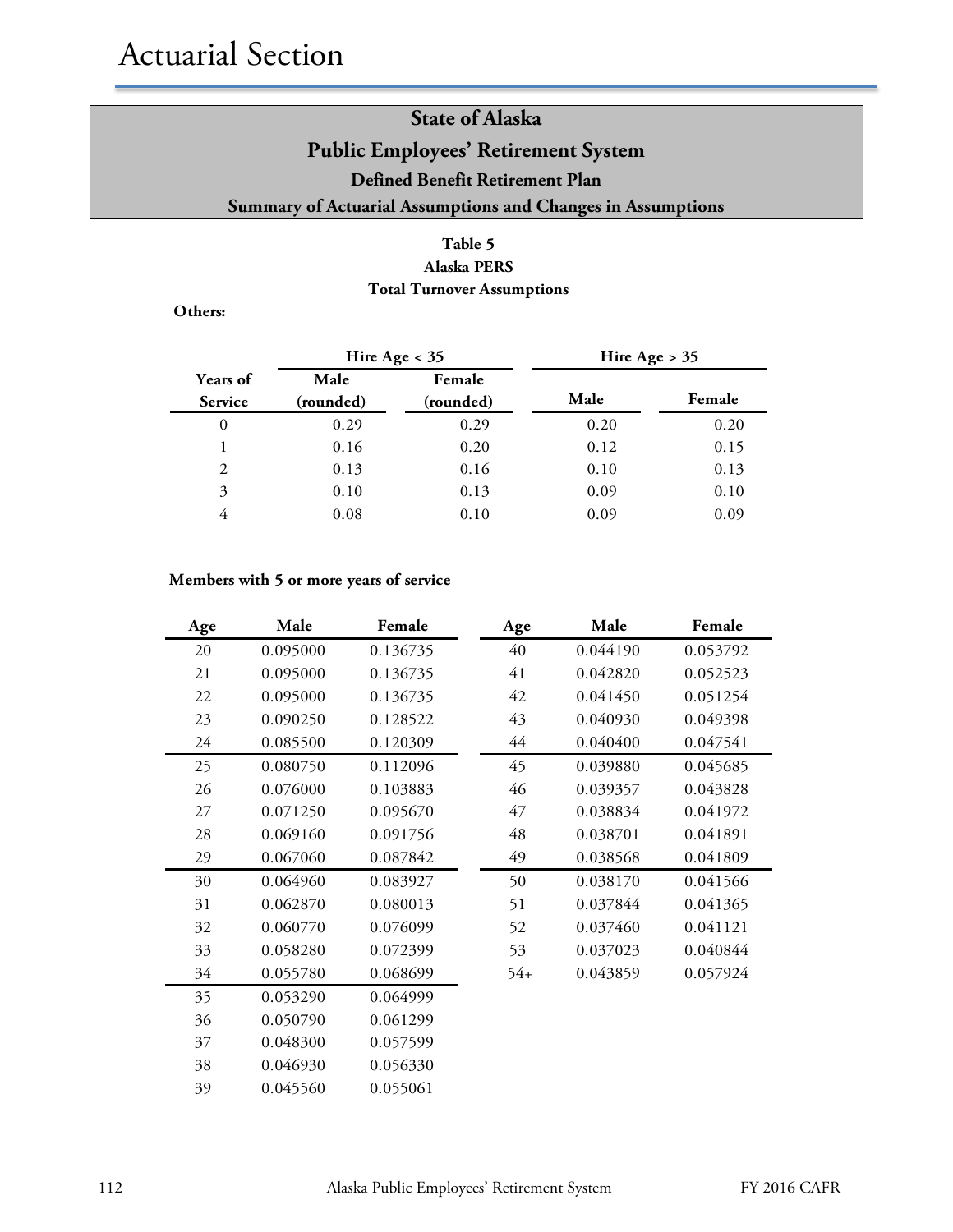### **Table 6 Alaska PERS Disability Table**

|     | Peace Officer/          | <b>Other Member Rate</b> |          |
|-----|-------------------------|--------------------------|----------|
| Age | <b>Firefighter Rate</b> | Male                     | Female   |
| 20  | 0.000224                | 0.000218                 | 0.000188 |
| 21  | 0.000224                | 0.000218                 | 0.000188 |
| 22  | 0.000224                | 0.000218                 | 0.000188 |
| 23  | 0.000305                | 0.000240                 | 0.000200 |
| 24  | 0.000387                | 0.000261                 | 0.000212 |
| 25  | 0.000468                | 0.000283                 | 0.000224 |
| 26  | 0.000550                | 0.000304                 | 0.000236 |
| 27  | 0.000631                | 0.000326                 | 0.000248 |
| 28  | 0.000658                | 0.000334                 | 0.000255 |
| 29  | 0.000685                | 0.000342                 | 0.000262 |
| 30  | 0.000712                | 0.000349                 | 0.000269 |
| 31  | 0.000739                | 0.000357                 | 0.000277 |
| 32  | 0.000765                | 0.000365                 | 0.000284 |
| 33  | 0.000793                | 0.000377                 | 0.000293 |
| 34  | 0.000821                | 0.000389                 | 0.000303 |
| 35  | 0.000849                | 0.000401                 | 0.000312 |
| 36  | 0.000877                | 0.000413                 | 0.000322 |
| 37  | 0.000905                | 0.000425                 | 0.000331 |
| 38  | 0.000946                | 0.000446                 | 0.000348 |
| 39  | 0.000986                | 0.000467                 | 0.000364 |
| 40  | 0.001027                | 0.000489                 | 0.000381 |
| 41  | 0.001068                | 0.000510                 | 0.000397 |
| 42  | 0.001108                | 0.000531                 | 0.000413 |
| 43  | 0.001221                | 0.000586                 | 0.000454 |
| 44  | 0.001333                | 0.000641                 | 0.000495 |
| 45  | 0.001446                | 0.000695                 | 0.000536 |
| 46  | 0.001559                | 0.000750                 | 0.000577 |
| 47  | 0.001671                | 0.000805                 | 0.000618 |
| 48  | 0.001828                | 0.000886                 | 0.000680 |
| 49  | 0.001985                | 0.000967                 | 0.000742 |
| 50  | 0.002142                | 0.001048                 | 0.000804 |
| 51  | 0.002299                | 0.001129                 | 0.000867 |
| 52  | 0.002456                | 0.001210                 | 0.000929 |
| 53  | 0.002868                | 0.001421                 | 0.001084 |
| 54  | 0.003280                | 0.001633                 | 0.001239 |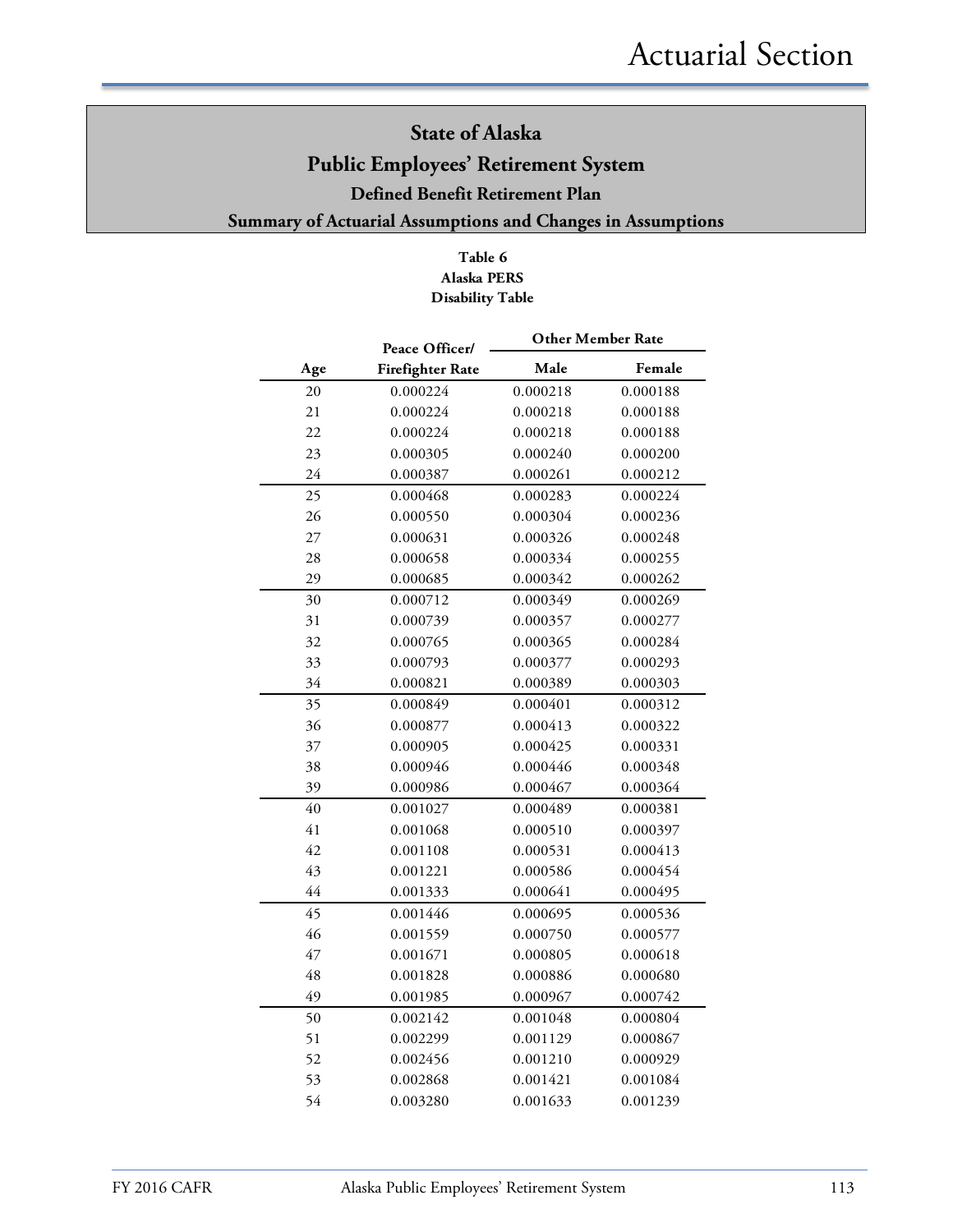### **Table 7 Alaska PERS Peace Officer/Firefighter Retirement Table**

|                      | <b>Retirement Rate</b> |                   |                     |  |  |  |
|----------------------|------------------------|-------------------|---------------------|--|--|--|
|                      | Reduced                |                   | Unreduced           |  |  |  |
| Age at<br>Retirement | <b>Unisex Rates</b>    | <b>Male Rates</b> | <b>Female Rates</b> |  |  |  |
| $<$ 47               | N/A                    | 0.080000          | 0.060000            |  |  |  |
| 47                   | N/A                    | 0.080000          | 0.150000            |  |  |  |
| 48                   | N/A                    | 0.130000          | 0.150000            |  |  |  |
| 49                   | N/A                    | 0.130000          | 0.150000            |  |  |  |
| 50                   | 0.087041               | 0.150000          | 0.150000            |  |  |  |
| 51                   | 0.085580               | 0.150000          | 0.150000            |  |  |  |
| 52                   | 0.072383               | 0.185000          | 0.150000            |  |  |  |
| 53                   | 0.076688               | 0.185000          | 0.150000            |  |  |  |
| 54                   | 0.075561               | 0.185000          | 0.250000            |  |  |  |
| 55                   | 0.077429               | 0.250000          | 0.200000            |  |  |  |
| 56                   | 0.077106               | 0.250000          | 0.150000            |  |  |  |
| 57                   | 0.076730               | 0.250000          | 0.150000            |  |  |  |
| 58                   | 0.076820               | 0.250000          | 0.150000            |  |  |  |
| 59                   | 0.200000               | 0.250000          | 0.150000            |  |  |  |
| 60                   | N/A                    | 0.300000          | 0.250000            |  |  |  |
| 61                   | N/A                    | 0.250000          | 0.200000            |  |  |  |
| 62                   | N/A                    | 0.250000          | 0.300000            |  |  |  |
| 63                   | N/A                    | 0.250000          | 0.500000            |  |  |  |
| 64                   | N/A                    | 0.200000          | 0.500000            |  |  |  |
| 65                   | N/A                    | 0.200000          | 0.500000            |  |  |  |
| 66                   | N/A                    | 0.250000          | 0.500000            |  |  |  |
| 67                   | N/A                    | 0.500000          | 0.500000            |  |  |  |
| 68                   | N/A                    | 0.500000          | 0.500000            |  |  |  |
| 69                   | N/A                    | 0.500000          | 0.500000            |  |  |  |
| 70                   | N/A                    | 1.000000          | 1.000000            |  |  |  |
| 71                   | N/A                    | 1.000000          | 1.000000            |  |  |  |
| 72                   | N/A                    | 1.000000          | 1.000000            |  |  |  |
| 73                   | N/A                    | 1.000000          | 1.000000            |  |  |  |
| 74                   | N/A                    | 1.000000          | 1.000000            |  |  |  |
| 75                   | N/A                    | 1.000000          | 1.000000            |  |  |  |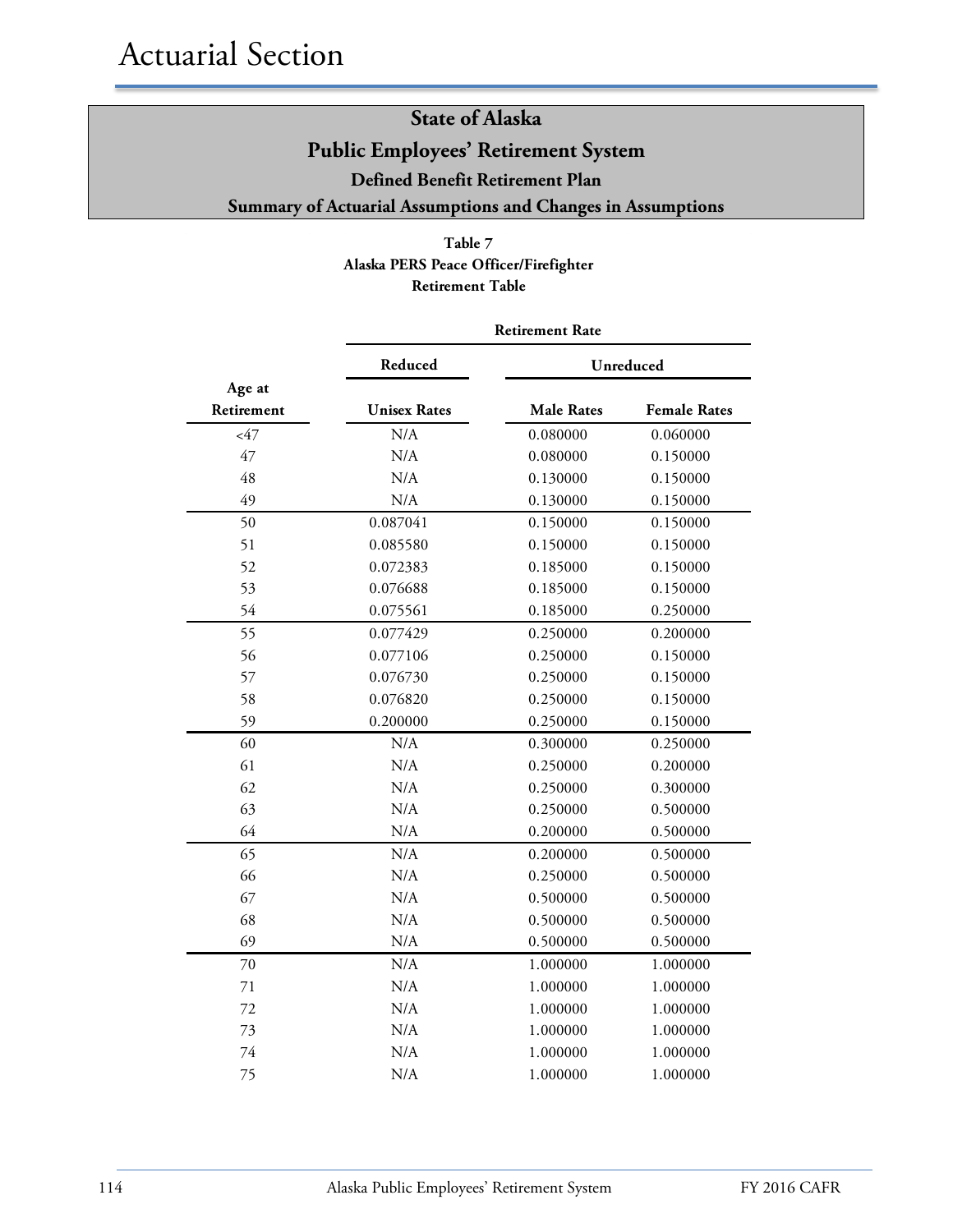### **Table 8 Alaska PERS Other Retirement Table**

|                      | <b>Retirement Rate</b> |                    |                   |                     |  |  |  |  |
|----------------------|------------------------|--------------------|-------------------|---------------------|--|--|--|--|
|                      |                        | Reduced            |                   | Unreduced           |  |  |  |  |
| Age at<br>Retirement | <b>Male Rate</b>       | <b>Female Rate</b> | <b>Male Rates</b> | <b>Female Rates</b> |  |  |  |  |
| $50$                 | N/A                    | N/A                | 0.10              | 0.10                |  |  |  |  |
| 50                   | 0.04                   | 0.06               | 0.30              | 0.35                |  |  |  |  |
| 51                   | 0.04                   | 0.06               | 0.33              | 0.35                |  |  |  |  |
| 52                   | 0.06                   | 0.08               | 0.33              | 0.35                |  |  |  |  |
| 53                   | 0.06                   | 0.08               | 0.33              | 0.35                |  |  |  |  |
| 54                   | 0.14                   | 0.14               | 0.35              | 0.35                |  |  |  |  |
| 55                   | 0.05                   | 0.06               | 0.30              | 0.30                |  |  |  |  |
| 56                   | 0.05                   | 0.06               | 0.20              | 0.20                |  |  |  |  |
| 57                   | 0.05                   | 0.06               | 0.20              | 0.18                |  |  |  |  |
| 58                   | 0.05                   | 0.06               | 0.20              | 0.18                |  |  |  |  |
| 59                   | 0.14                   | 0.16               | 0.20              | 0.18                |  |  |  |  |
| 60                   | N/A                    | N/A                | 0.20              | 0.21                |  |  |  |  |
| 61                   | N/A                    | N/A                | 0.20              | 0.20                |  |  |  |  |
| 62                   | N/A                    | N/A                | 0.20              | 0.20                |  |  |  |  |
| 63                   | N/A                    | N/A                | 0.20              | 0.20                |  |  |  |  |
| 64                   | N/A                    | N/A                | 0.20              | 0.20                |  |  |  |  |
| 65                   | N/A                    | N/A                | 0.23              | 0.26                |  |  |  |  |
| 66                   | N/A                    | N/A                | 0.25              | 0.26                |  |  |  |  |
| 67                   | N/A                    | N/A                | 0.20              | 0.22                |  |  |  |  |
| 68                   | N/A                    | N/A                | 0.23              | 0.22                |  |  |  |  |
| 69                   | N/A                    | N/A                | 0.25              | 0.22                |  |  |  |  |
| 70                   | N/A                    | N/A                | 0.25              | 0.22                |  |  |  |  |
| 71                   | N/A                    | $\rm N/A$          | 0.25              | 0.22                |  |  |  |  |
| 72                   | N/A                    | N/A                | 0.25              | 0.25                |  |  |  |  |
| 73                   | N/A                    | $\rm N/A$          | 0.25              | 0.25                |  |  |  |  |
| 74                   | N/A                    | $\rm N/A$          | 0.25              | 0.35                |  |  |  |  |
| 75-89                | N/A                    | N/A                | 0.50              | 0.50                |  |  |  |  |
| $90+$                | N/A                    | N/A                | 1.00              | 1.00                |  |  |  |  |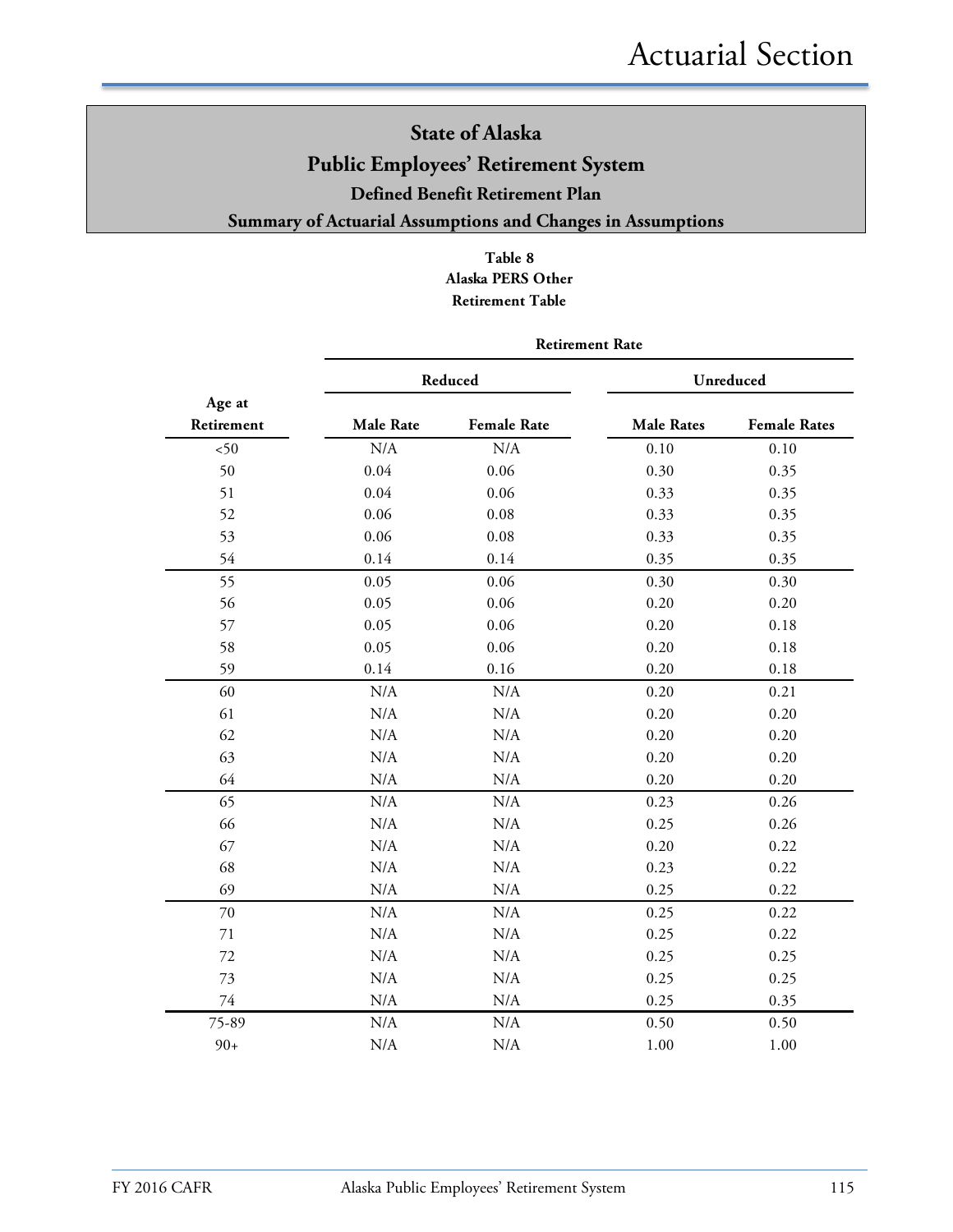### **Table 9 Alaska PERS Disabled Mortality Rates**

| Age       | Male   | Female | Age         | Male   | Female |
|-----------|--------|--------|-------------|--------|--------|
| $\leq 45$ | 0.0214 | 0.0071 | 80          | 0.0833 | 0.0582 |
| 46        | 0.0226 | 0.0078 | $8\sqrt{1}$ | 0.0880 | 0.0621 |
| 47        | 0.0238 | 0.0085 | 82          | 0.0928 | 0.0662 |
| 48        | 0.0250 | 0.0093 | 83          | 0.0978 | 0.0707 |
| 49        | 0.0262 | 0.0101 | 84          | 0.1028 | 0.0755 |
| 50        | 0.0275 | 0.0109 | 85          | 0.1079 | 0.0806 |
| 51        | 0.0287 | 0.0118 | 86          | 0.1130 | 0.0862 |
| 52        | 0.0299 | 0.0127 | 87          | 0.1204 | 0.0921 |
| 53        | 0.0311 | 0.0137 | 88          | 0.1282 | 0.0985 |
| 54        | 0.0324 | 0.0144 | 89          | 0.1362 | 0.1054 |
| 55        | 0.0336 | 0.0151 | 90          | 0.1503 | 0.1148 |
| 56        | 0.0348 | 0.0158 | 91          | 0.1667 | 0.1249 |
| 57        | 0.0354 | 0.0164 | 92          | 0.1841 | 0.1359 |
| 58        | 0.0359 | 0.0171 | 93          | 0.2022 | 0.1475 |
| 59        | 0.0365 | 0.0176 | 94          | 0.2209 | 0.1611 |
| 60        | 0.0370 | 0.0182 | 95          | 0.2400 | 0.1745 |
| 61        | 0.0376 | 0.0188 | 96          | 0.2594 | 0.1877 |
| 62        | 0.0382 | 0.0194 | 97          | 0.2790 | 0.2003 |
| 63        | 0.0389 | 0.0204 | 98          | 0.2934 | 0.2084 |
| 64        | 0.0396 | 0.0214 | 99          | 0.3128 | 0.2192 |
| 65        | 0.0404 | 0.0226 | 100         | 0.3264 | 0.2250 |
| 66        | 0.0413 | 0.0238 | 101         | 0.3459 | 0.2362 |
| 67        | 0.0422 | 0.0252 | 102         | 0.3585 | 0.2455 |
| 68        | 0.0434 | 0.0267 | 103         | 0.3762 | 0.2613 |
| 69        | 0.0454 | 0.0284 | 104         | 0.3850 | 0.2741 |
| 70        | 0.0477 | 0.0303 | 105         | 0.3979 | 0.2931 |
| $71\,$    | 0.0502 | 0.0323 | 106         | 0.4000 | 0.3078 |
| $72\,$    | 0.0529 | 0.0345 | 107         | 0.4000 | 0.3227 |
| 73        | 0.0558 | 0.0368 | 108         | 0.4000 | 0.3374 |
| 74        | 0.0591 | 0.0393 | 109         | 0.4000 | 0.3515 |
| 75        | 0.0625 | 0.0420 | 110         | 0.4000 | 0.3646 |
| 76        | 0.0662 | 0.0449 | 111         | 0.4000 | 0.3762 |
| $77\,$    | 0.0702 | 0.0479 | 112         | 0.4000 | 0.3860 |
| 78        | 0.0744 | 0.0511 | 113         | 0.4000 | 0.3935 |
| 79        | 0.0788 | 0.0546 | 114         | 0.4000 | 0.3983 |
|           |        |        | $115+$      | 0.4000 | 0.4000 |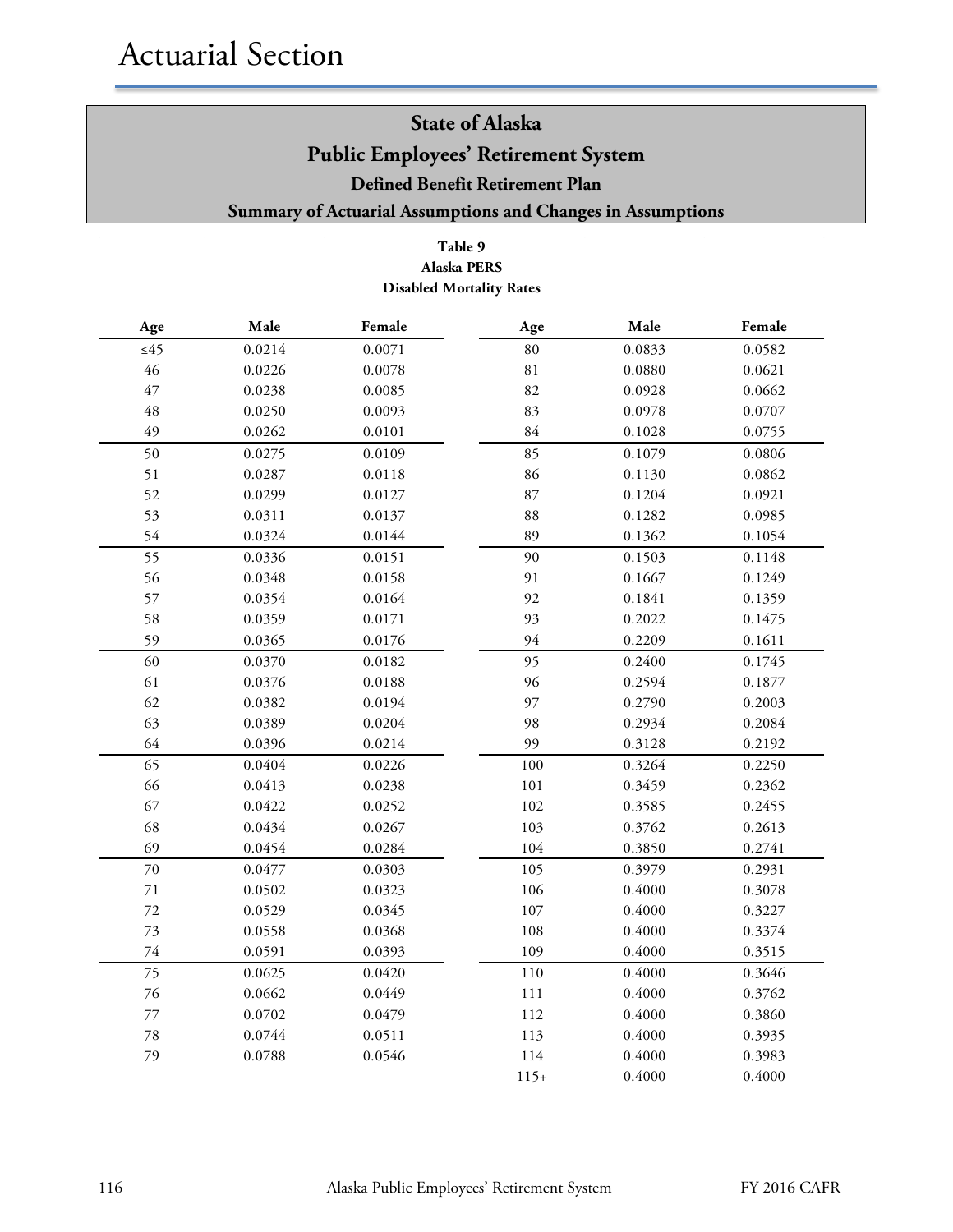| <b>Public Employees' Retirement System</b><br>Defined Benefit Retirement Plan<br><b>Funding Excess/(Unfunded Liability)</b><br>(In thousands)                                                 |                   |                   |                   |       |  |  |  |  |
|-----------------------------------------------------------------------------------------------------------------------------------------------------------------------------------------------|-------------------|-------------------|-------------------|-------|--|--|--|--|
| <b>Actuarial</b><br><b>Valuation</b><br>Total<br>Year Ended June<br><b>Funding Excess/</b><br>Funded<br>Postemployment<br>Healthcare<br>(Unfunded Liability)<br>Ratio<br><b>Pension</b><br>30 |                   |                   |                   |       |  |  |  |  |
| 2006                                                                                                                                                                                          | (3,584,527)<br>\$ | (1,762,978)<br>\$ | \$<br>(5,347,505) | 62.8% |  |  |  |  |
| 2007                                                                                                                                                                                          | (2,746,653)       | (1,923,320)       | (4,669,973)       | 68.0  |  |  |  |  |
| 2008                                                                                                                                                                                          | (2,904,525)       | (1,943,510)       | (4,848,035)       | 69.5  |  |  |  |  |
| 2009                                                                                                                                                                                          | (2,742,835)       | (3,593,558)       | (6,336,393)       | 61.8  |  |  |  |  |
| 2010                                                                                                                                                                                          | (3,073,188)       | (3,901,840)       | (6,975,028)       | 61.5  |  |  |  |  |
| 2011                                                                                                                                                                                          | (2,769,878)       | (4,156,898)       | (6,926,776)       | 63.0  |  |  |  |  |
| 2012                                                                                                                                                                                          | (2,561,808)       | (4,898,523)       | (7, 460, 331)     | 61.3  |  |  |  |  |
| 2013                                                                                                                                                                                          | (2,395,001)       | (5,435,132)       | (7,830,133)       | 60.8  |  |  |  |  |
| 2014                                                                                                                                                                                          | (1,036,453)       | (5,216,321)       | (6,252,774)       | 70.1  |  |  |  |  |
| 2015                                                                                                                                                                                          | (68, 435)         | (4, 406, 769)     | (4, 475, 204)     | 75.4  |  |  |  |  |

### **10-YEAR TREND OF UNFUNDED LIABLITY**



**(In thousands)**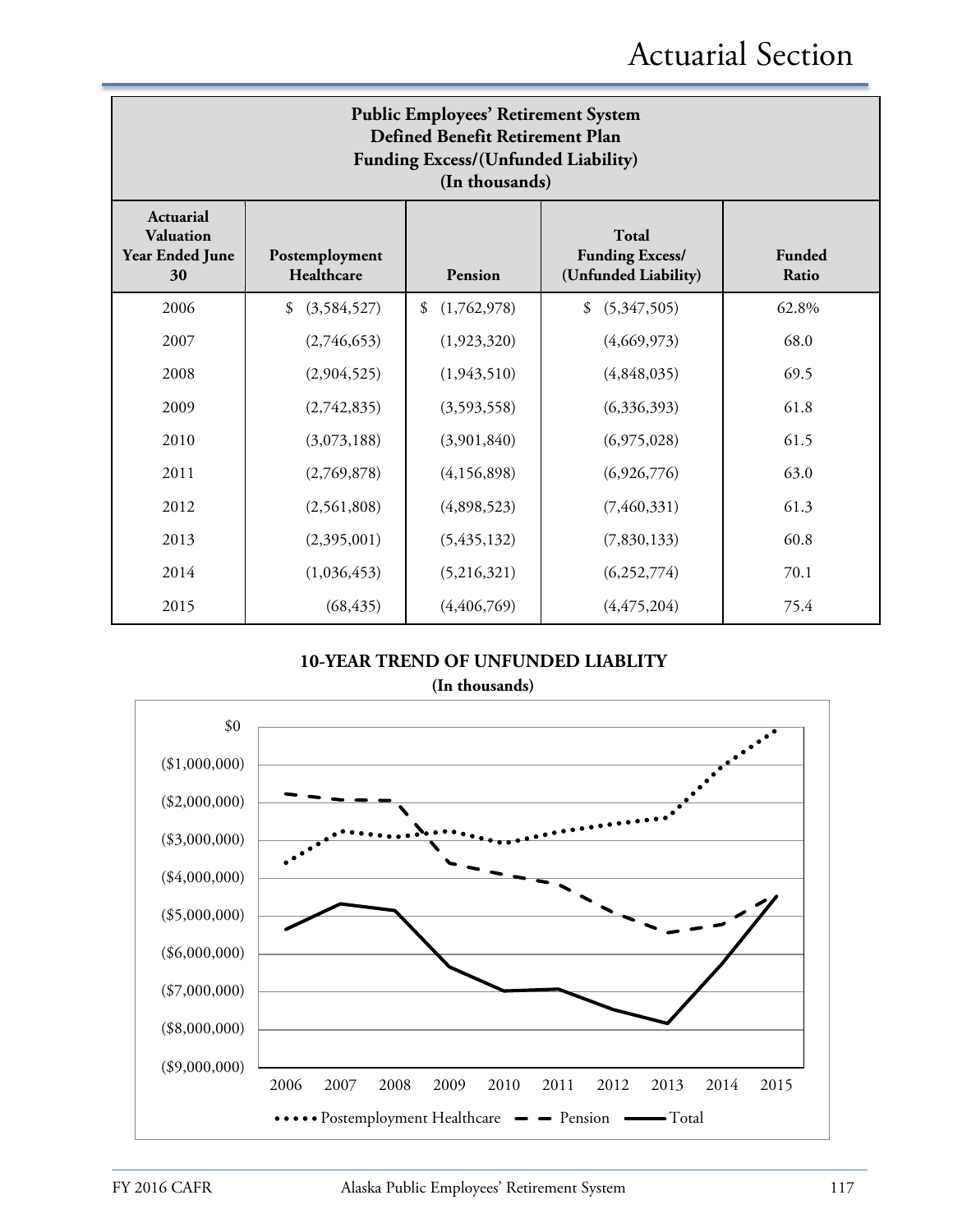| <b>Public Employees' Retirement System</b><br>Defined Benefit Retirement Plan<br><b>Employer Contribution Rates</b> |                                                                                                                                                                  |                        |                               |        |        |  |  |  |  |
|---------------------------------------------------------------------------------------------------------------------|------------------------------------------------------------------------------------------------------------------------------------------------------------------|------------------------|-------------------------------|--------|--------|--|--|--|--|
|                                                                                                                     |                                                                                                                                                                  |                        | <b>Actuarially Determined</b> |        |        |  |  |  |  |
| <b>Year Ended</b><br>June 30                                                                                        | <b>Total</b><br>Actuarial<br><b>Normal</b><br>Annual<br><b>Valuation Year</b><br>Past<br>Cost <sup>1</sup><br><b>Ended June 30</b><br><b>Service</b><br>Required |                        |                               |        |        |  |  |  |  |
| 2009                                                                                                                | 2006                                                                                                                                                             | 13.72%                 | 21.50%                        | 35.22% | 35.22% |  |  |  |  |
| 2010                                                                                                                | 2007                                                                                                                                                             | 9.46                   | 18.19                         | 27.65  | 27.65  |  |  |  |  |
| 2011                                                                                                                | 2008                                                                                                                                                             | 9.33                   | 18.63                         | 27.96  | 27.96  |  |  |  |  |
| 2012                                                                                                                | 2009                                                                                                                                                             | 8.28                   | 22.48                         | 30.76  | 33.49  |  |  |  |  |
| 2013                                                                                                                | 2010                                                                                                                                                             | 8.67                   | 24.16                         | 32.83  | 35.84  |  |  |  |  |
| 2014                                                                                                                | 2011                                                                                                                                                             | 8.12                   | 24.19                         | 32.31  | 35.68  |  |  |  |  |
| 2015                                                                                                                | 2012                                                                                                                                                             | 6.82                   | 33.03                         | 39.85  | 44.03  |  |  |  |  |
| 2016                                                                                                                | 2013                                                                                                                                                             | 6.05<br>16.53<br>22.58 |                               |        |        |  |  |  |  |
| 2017                                                                                                                | 2014                                                                                                                                                             | 5.76<br>16.02<br>21.78 |                               |        |        |  |  |  |  |
| 2018                                                                                                                | 2015                                                                                                                                                             | 5.10                   | 15.28                         | 20.38  | 25.01  |  |  |  |  |

<sup>1</sup> Also referred to as the consolidated rate.

Beginning with the June 30, 2014 valuation, contribution rates for FY17 and beyond are determined using new methodology in accordance with 2014 legislation under HB 385 and SB 119, 2014 Alaska Laws, which changed the amortization methodology to a closed 25-year period as a level percentage of pay, and eliminated the time lag on the contribution rate calculation by using a 2-year year "roll-forward" approach and assuming 0% population growth. Investment gains and losses are recognized over a 5-year period beginning in FY15.

Valuations are used to set contribution rates in future years.



### **10-YEAR COMPARISON OF AVERAGE EMPLOYER CONTRIBUTION RATES**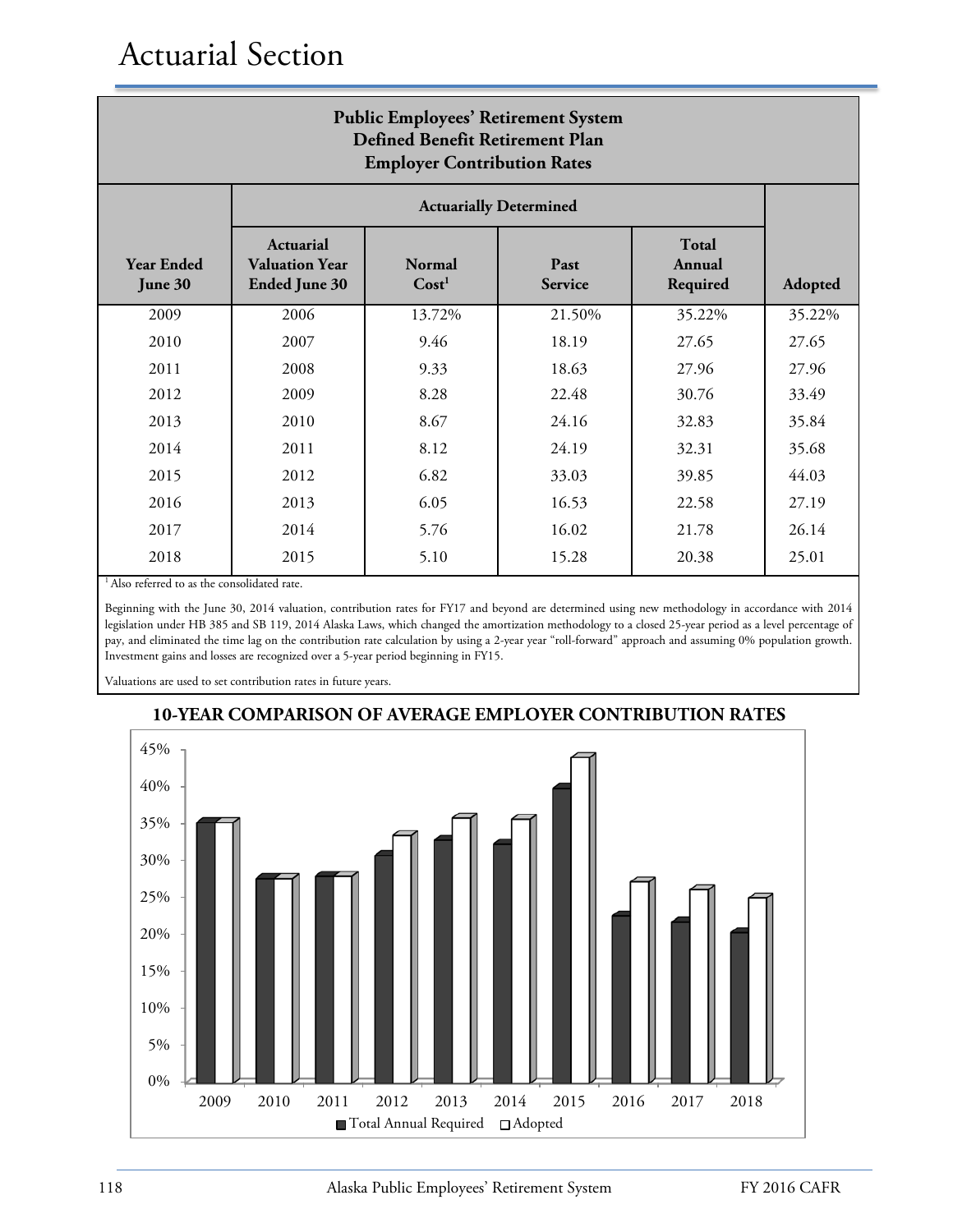| <b>Public Employees' Retirement System</b><br>Defined Benefit Retirement Plan<br><b>Schedule of Active Member Valuation Data</b> |        |                                                                                                                      |                               |                                                      |                                         |  |  |  |
|----------------------------------------------------------------------------------------------------------------------------------|--------|----------------------------------------------------------------------------------------------------------------------|-------------------------------|------------------------------------------------------|-----------------------------------------|--|--|--|
| <b>Valuation</b><br>Date                                                                                                         | Number | Annual<br>Earnings<br>(In thousands)                                                                                 | Annual<br>Average<br>Earnings | Percent<br><b>Increase</b><br>in Average<br>Earnings | Number of<br>Participating<br>Employers |  |  |  |
|                                                                                                                                  |        |                                                                                                                      | <b>All Others</b>             |                                                      |                                         |  |  |  |
| June 30, 2015                                                                                                                    | 15,833 | \$1,108,218                                                                                                          | \$69,994                      | 2.1%                                                 | 155                                     |  |  |  |
| June 30, 2014                                                                                                                    | 17,339 | 1,188,918                                                                                                            | 68,569                        | 3.4                                                  | 158                                     |  |  |  |
| June 30, 2013                                                                                                                    | 18,890 | 1,252,786                                                                                                            | 66,320                        | 4.5                                                  | 159                                     |  |  |  |
| June 30, 2012                                                                                                                    | 20,566 | 1,305,337                                                                                                            | 63,471                        | 4.6                                                  | 160                                     |  |  |  |
| June 30, 2011                                                                                                                    | 22,118 | 1,342,122                                                                                                            | 60,680                        | 4.7                                                  | 160                                     |  |  |  |
| June 30, 2010                                                                                                                    | 24,054 | 1,393,803                                                                                                            | 57,945                        | 4.5                                                  | 160                                     |  |  |  |
| June 30, 2009                                                                                                                    | 25,089 | 1,390,971                                                                                                            | 55,441                        | 5.1                                                  | 159                                     |  |  |  |
| June 30, 2008                                                                                                                    | 26,301 | 1,387,117                                                                                                            | 52,740                        | 6.9                                                  | 160                                     |  |  |  |
| June 30, 2007                                                                                                                    | 28,675 | 1,414,145                                                                                                            | 49,316                        | 9.5                                                  | 160                                     |  |  |  |
| June 30, 2006                                                                                                                    | 31,286 | 1,408,863                                                                                                            | 45,032                        | 4.2                                                  | 160                                     |  |  |  |
|                                                                                                                                  |        |                                                                                                                      | Peace Officer / Firefighter   |                                                      |                                         |  |  |  |
| June 30, 2015                                                                                                                    | 1,827  | \$185,350                                                                                                            | \$101,450                     | 2.5%                                                 | 155                                     |  |  |  |
| June 30, 2014                                                                                                                    | 1,958  | 193,737                                                                                                              | 98,946                        | 3.4                                                  | 159                                     |  |  |  |
| June 30, 2013                                                                                                                    | 2,065  | 197,534                                                                                                              | 95,658                        | 4.8                                                  | 159                                     |  |  |  |
| June 30, 2012                                                                                                                    | 2,164  | 197,544                                                                                                              | 91,286                        | 4.1                                                  | 160                                     |  |  |  |
| June 30, 2011                                                                                                                    | 2,275  | 199,537                                                                                                              | 87,709                        | 8.6                                                  | 160                                     |  |  |  |
| June 30, 2010                                                                                                                    | 2,388  | 192,895                                                                                                              | 80,777                        | 2.8                                                  | 160                                     |  |  |  |
| June 30, 2009                                                                                                                    | 2,476  | 194,519                                                                                                              | 78,562                        | 5.0                                                  | 159                                     |  |  |  |
| June 30, 2008                                                                                                                    | 2,549  | 190,729                                                                                                              | 74,825                        | 4.9                                                  | 160                                     |  |  |  |
| June 30, 2007                                                                                                                    | 2,687  | 191,674                                                                                                              | 71,334                        | 9.3                                                  | 160                                     |  |  |  |
| June 30, 2006                                                                                                                    | 2,785  | 181,830                                                                                                              | 65,289                        | 2.5                                                  | 160                                     |  |  |  |
|                                                                                                                                  |        | Total and average earnings ("valuation pay") are the annualized earnings for the fiscal year ending on the valuation |                               |                                                      |                                         |  |  |  |
| date.                                                                                                                            |        |                                                                                                                      |                               |                                                      |                                         |  |  |  |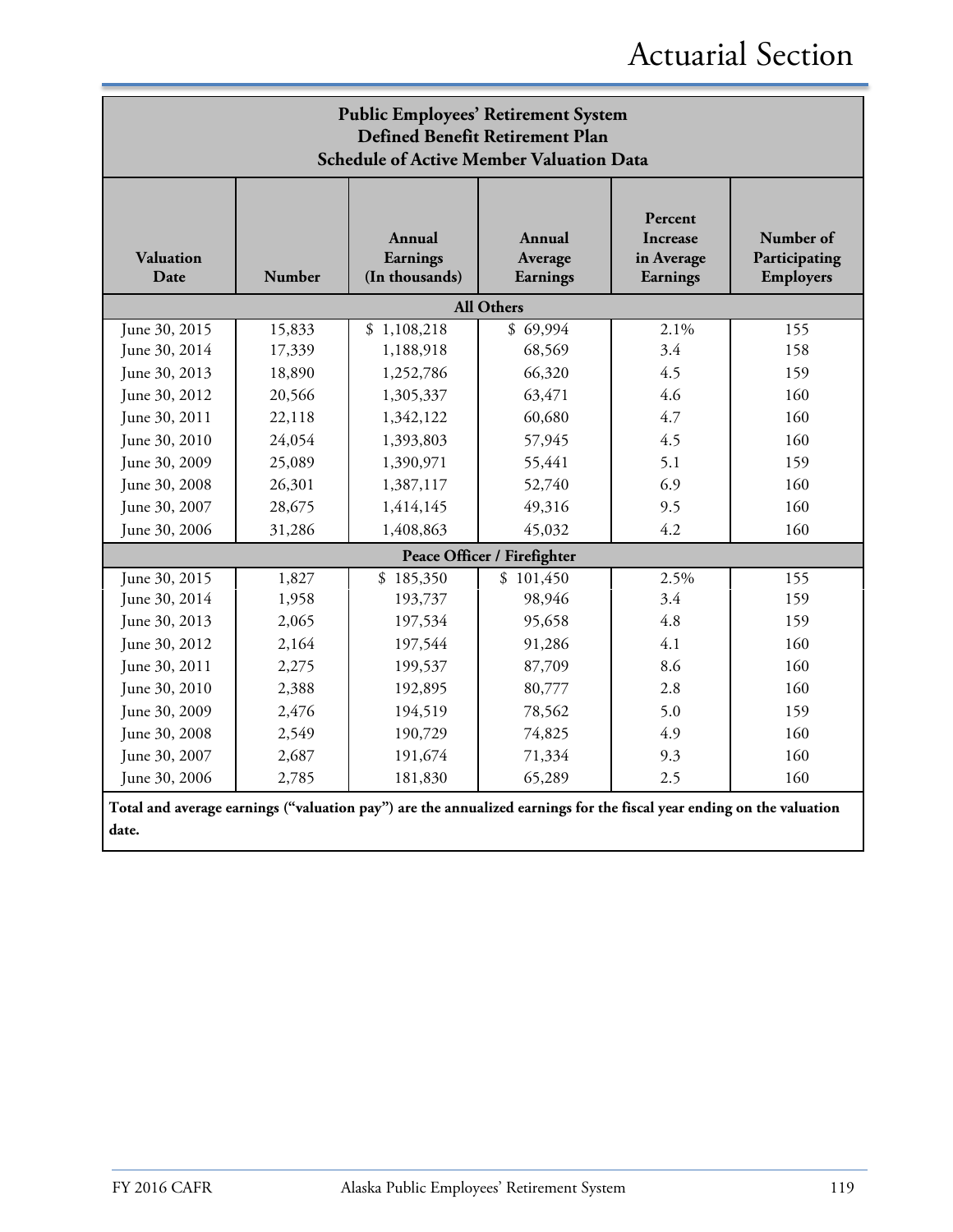| <b>Public Employees' Retirement System</b><br>Defined Benefit Retirement Plan<br>Schedule of Benefit Recipients Added to and Removed from Rolls |                  |                                                                           |                  |                                            |                                             |                     |                                                     |                                                 |  |
|-------------------------------------------------------------------------------------------------------------------------------------------------|------------------|---------------------------------------------------------------------------|------------------|--------------------------------------------|---------------------------------------------|---------------------|-----------------------------------------------------|-------------------------------------------------|--|
|                                                                                                                                                 |                  | <b>Added to Rolls</b>                                                     |                  | <b>Removed from Rolls</b>                  |                                             | Rolls - End of Year | Percent                                             |                                                 |  |
| Year<br><b>Ended</b>                                                                                                                            | No. <sup>1</sup> | Annual<br>Pension<br>Benefits <sup>1</sup>                                | No. <sup>1</sup> | Annual<br>Pension<br>Benefits <sup>1</sup> | Annual<br>Pension<br><b>Benefits</b><br>No. |                     | Increase<br>in Annual<br>Pension<br><b>Benefits</b> | Average<br>Annual<br>Pension<br><b>Benefits</b> |  |
|                                                                                                                                                 |                  |                                                                           |                  | <b>All Others</b>                          |                                             |                     |                                                     |                                                 |  |
| June 30, 2015                                                                                                                                   | 1,583            | \$39,939,292                                                              | 627              | \$7,232,812                                | 29,029                                      | \$601,658,776       | 5.7%                                                | \$20,726                                        |  |
| June 30, 2014                                                                                                                                   | 1,778            | 44,823,611                                                                | 603              | 3,011,383                                  | 28,073                                      | 568,952,296         | 7.9                                                 | 20,267                                          |  |
| June 30, 2013                                                                                                                                   | 1,808            | 43,247,667                                                                | 554              | 4,861,626                                  | 26,898                                      | 527,140,068         | 7.9                                                 | 19,598                                          |  |
| June 30, 2012                                                                                                                                   | 1,679            | 37,855,250                                                                | 636              | 5,344,239                                  | 25,644                                      | 488,754,027         | 7.1                                                 | 19,059                                          |  |
| June 30, 2011                                                                                                                                   | 1,595            | 37,100,217                                                                | 554              | 6,897,899                                  | 24,601                                      | 456,243,016         | 7.1                                                 | 18,546                                          |  |
| June 30, 2010                                                                                                                                   | 1,667            | 35,089,579                                                                | 517              | 8,712,630                                  | 23,560                                      | 426,040,698         | 6.6                                                 | 18,083                                          |  |
| June 30, 2009                                                                                                                                   | 1,340            | 25,402,811                                                                | 476              | 28,773                                     | 22,410                                      | 399,663,749         | 6.8                                                 | 17,834                                          |  |
| June 30, 2008                                                                                                                                   | 1,454            | 28,498,471                                                                | 466              | 5,349,935                                  | 21,546                                      | 374,289,711         | 6.6                                                 | 17,372                                          |  |
| June 30, 2007                                                                                                                                   | 1,479            | 28,985,748                                                                | 454              | (14, 280, 390)                             | 20,558                                      | 351,141,175         | 14.1                                                | 17,081                                          |  |
| June 30, 2006                                                                                                                                   | 1,494            | 26,193,750                                                                | 384              | 2,265,651                                  | 19,533                                      | 307,875,037         | 8.4                                                 | 15,762                                          |  |
|                                                                                                                                                 |                  |                                                                           |                  | Peace Officer / Firefighter                |                                             |                     |                                                     |                                                 |  |
| June 30, 2015                                                                                                                                   | 136              | \$5,617,344                                                               | 46               | \$633,046                                  | 3,116                                       | \$108,247,168       | 4.8%                                                | \$34,739                                        |  |
| June 30, 2014                                                                                                                                   | 109              | 4,270,620                                                                 | 50               | (145,769)                                  | 3,026                                       | 103,262,870         | 4.5                                                 | 34,125                                          |  |
| June 30, 2013                                                                                                                                   | 113              | 4,162,920                                                                 | 42               | 240,775                                    | 2,967                                       | 98,846,479          | 4.1                                                 | 33,315                                          |  |
| June 30, 2012                                                                                                                                   | 179              | 5,246,271                                                                 | 41               | (177, 568)                                 | 2,896                                       | 94,924,334          | 6.1                                                 | 32,778                                          |  |
| June 30, 2011                                                                                                                                   | 114              | 3,772,720                                                                 | 33               | 116,090                                    | 2,758                                       | 89,500,495          | 4.3                                                 | 32,451                                          |  |
| June 30, 2010                                                                                                                                   | 118              | 3,593,724                                                                 | 46               | 1,413,071                                  | 2,677                                       | 85,843,865          | 2.6                                                 | 32,067                                          |  |
| June 30, 2009                                                                                                                                   | 108              | 2,759,299                                                                 | 39               | (518, 134)                                 | 2,605                                       | 83,663,212          | 4.1                                                 | 32,116                                          |  |
| June 30, 2008                                                                                                                                   | 125              | 3,556,519                                                                 | 28               | 191,073                                    | 2,536                                       | 80,385,779          | 4.4                                                 | 31,698                                          |  |
| June 30, 2007                                                                                                                                   | 138              | 3,930,564                                                                 | 67               | (2,546,491)                                | 2,439                                       | 77,020,333          | 9.2                                                 | 31,579                                          |  |
| June 30, 2006                                                                                                                                   | 118              | 3,289,370                                                                 | 30               | 209,287                                    | 2,368                                       | 70,543,278          | 8.9                                                 | 29,790                                          |  |
|                                                                                                                                                 |                  | <sup>1</sup> Numbers are estimated, and include other internal transfers. |                  |                                            |                                             |                     |                                                     |                                                 |  |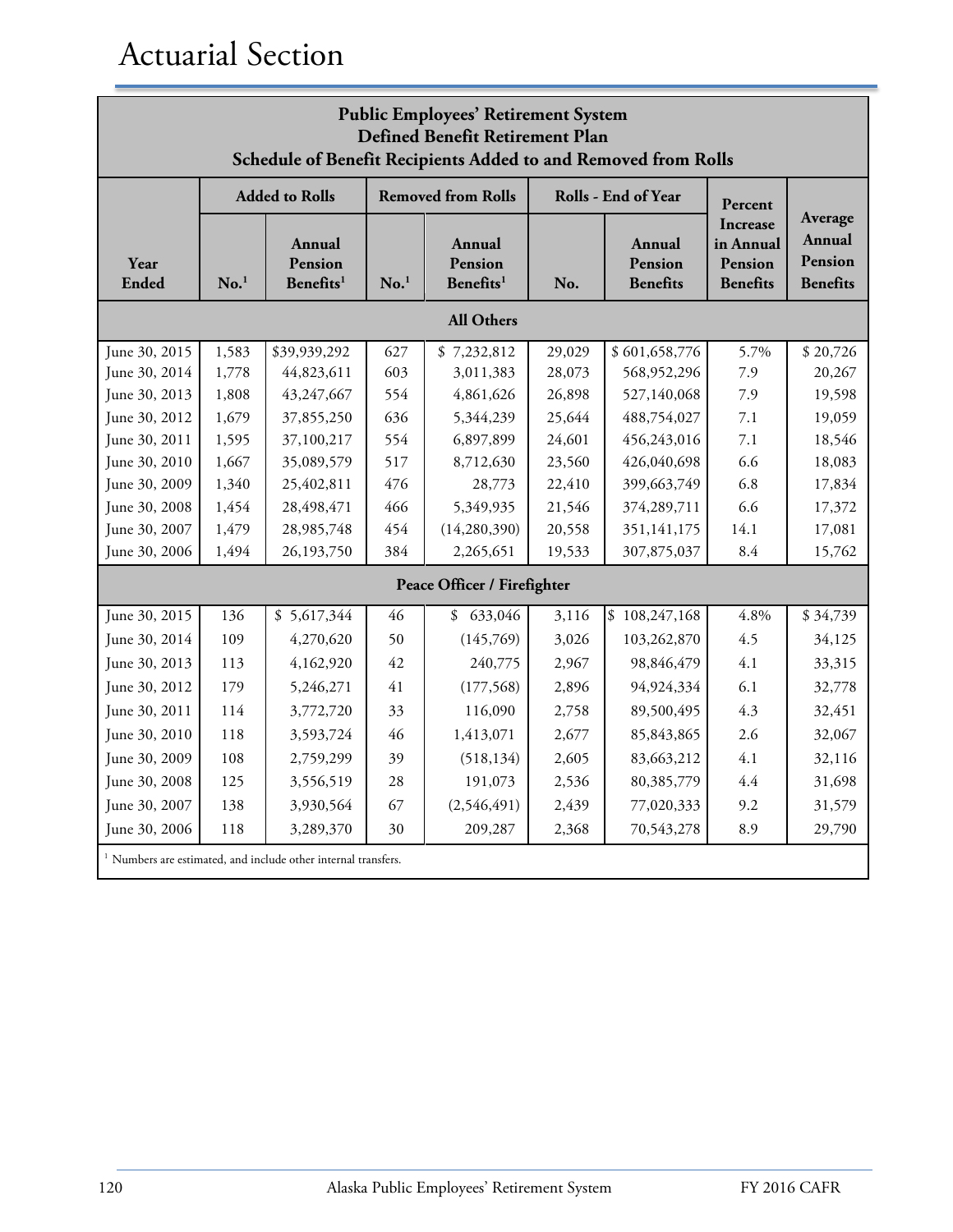| <b>Public Employees' Retirement System</b><br>Defined Benefit Retirement Plan<br><b>Pension Solvency Test</b> |                                   |                                          |                                                                |                                       |        |                                                                                 |       |  |  |
|---------------------------------------------------------------------------------------------------------------|-----------------------------------|------------------------------------------|----------------------------------------------------------------|---------------------------------------|--------|---------------------------------------------------------------------------------|-------|--|--|
|                                                                                                               |                                   |                                          | (In thousands)                                                 |                                       |        |                                                                                 |       |  |  |
|                                                                                                               |                                   | Pension Actuarial Accrued Liability For: |                                                                |                                       |        | <b>Portion of Actuarial Accrued</b><br>Liabilities<br><b>Covered by Assets:</b> |       |  |  |
|                                                                                                               | (1)                               | (2)                                      | (3)                                                            |                                       |        |                                                                                 |       |  |  |
| <b>Valuation</b><br>Date                                                                                      | Active<br>Member<br>Contributions | <b>Inactive</b><br><b>Members</b>        | Active<br><b>Members</b><br>(Employer-<br>Financed<br>Portion) | Pension<br>Valuation<br><b>Assets</b> | (1)    | (2)                                                                             | (3)   |  |  |
| June 30, 2015                                                                                                 | \$1,475,852                       | \$8,762,863                              | \$3,099,214                                                    | \$8,931,160                           | 100.0% | 85.1%                                                                           | $-$ % |  |  |
| June 30, 2014 <sup>12</sup>                                                                                   | 1,486,335                         | 8,264,683                                | 3,196,741                                                      | 7,731,438                             | 100.0  | 75.6                                                                            |       |  |  |
| June 30, 2013                                                                                                 | 1,479,538                         | 7,514,255                                | 2,952,088                                                      | 6,510,749                             | 100.0  | 67.0                                                                            |       |  |  |
| June 30, 2012                                                                                                 | 1,459,943                         | 7,057,967                                | 2,911,034                                                      | 6,530,421                             | 100.0  | 71.8                                                                            |       |  |  |
| June 30, 2011                                                                                                 | 1,421,967                         | 6,657,517                                | 2,839,563                                                      | 6,762,149                             | 100.0  | 80.2                                                                            |       |  |  |
| June 30, 2010 <sup>1</sup>                                                                                    | 1,388,029                         | 6,268,461                                | 2,715,182                                                      | 6,469,832                             | 100.0  | 81.1                                                                            |       |  |  |
| June 30, 2009                                                                                                 | 1,315,924                         | 5,914,959                                | 2,471,203                                                      | 6,108,528                             | 100.0  | 81.0                                                                            |       |  |  |
| June 30, 2008                                                                                                 | 1,242,288                         | 5,606,402                                | 2,305,592                                                      | 7,210,772                             | 100.0  | 100.0                                                                           | 15.7  |  |  |
| June 30, 2007                                                                                                 | 1,203,007                         | 5,282,132                                | 2,177,185                                                      | 6,739,004                             | 100.0  | 100.0                                                                           | 11.7  |  |  |
| June 30, 2006 <sup>12</sup>                                                                                   | 1,157,755                         | 4,933,609                                | 2,002,679                                                      | 6,331,065                             | 100.0  | 100.0                                                                           | 12.0  |  |  |
| June 30, 2005                                                                                                 | 1,104,821                         | 4,627,467                                | 1,354,903                                                      | 6,016,713 <sup>3</sup>                | 100.0  | 100.0                                                                           | 21.0  |  |  |

 $^{\rm 1}$  Change in Assumptions

<sup>2</sup> Change in Methods

<sup>3</sup> The pension and postemployment healthcare valuation assets were allocated using a ration of fair value of assets as of June 30, 2005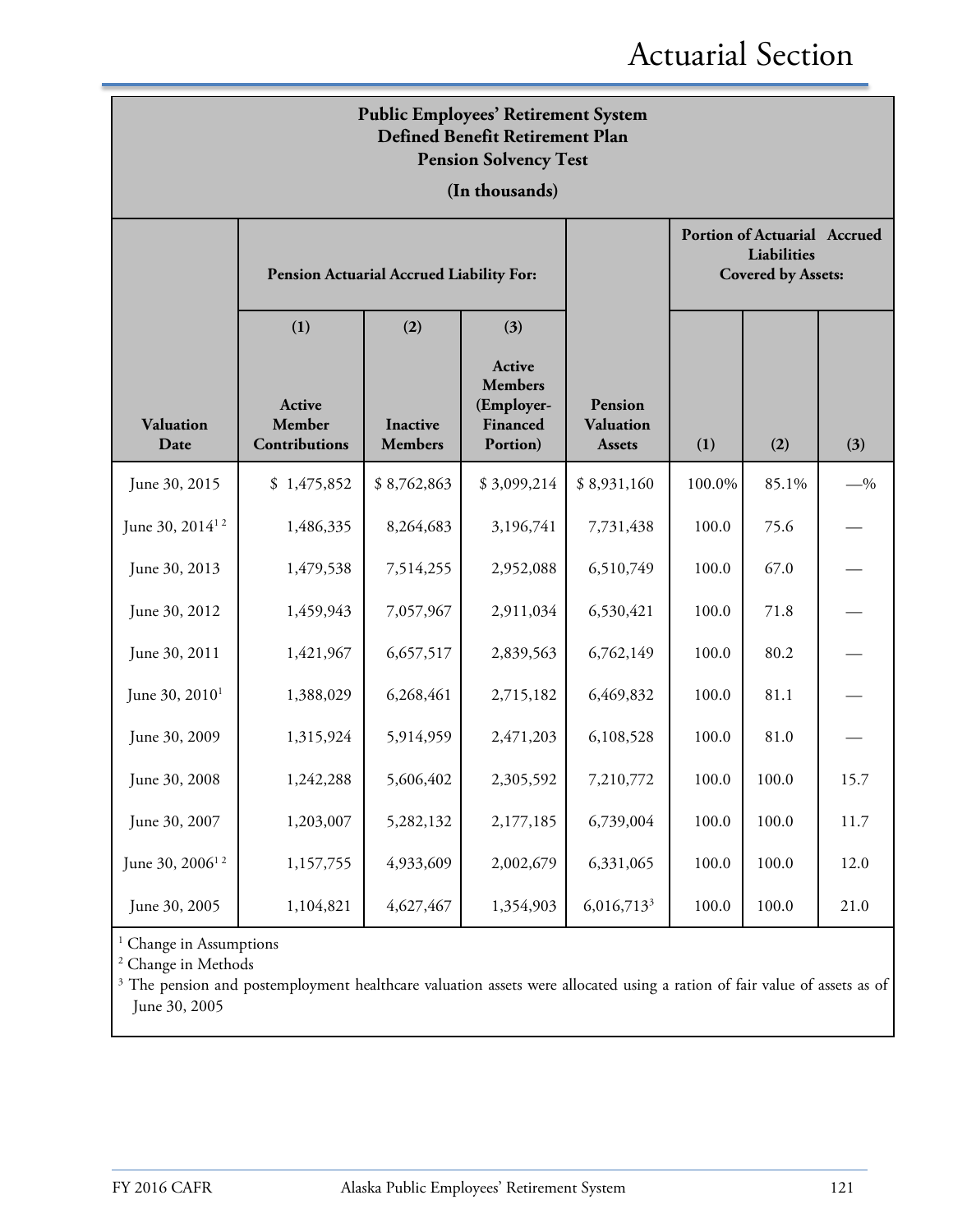| <b>Public Employees' Retirement System</b><br>Defined Benefit Retirement Plan<br><b>Postemployment Healthcare Solvency Test</b><br>(In thousands) |                                                                             |                                          |                                                                              |                                                                        |        |                                                                                 |        |  |  |
|---------------------------------------------------------------------------------------------------------------------------------------------------|-----------------------------------------------------------------------------|------------------------------------------|------------------------------------------------------------------------------|------------------------------------------------------------------------|--------|---------------------------------------------------------------------------------|--------|--|--|
|                                                                                                                                                   | <b>Postemployment Healthcare</b><br><b>Actuarial Accrued Liability For:</b> |                                          |                                                                              |                                                                        |        | <b>Portion of Actuarial Accrued</b><br>Liabilities<br><b>Covered by Assets:</b> |        |  |  |
| Valuation<br>Date                                                                                                                                 | (1)<br><b>Active Member</b><br>Contributions                                | (2)<br><b>Inactive</b><br><b>Members</b> | (3)<br>Active<br><b>Members</b><br>(Employer-<br><b>Financed</b><br>Portion) | Post-<br>Employment<br>Healthcare<br><b>Valuation</b><br><b>Assets</b> | (1)    | (2)                                                                             | (3)    |  |  |
| June 30, 2015                                                                                                                                     | $\frac{\text{I}}{\text{I}}$                                                 | \$5,159,283                              | \$2,151,451                                                                  | \$7,242,299                                                            | 100.0% | 100.0%                                                                          | 96.8%  |  |  |
| June 30, 2014 <sup>1</sup>                                                                                                                        |                                                                             | 5,455,114                                | 2,494,499                                                                    | 6,913,160                                                              | 100.0  | 100.0                                                                           | 58.5.9 |  |  |
| June 30, 2013 <sup>1</sup>                                                                                                                        |                                                                             | 5,298,380                                | 2,748,498                                                                    | 5,651,877                                                              | 100.0  | 100.0                                                                           | 12.9   |  |  |
| June 30, 2012 <sup>1</sup>                                                                                                                        |                                                                             | 5,026,080                                | 2,837,337                                                                    | 5,301,609                                                              | 100.0  | 100.0                                                                           | 9.7    |  |  |
| June 30, 2011                                                                                                                                     |                                                                             | 4,812,845                                | 3,008,658                                                                    | 5,051,625                                                              | 100.0  | 100.0                                                                           | 7.9    |  |  |
| June 30, $2010^1$                                                                                                                                 |                                                                             | 4,581,806                                | 3,179,014                                                                    | 4,687,632                                                              | 100.0  | 100.0                                                                           | 3.3    |  |  |
| June 30, 2009                                                                                                                                     |                                                                             | 4,232,394                                | 2,644,891                                                                    | 4,134,450                                                              | 100.0  | 97.7                                                                            |        |  |  |
| June $30, 20081$                                                                                                                                  |                                                                             | 4,166,270                                | 2,567,589                                                                    | 3,829,334                                                              | 100.0  | 91.9                                                                            |        |  |  |
| June 30, 2007                                                                                                                                     |                                                                             | 3,684,906                                | 2,223,703                                                                    | 3,161,956                                                              | 100.0  | 85.8                                                                            |        |  |  |
| June 30, 2006 <sup>12</sup>                                                                                                                       |                                                                             | 3,990,202                                | 2,304,168                                                                    | 2,709,843                                                              | 100.0  | 67.9                                                                            |        |  |  |
| June 30, 2005                                                                                                                                     |                                                                             | 4,039,591                                | 1,718,059                                                                    | 2,426,206 <sup>3</sup>                                                 | 100.0  | 60.1                                                                            |        |  |  |

Healthcare liabilities are calculated using the funding assumptions (i.e., funding investment return and net of Medicare Part D subsidy).

<sup>1</sup> Change in Assumptions

<sup>2</sup> Change in Methods

<sup>3</sup> The postemployment healthcare valuation assets were allocated using a ration of fair value of assets as of June 30, 2005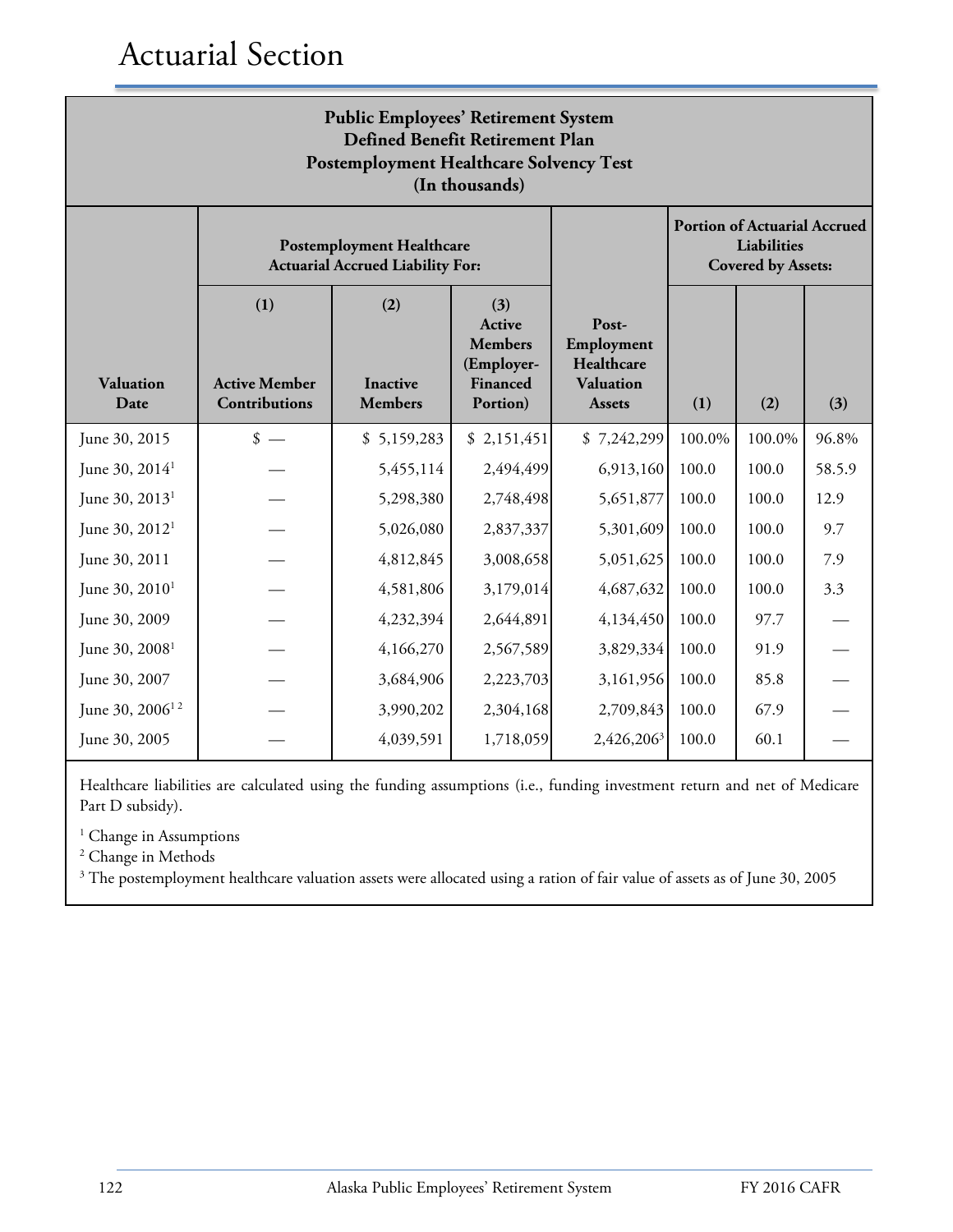### **Public Employees' Retirement System Defined Benefit Retirement Plan Analysis of Financial Experience**

### **Change in Employer/State Contribution Rate Due to (Gains) and Losses in Actuarial Accrued Liabilities During the Last Five Fiscal Years Resulting From Differences Between Assumed Experience and Actual Experience**

|                                              | <b>Change in Employer/State</b><br><b>Contribution Rate During Fiscal Year</b> |             |             |             |             |  |
|----------------------------------------------|--------------------------------------------------------------------------------|-------------|-------------|-------------|-------------|--|
| Type of<br>(Gain) or Loss                    | 2015                                                                           | 2014        | 2013        | 2012        | 2011        |  |
| Health Experience                            | $(3.65)\%$                                                                     | $(0.85)\%$  | $(1.51)\%$  | $(2.97)\%$  | $(1.82)\%$  |  |
| Salary Experience                            | (0.32)                                                                         | (0.19)      | 0.23        | 0.23        | 0.31        |  |
| <b>Investment Experience</b>                 | 0.45                                                                           | (4.63)      | 1.76        | 3.11        | 0.26        |  |
| Demographic Experience                       | 0.34                                                                           | (0.04)      | (0.84)      | (1.00)      | 0.29        |  |
| Contribution Shortfall                       |                                                                                | 0.67        | 0.79        | 0.21        | 0.44        |  |
| (Gain) or Loss During Year From Experience   | (3.18)                                                                         | (5.04)      | 0.43        | (0.42)      | (0.52)      |  |
| Non-recurring changes                        |                                                                                |             |             |             |             |  |
| Assumption and Method Changes                |                                                                                | (13.46)     |             | 7.96        |             |  |
| System Benefit Changes                       |                                                                                |             |             |             |             |  |
| Composite (Gain) or Loss During Year         | (3.18)                                                                         | (18.50)     | 0.43        | 7.54        | (0.52)      |  |
| Beginning Employer/State Contribution Rate   | 21.78                                                                          | 40.28       | 39.85       | 32.31       | 32.83       |  |
| Ending Employer/State Contribution Rate      | 18.60%                                                                         | 21.78%      | 40.28%      | 39.85%      | 32.31%      |  |
| Fiscal Year Employer/State Contribution Rate | 18.60%*                                                                        | 21.78%      | 22.58%      | 27.72%      | 32.31%      |  |
| Fiscal Year Above Rate is Applied            | <b>FY18</b>                                                                    | <b>FY17</b> | <b>FY16</b> | <b>FY15</b> | <b>FY14</b> |  |

\*Expected. Actual Rate to be determined.

NOTE: In the second session of the 28<sup>th</sup> Alaska legislature, the legislature changed the actuarial methodology from level dollar amortization to level percent of pay. The June 30, 2013 PERS actuarial valuation report was not updated for this change, but specific revisions for the amortization change were presented to reflect the change in amortization. The change in the amortization resulted in an adjusted FY16 employer/state contribution rate of 22.58%.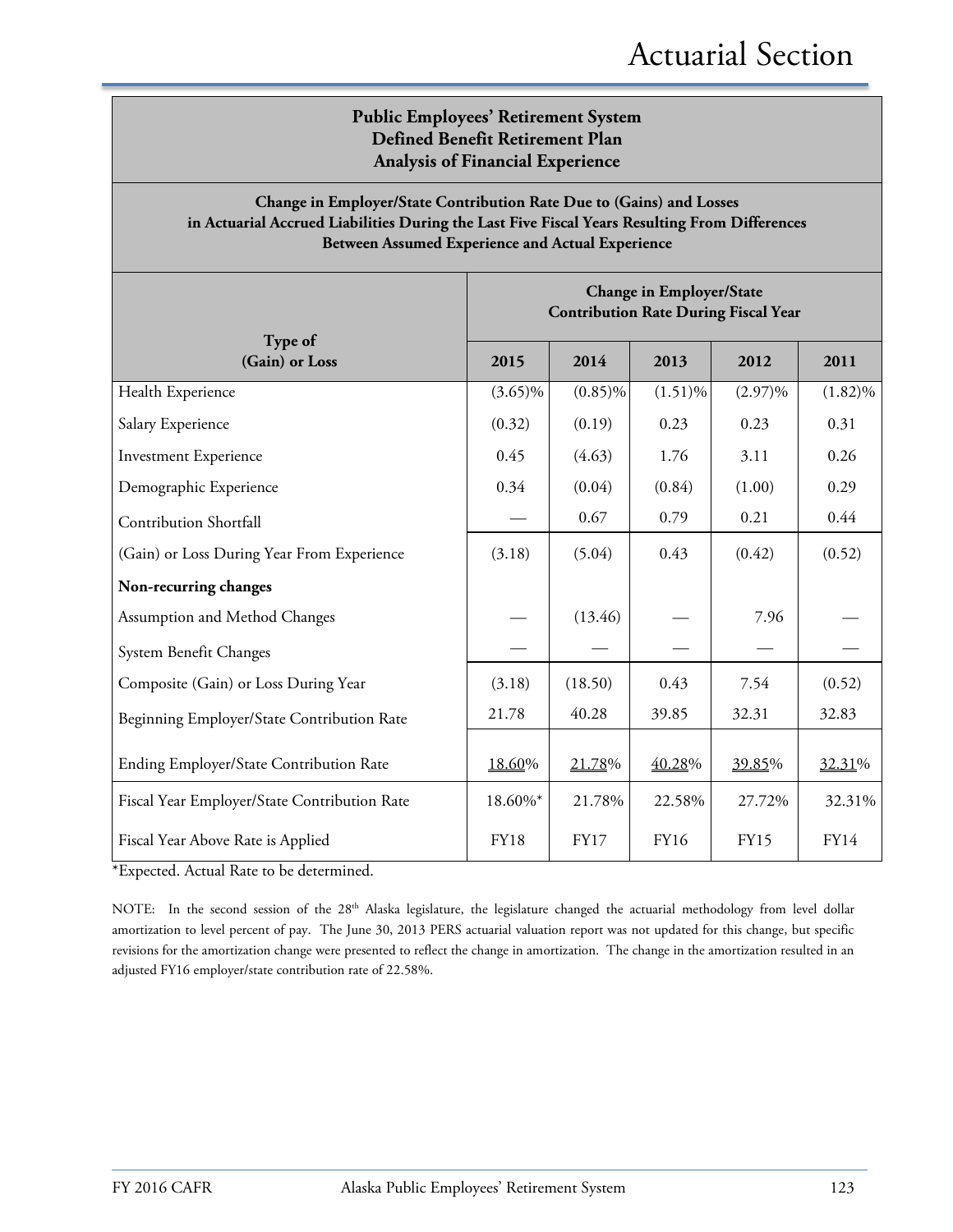### **Public Employees' Retirement System Defined Benefit Retirement Plan Analysis of Financial Experience**

### **Change in Employer/State Contribution Rate Due to (Gains) and Losses in Actuarial Accrued Liabilities During the Last Three Fiscal Years Resulting From Differences Between Assumed Experience and Actual Experience**

|                                              | Change in Employer/State Contribution Rate During Fiscal Year |             |             |             |             |             |  |
|----------------------------------------------|---------------------------------------------------------------|-------------|-------------|-------------|-------------|-------------|--|
|                                              |                                                               | Pension     |             | Healthcare  |             |             |  |
| Type of<br>(Gain) or Loss                    | 2015                                                          | 2014        | 2013        | 2015        | 2014        | 2013        |  |
| Health Experience                            | N/A                                                           | N/A         | N/A         | $(3.65)\%$  | $(0.85)\%$  | $(1.51)\%$  |  |
| Salary Experience                            | $(0.32)\%$                                                    | $(0.19)\%$  | 0.23%       | N/A         | N/A         | N/A         |  |
| <b>Investment Experience</b>                 | 0.24                                                          | (2.40)      | 1.43        | 0.21        | (2.23)      | 0.33        |  |
| Demographic Experience                       | 0.34                                                          | (0.04)      | (0.84)      | N/A         | N/A         | N/A         |  |
| <b>Contribution Shortfall</b>                |                                                               | 0.63        | 0.78        |             | 0.04        | 0.01        |  |
| (Gain) or Loss During Year From Experience   | 0.26                                                          | (2.00)      | 1.60        | (3.44)      | (3.04)      | (1.17)      |  |
| Non-recurring changes                        |                                                               |             |             |             |             |             |  |
| Assumption and Method Changes                |                                                               | (6.86)      |             |             | (6.60)      |             |  |
| System Benefit Changes                       |                                                               |             |             |             |             |             |  |
| Composite (Gain) or Loss During Year         | 0.26                                                          | (8.86)      | 1.60        | (3.44)      | (9.64)      | (1.17)      |  |
| Beginning Employer/State Contribution Rate   | 15.98                                                         | 24.84       | 23.24       | 5.80        | 15.44       | 16.61       |  |
| Ending Employer/State Contribution Rate      | 16.24%                                                        | 15.98%      | 24.84%      | 2.36%       | 5.80%       | 15.44%      |  |
| Fiscal Year Employer/State Contribution Rate | 16.24%*                                                       | 15.98%      | 14.43%      | 2.36%*      | 5.80%       | 8.15%       |  |
| Fiscal Year Above Rate is Applied            | <b>FY18</b>                                                   | <b>FY17</b> | <b>FY16</b> | <b>FY18</b> | <b>FY17</b> | <b>FY16</b> |  |

\*Expected. Actual Rate to be determined.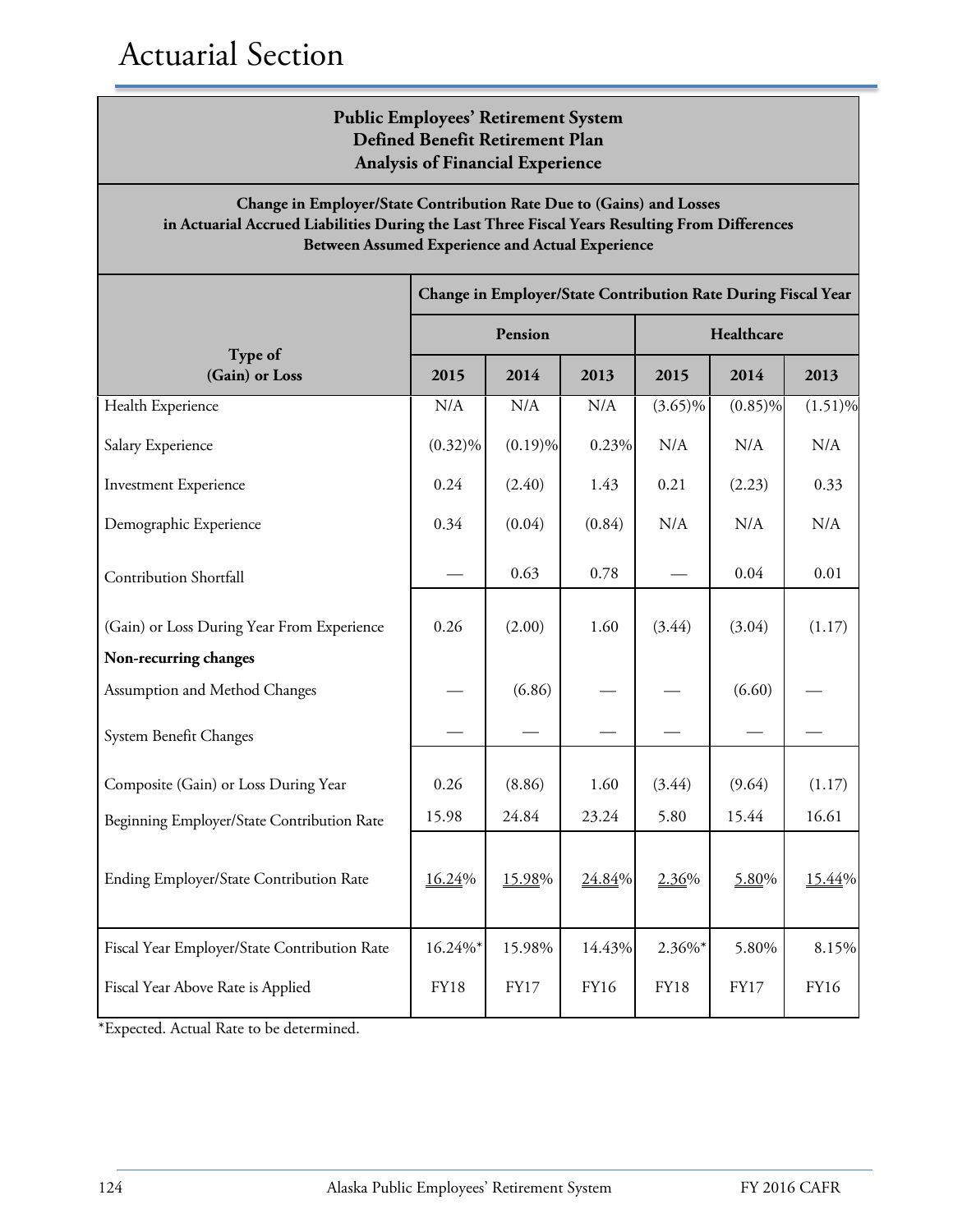### **State of Alaska Public Employees' Retirement System Defined Benefit Retirement Plan**

### **Summary of Plan Provisions and Changes in Plan Provisions**

#### **1. Effective Date**

January 1, 1961, with amendments through June 30, 2008. Chapter 82, 1986 Session Laws of Alaska, created a two-tier retirement system. Members who were first hired under the PERS before July 1, 1986 (Tier 1) are eligible for different benefits than members hired after June 30, 1986 (Tier 2). Chapter 4, 1996 Session Laws of Alaska created a third tier for members who were first hired after June 30, 1996 (Tier 3). Chapter 9, 2005 Session Laws of Alaska, closed the plan to new members hired after June 30, 2006.

#### **2. Administration of Plan**

The Commissioner of Administration or the Commissioner's designee is the administrator of the system. The Attorney General of the state is the legal counsel for the system and shall advise the administrator and represent the system in legal proceedings.

Prior to June 30, 2005, the Public Employees' Retirement Board prescribed policies and adopted regulations and performed other activities necessary to carry out the provisions of the system. The Alaska State Pension Investment Board, Department of Revenue, Treasury Division was responsible for investing PERS funds.

On July 27, 2005, Senate Bill 141, enacted as Chapter 9, 2005 Session laws of Alaska, replaced the Public Employees' Retirement Board and the Alaska State Pension Investment Board with the Alaska Retirement Management Board.

#### **3. Employers Included**

Currently there are 156 employers participating in the PERS, including the State of Alaska and 155 political subdivisions and public organizations.

#### **4. Membership**

PERS membership is mandatory for all permanent full-time and part-time employees of the State of Alaska and participating political subdivisions and public organizations, unless they are specifically excluded by Alaska Statute or employer participation agreements. Employees participating in the University of Alaska's Optional Retirement Plan or other retirement plans funded by the State are not covered by the PERS. Elected officials may waive PERS membership.

Certain members of the Alaska Teachers' Retirement System (TRS) are eligible for PERS retirement benefits for their concurrent elected public official service with municipalities. In addition, employees who work half-time in the PERS and TRS simultaneously are eligible for half-time PERS and TRS credit.

Senate Bill 141, signed into law on July 27, 2005, closes the Plan effective July 1, 2006, to new members first hired on or after July 1, 2006.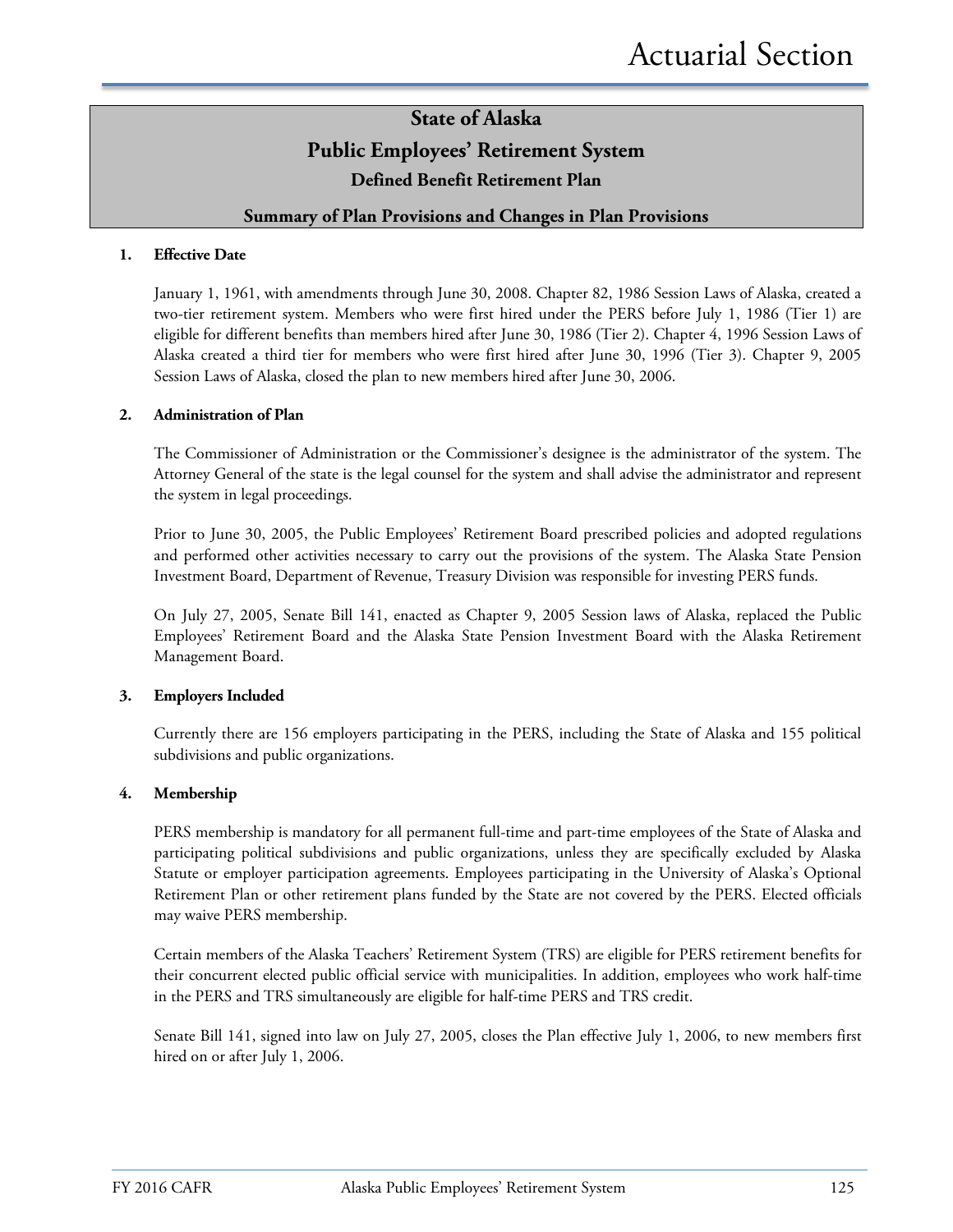### **State of Alaska Public Employees' Retirement System Defined Benefit Retirement Plan**

### **Summary of Plan Provisions and Changes in Plan Provisions**

### **5. Credited Service**

Permanent employees who work at least 30 hours a week earn full-time credit; part-time employees working between 15 and 30 hours a week earn partial credit based upon the number of hours worked. Members receiving PERS occupational disability benefits continue to earn PERS credit while disabled. Survivors who are receiving occupational death benefits continue to earn PERS service credit while occupational survivor benefits are being paid.

Members may claim other types of service, including:

- part-time State of Alaska service rendered after December 31, 1960, and before January 1, 1976;
- service with the State, former Territory of Alaska, or U.S. Government in Alaska before January 1, 1961;
- past Peace Officer, correctional officer, fire fighter, and special officer service after January 1, 1961;
- military service (not more than five years may be claimed);
- temporary service after December 31, 1960;
- elected official service before January 1, 1981;
- Alaska Bureau of Indian Affairs service;
- past service rendered by employees who worked half-time in the PERS and Teachers' Retirement System (TRS) simultaneously;
- leave without pay service after June 13, 1987, while receiving Workers' Compensation;
- Village Public Safety Officer service; and
- service as a temporary employee of the legislature before July 1, 1979, but this service must have been claimed no later than July 1, 2003, or by the date of retirement, if sooner (not more than 10 years may be claimed).

Except for service before January 1, 1961, with the State, former Territory of Alaska, or U.S. Government in Alaska, contributions are required for all past service.

Past employment with participating political subdivisions that occurred before the employers joined the PERS is creditable if the employers agree to pay the required contributions.

At the election of certain PERS members, certain service may be credited in the same fashion as members in the State of Alaska Teachers' Retirement System (TRS).

Members employed as dispatchers or within a state correctional facility may, at retirement, elect to convert their dispatcher or correctional facility service from "all other" service to Peace Officer/Firefighter service and retire under the 20 year retirement option. Members pay the full actuarial cost of conversion.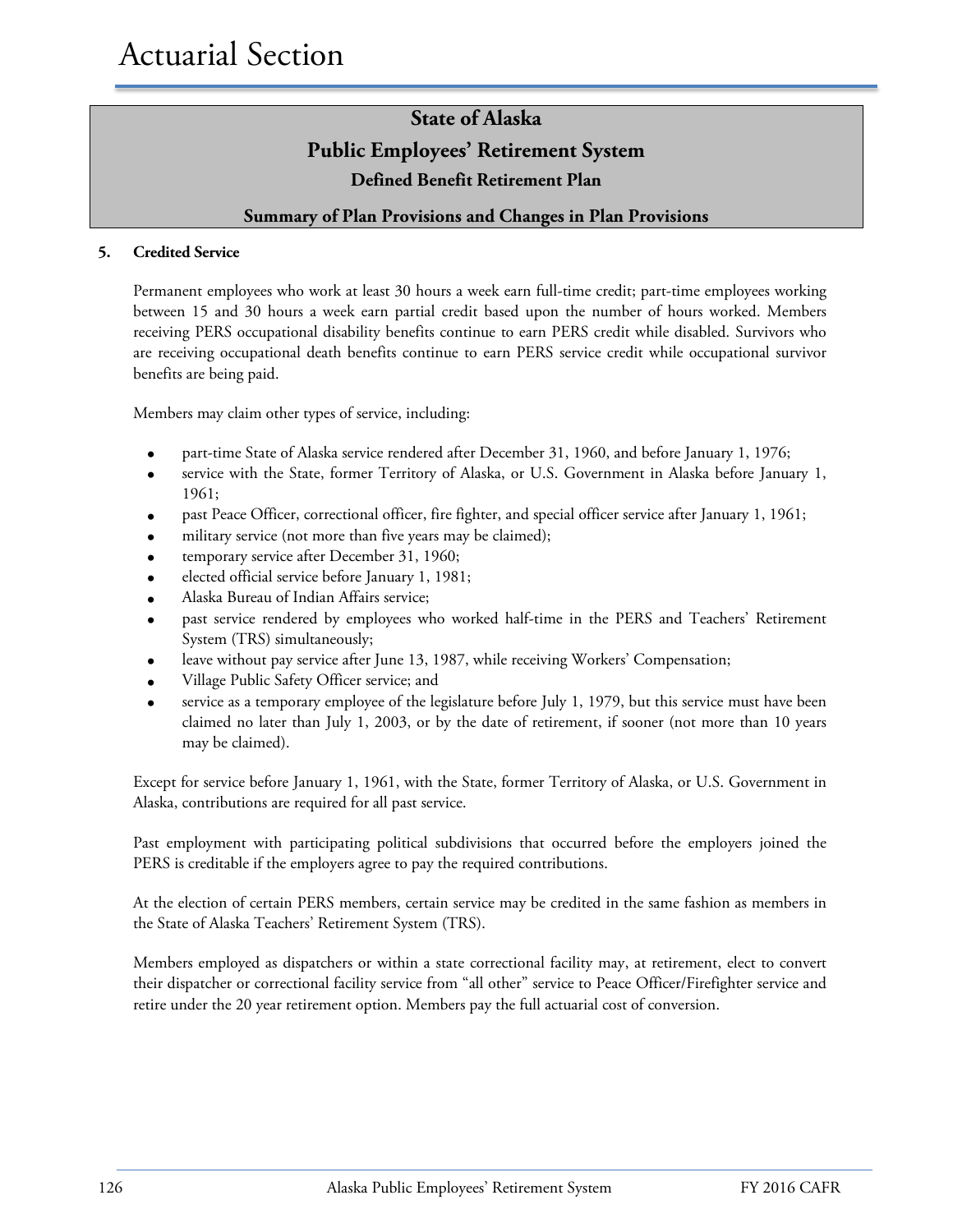### **State of Alaska Public Employees' Retirement System**

**Defined Benefit Retirement Plan**

### **Summary of Plan Provisions and Changes in Plan Provisions**

#### **6. Employer Contributions**

PERS employers contribute the amounts required, in addition to employees' contributions, to fund the benefits of the system.

The normal cost rate is a uniform rate for all participating employers (less the value of members' contributions).

The past service rate is a uniform rate for all participating employers to amortize the unfunded past service liability with payments that are a level percentage of pay amount over a closed 25-year period starting July 30, 2014.

Employer rates cannot be less than the normal cost rate.

Pursuant to AS 39.35.255 effective July 1, 2008, each PERS employer will pay a simple uniform contribution rate of 22% of member payroll.

#### **7. Additional State Contributions**

Pursuant to AS 39.35.280 effective July 1, 2008, the State shall contribute an amount (in addition to the State contribution as an employer) that when combined with the employer contribution (22%) will be sufficient to pay the total contribution rate adopted by The Alaska Retirement Management Board.

#### **8. Member Contributions**

**Mandatory Contributions:** Peace Officer/Firefighter members are required to contribute 7.5% of their compensation; all Others contribute 6.75%. Those all Others who have elected to have their service calculated under the Teachers' Retirement System rules contribute 9.76% of their compensation. Members' contributions are deducted from gross wages before federal income taxes are withheld.

**Contributions for Claimed Service:** Member contributions are also required for most of the claimed service described in (5) above.

**Voluntary Contributions:** Members may voluntarily contribute up to 5% of their salary on an after-tax basis. Voluntary contributions are recorded in a separate account and are payable to the:

- a. member in lump sum payment upon termination of employment;
- b. member's beneficiary if the member dies; or
- c. member in a lump sum, life annuity, or payments over a designated period of time when the member retires.

**Interest:** Members' contributions earn 4.5% interest, compounded semiannually on June 30 and December 31.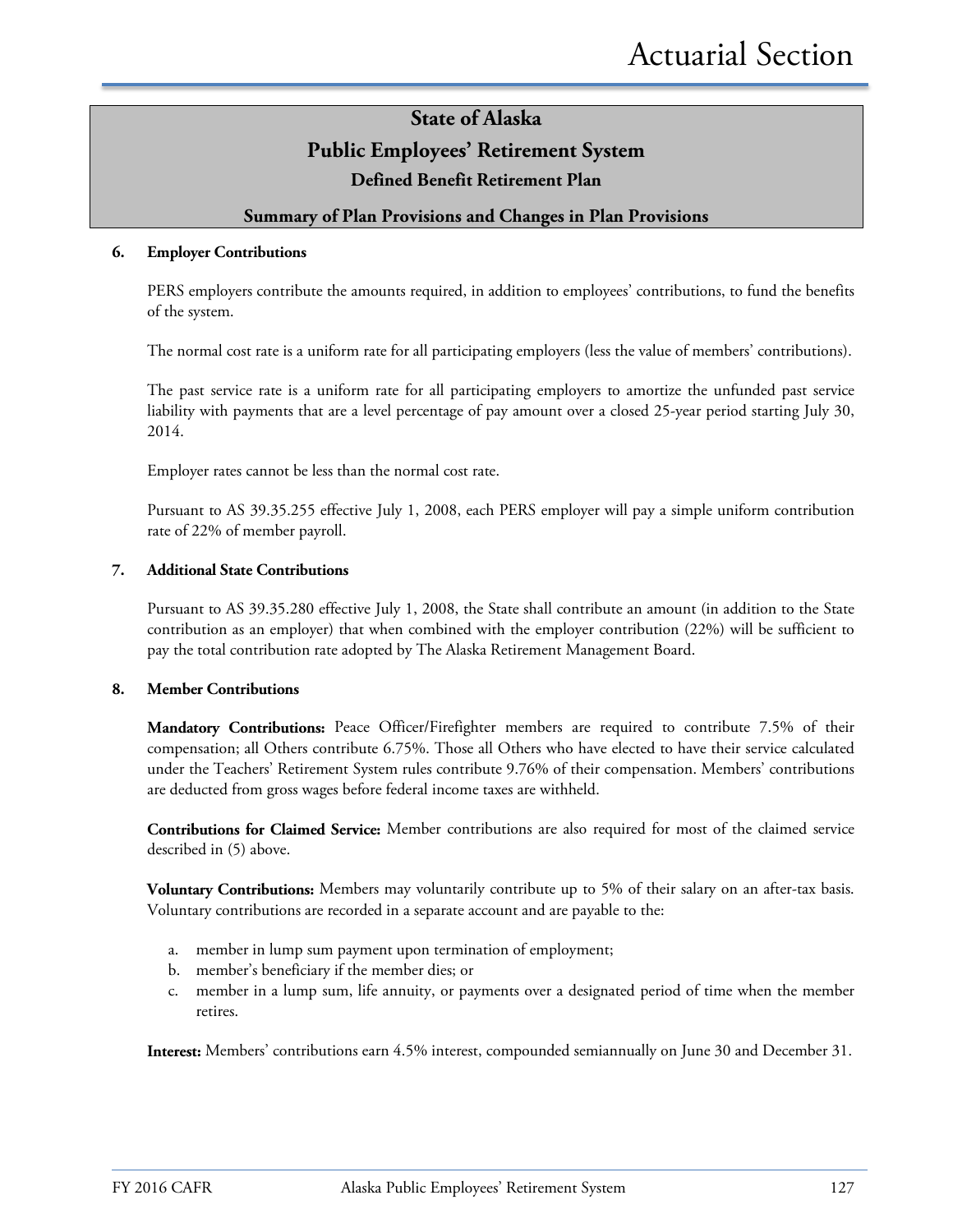## **State of Alaska Public Employees' Retirement System Defined Benefit Retirement Plan**

### **Summary of Plan Provisions and Changes in Plan Provisions**

**Refund of Contributions:** Terminated members may receive refunds of their member contribution accounts which includes their mandatory and voluntary contributions, indebtedness payments, and interest earned. Terminated members' accounts may be attached to satisfy claims under Alaska Statute 09.38.065, federal income tax levies, and valid Qualified Domestic Relations Orders.

**Reinstatement of Contributions:** Refunded accounts and the corresponding PERS service may be reinstated upon reemployment in the PERS prior to July 1, 2010. Interest accrues on refunds until paid in full or members retire.

#### **9. Retirement Benefits**

#### **Eligibility:**

- a) Members, including deferred vested members, are eligible for normal retirement at age 55 or early retirement at age 50 if they were hired before July 1, 1986 (Tier 1), and 60 or early retirement at age 55 if they were hired after July 1, 1986 (Tiers  $2 \& 3$ ). Additionally, they must have at least:
	- i) five years of paid-up PERS service;
	- ii) 60 days of paid-up PERS service as employees of the legislature during each of the five legislative sessions and they were first hired by the legislature before May 30, 1987;
	- iii) 80 days of paid-up PERS service as employees of the legislature during each of the five legislative sessions and they were first hired by the legislature after May 29, 1987;
	- iv) two years of paid-up PERS service and they are vested in the Teachers' Retirement System; or
	- v) two years of paid-up PERS service and a minimum three years of Teachers' Retirement System service to qualify for a public service benefit.
- b) Members may retire at any age when they have:
	- i) 20 paid-up years of PERS Peace Officer/Firefighter service; or
	- ii) 30 paid-up years of PERS "all other" or "elected official" service.

**Benefit Type:** Lifetime benefits are paid to members. Eligible members may receive normal, unreduced benefits when they (1) reach normal retirement age and complete the service required; or (2) satisfy the minimum service requirements under the "20 and out" or "30 and out" provisions. Members may receive early, actuarially reduced benefits when they reach early retirement age and complete the service required.

Members may elect an early retirement or a joint and survivor option. Members who entered the PERS prior to July 1, 1996 may also select a 66-2/3 last survivor option and a level income option. Under these options and early retirement, benefits are actuarially adjusted so that members receive the actuarial equivalents of their normal benefit amounts.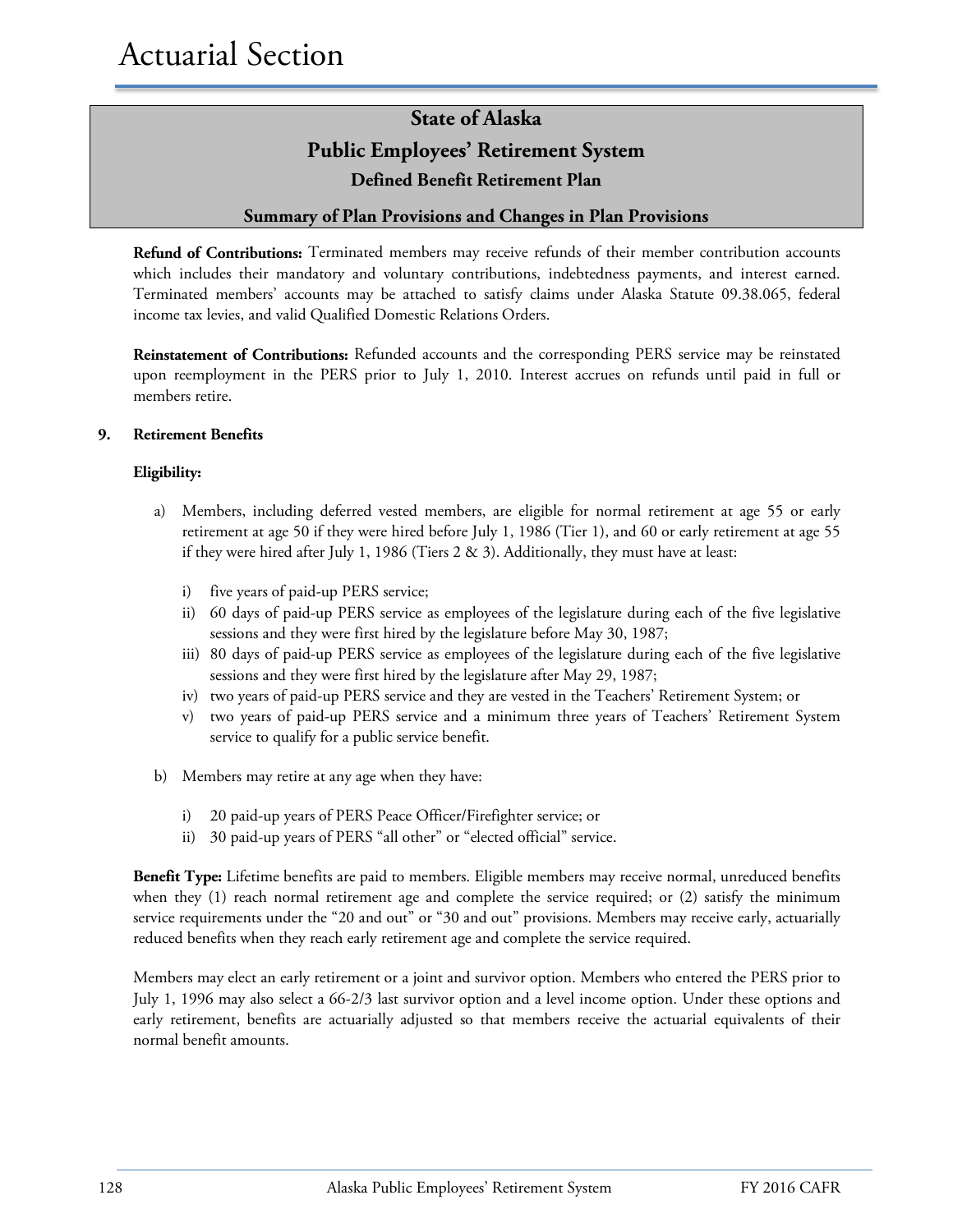### **State of Alaska**

### **Public Employees' Retirement System Defined Benefit Retirement Plan**

### **Summary of Plan Provisions and Changes in Plan Provisions**

**Benefit Calculations:** Retirement benefits are calculated by multiplying the average monthly compensation (AMC) times credited PERS service times the percentage multiplier. The AMC is determined by averaging the salaries earned during the five highest (three highest for Peace Officer/Firefighter members or members hired prior to July 1, 1996) consecutive payroll years. Members must earn at least 115 days of credit in the last year worked to include it in the AMC calculation. The PERS pays a minimum benefit of \$25.00 per month for each year of service when the calculated benefit is less.

The percentage multipliers for Peace Officer/Firefighter members are 2% for the first ten years of service and 2.5% for all service over 10 years.

The percentage multipliers for all Others are 2% for the first ten years, 2.25% for the next ten years, and 2.5% for all remaining service earned on or after July 1, 1986. All service before that date is calculated at 2%.

**Indebtedness:** Members who terminate and refund their PERS contributions are not eligible to retire, unless they return to PERS employment and pay back their refunds plus interest or accrue additional service which qualifies them for retirement. PERS refunds must be paid in full if the corresponding service is to count toward the minimum service requirements for retirement. Refunded PERS service is included in total service for the purpose of calculating retirement benefits. However, if a member is otherwise eligible to retire, when refunds are not completely paid before retirement, benefits are actuarially reduced for life. Indebtedness balances may also be created when a member purchases qualified claimed service.

#### **10. Reemployment of Retired Members**

Retirement and retiree healthcare benefits are suspended while retired members are reemployed under the PERS. During reemployment, members earn additional PERS service and contributions are withheld from their wages. A member who retired with a normal retirement benefit can elect to waive payment of PERS contributions. The waiver allows the member to continue receiving the retirement benefit during the period of reemployment. Members who elect the waiver option do not earn additional PERS service. The Waiver Option first became effective July 1, 2005 and applies to reemployment periods after that date. The Waiver Option is not available to members who retired early or under the Retirement Incentive Programs (RIPs). The Waiver Option is no longer available after June 30, 2009.

Members retired under the Retirement Incentive Programs (RIPs) who return to employment under the PERS, Teachers' Retirement System (TRS), or the University of Alaska's Optional Retirement Plan will:

- a) forfeit the three years of incentive credits that they received;
- b) owe the PERS 150% of the benefits that they received for state and political subdivision members, and 110% for school district employees, under the 1996-2000 RIP, which may include costs for health insurance, excluding amounts that they paid to participate for the 1986 and 1989 RIPs. Under prior RIPs, the penalty is 110% of the benefits received; and
- c) be charged 7% interest from the date that they are reemployed until their indebtedness is paid in full or they retire again. If the indebtedness is not completely paid, future benefits will be actuarially reduced for life.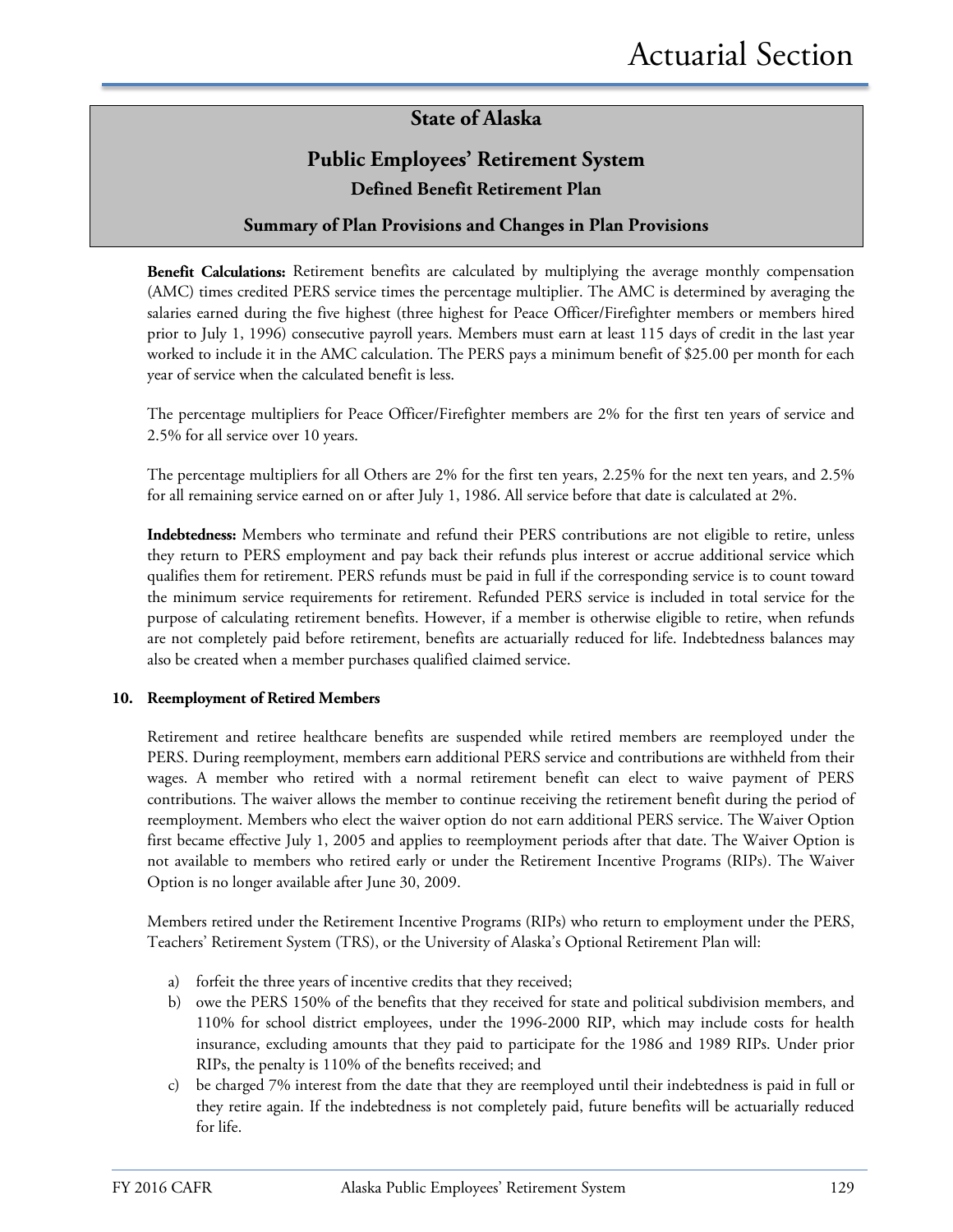### **State of Alaska Public Employees' Retirement System Defined Benefit Retirement Plan Summary of Plan Provisions and Changes in Plan Provisions**

Employers make contributions to the unfunded liability of the plan on behalf of rehired retired members at the rate the employer is making contributions to the unfunded liability of the plan for other members.

### **11. Postemployment Healthcare Benefits**

Major medical benefits are provided to retirees and their surviving spouses by the PERS for all employees hired before July 1, 1986 (Tier 1) and disabled retirees. Employees hired after June 30, 1986 (Tier 2) and their surviving spouses with five years of credited service (or ten years of credited service for those first hired after June 30, 1996 (Tier 3)) must pay the full monthly premium if they are under age sixty and will receive benefits paid by the PERS if they are over age sixty. Tier 3 Members with between five and ten years of credited service must pay the full monthly premium regardless of their age. Tier 2 and Tier 3 Members with less than five years of credited service are not eligible for postemployment healthcare benefits. Tier 2 Members who are receiving a conditional benefit and are age eligible are eligible for postemployment healthcare benefits. In addition, Peace Officers and their surviving spouses with twenty-five years of Peace Officer membership service and Other employees and their surviving spouses with thirty years of membership service receive benefits paid by the PERS, regardless of their age or date of hire. Peace Officers/Firefighters who are disabled between 20 and 25 years must pay the full monthly premium.

Medical, prescription drug, dental, vision and audio coverage is provided through the AlaskaCare Retiree Health Plan. Health plan provisions do not vary by retirement tier or age, except for Medicare coordination.

Surviving spouses continue coverage only if a pension payment form that provided survivor benefits was elected. Alternate payee (i.e. individuals who are the subject of a domestic relations order or DRO) are allowed to participate in the plan, but must pay the full cost.

Where premiums are required prior to age 60, the valuation bases this payment upon the age of the retiree.

Participants in the defined benefit plan are covered under the following benefit design:

| <b>Plan Feature</b>                                             | Amount        |
|-----------------------------------------------------------------|---------------|
| Deductible (single/family)*                                     | \$150/\$450   |
| Coinsurance - most services                                     | 20%           |
| Outpatient surgery/testing                                      | $0\%$         |
| Maximum Out-of-Pocket* (single/family, excl. deductible)        | \$800/\$2,400 |
| Rx Copays (generic/brand/mail-order), does not apply to OOP max | \$4/\$8/\$0   |
| Lifetime Maximum                                                | \$2,000,000   |

The plan coordinates with Medicare on a traditional Coordination of Benefits Method.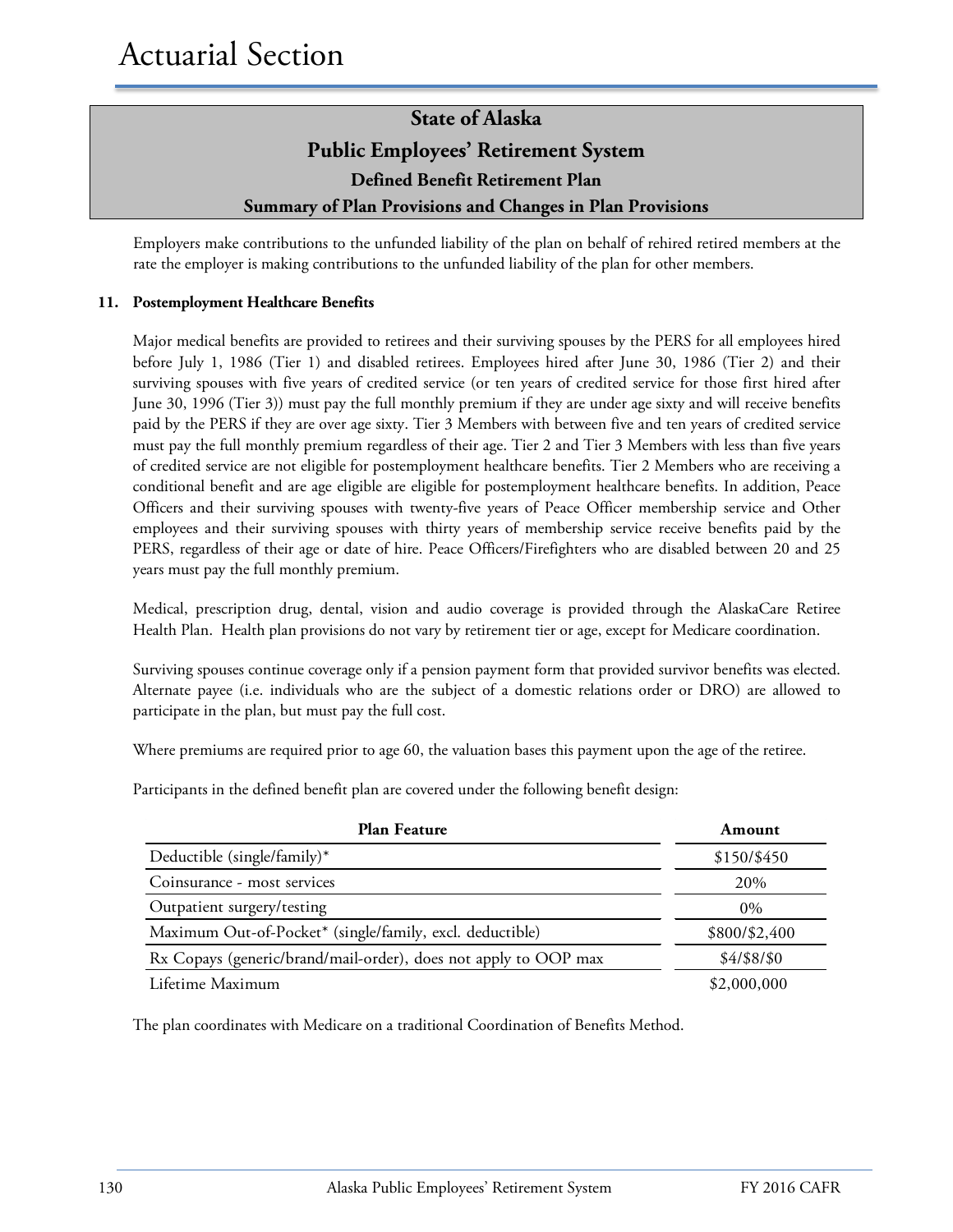### **State of Alaska Public Employees' Retirement System Defined Benefit Retirement Plan**

### **Summary of Plan Provisions and Changes in Plan Provisions**

#### **12. Disability Benefits**

Monthly disability benefits are paid to permanently disabled members until they die, recover or become eligible for normal retirement. Members are appointed to normal retirement on the first of the month after they become eligible.

**Occupational Disability:** Members are not required to satisfy age or service requirements to be eligible for occupational disability. Monthly benefits are equal to 40% of their gross monthly compensation on the date of their disability. Members on occupational disability continue to earn PERS service until they become eligible for normal retirement. Peace Officer/Firefighter members may elect to retain the disability benefit formula for the calculation of their normal retirement benefits.

**Nonoccupational Disability:** Members must be vested (five paid-up years of PERS service) to be eligible for nonoccupational disability benefits. Monthly benefits are calculated based on the member's average monthly compensation and PERS service on the date of termination from employment because of disability. Members do not earn PERS service while on nonoccupational disability.

#### **13. Death Benefits**

Monthly death benefits may be paid to a spouse or dependent children upon the death of a member. If monthly benefits are not payable under the occupational and nonoccupational death provisions, the designated beneficiary receives the lump sum benefit described below.

**Occupational Death:** When an active member (vested or nonvested) dies from occupational causes, a monthly survivor's pension may be paid to the spouse. The pension equals 40% of the member's gross monthly compensation on the date of death or disability, if earlier. If there is no spouse, the pension may be paid to the member's dependent children. On the member's normal retirement date, the benefit converts to a normal retirement benefit. The normal benefit is based on the member's salary on the date of death and service, including service accumulated from the date of the member's death to the normal retirement date. Survivors of Peace Officer/Firefighter members receive the greater of 50% of the member's gross monthly compensation on the date of death or disability, or 75% of the member's monthly normal retirement benefit (including service projected to Normal Retirement). If the member is unmarried with no children, a refund of contributions is payable to the estate.

**Death after Occupational Disability:** When a member dies while occupationally disabled, benefits are paid as described above in Occupational Death.

**Nonoccupational Death:** When a vested member dies from nonoccupational causes, the surviving spouse may elect to receive a monthly 50% joint and survivor benefit or a lump sum benefit. The monthly benefit is calculated on the member's average monthly compensation and PERS service at the time of termination or death.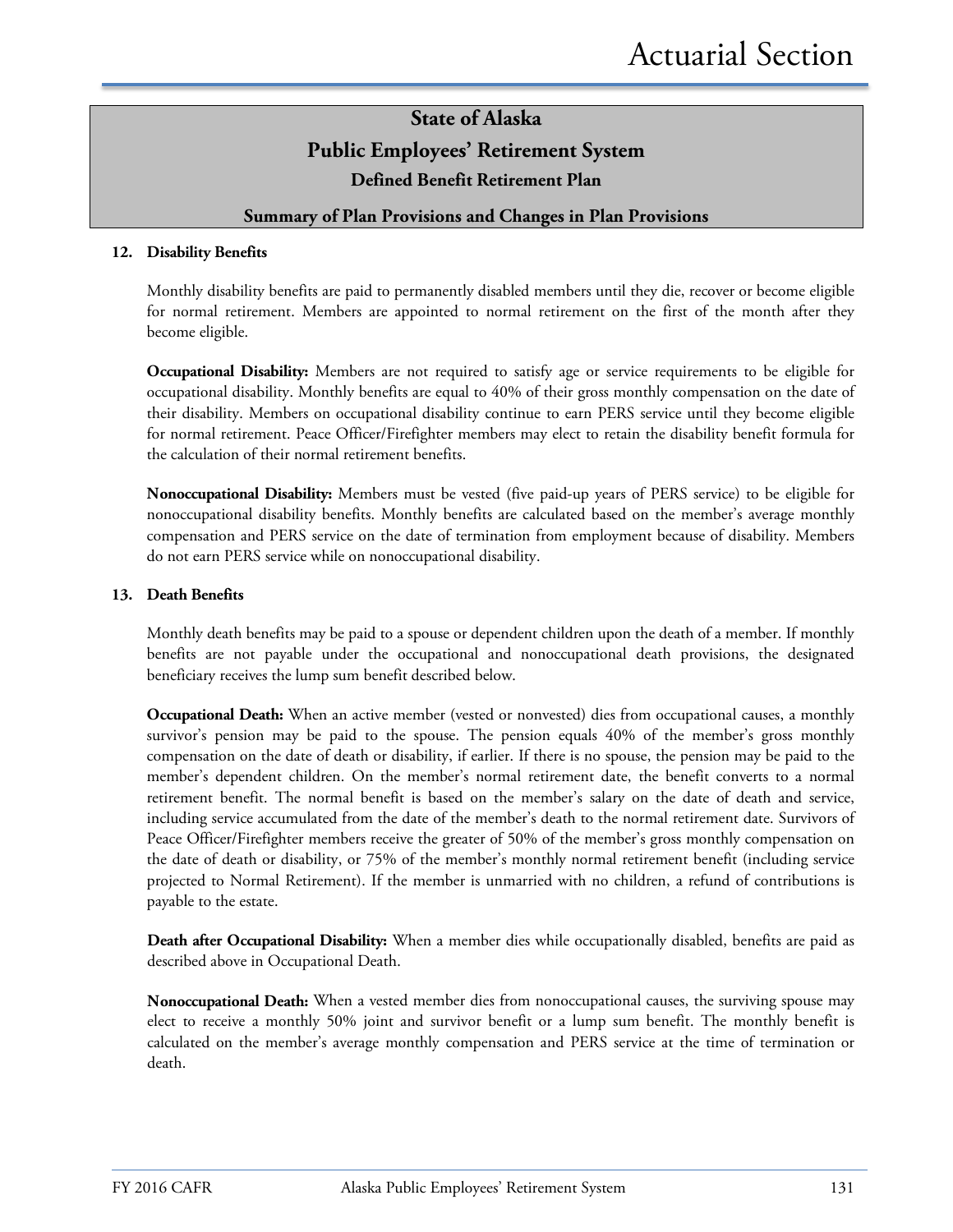## **State of Alaska Public Employees' Retirement System Defined Benefit Retirement Plan**

### **Summary of Plan Provisions and Changes in Plan Provisions**

**Lump Sum Nonoccupational Death Benefit:** Upon the death of a member who has less than one year of service, the designated beneficiary receives the member's contribution account, which includes mandatory and voluntary contributions, indebtedness payments, and interest earned. If the member has more than one year of PERS service or is vested, the beneficiary also receives \$1,000 and \$100 for each year of PERS service.

**Death After Retirement:** When a retired member dies, the designated beneficiary receives the member's contribution account, less any benefits already paid and the member's last benefit check. If the member selected a survivor option at retirement, the eligible spouse receives continuing, lifetime monthly benefits.

#### **14. Postretirement Pension Adjustments**

Postretirement pension adjustments (PRPAs) are granted annually to eligible benefit recipients when the consumer price index (CPI) for urban wage earners and clerical workers for Anchorage increases during the preceding calendar year. PRPAs are calculated by multiplying the recipient's base benefit, including past PRPAs, excluding the Alaska COLA, times:

- a. 75% of the CPI increase in the preceding calendar year or 9%, whichever is less, if the recipient is at least age 65 or on PERS disability; or
- b. 50% of the CPI increase in the preceding calendar year or 6%, whichever is less, if the recipient is at least age 60, or has been receiving benefits for at least five years.

Ad hoc PRPAs, up to a maximum of 4%, may be granted to eligible recipients who first entered the PERS before July 1, 1986 (Tier 1) if the CPI increases and the funding ratio is at least 105%.

In a year where an ad hoc PRPA is granted, eligible recipients will receive the higher of the two calculations.

#### **15. Alaska Cost of Living Allowance**

Eligible benefit recipients who reside in Alaska receive an Alaska cost of living allowance (COLA) equal to 10% of their base benefits or \$50, whichever is more. The following benefit recipients are eligible:

- a. members who first entered the PERS before July 1, 1986 (Tier 1) and their survivors;
- b. members who first entered the PERS after June 30, 1986 (Tiers 2 & 3) and their survivors if they are at least age 65; and
- c. all disabled members.

#### **16. Changes in Benefit Provisions Since the Prior Valuation**

There have been no changes in benefit provisions effective since the prior valuation. This valuation reflects a better understanding of the coverage for alternate payees under a domestic relation order.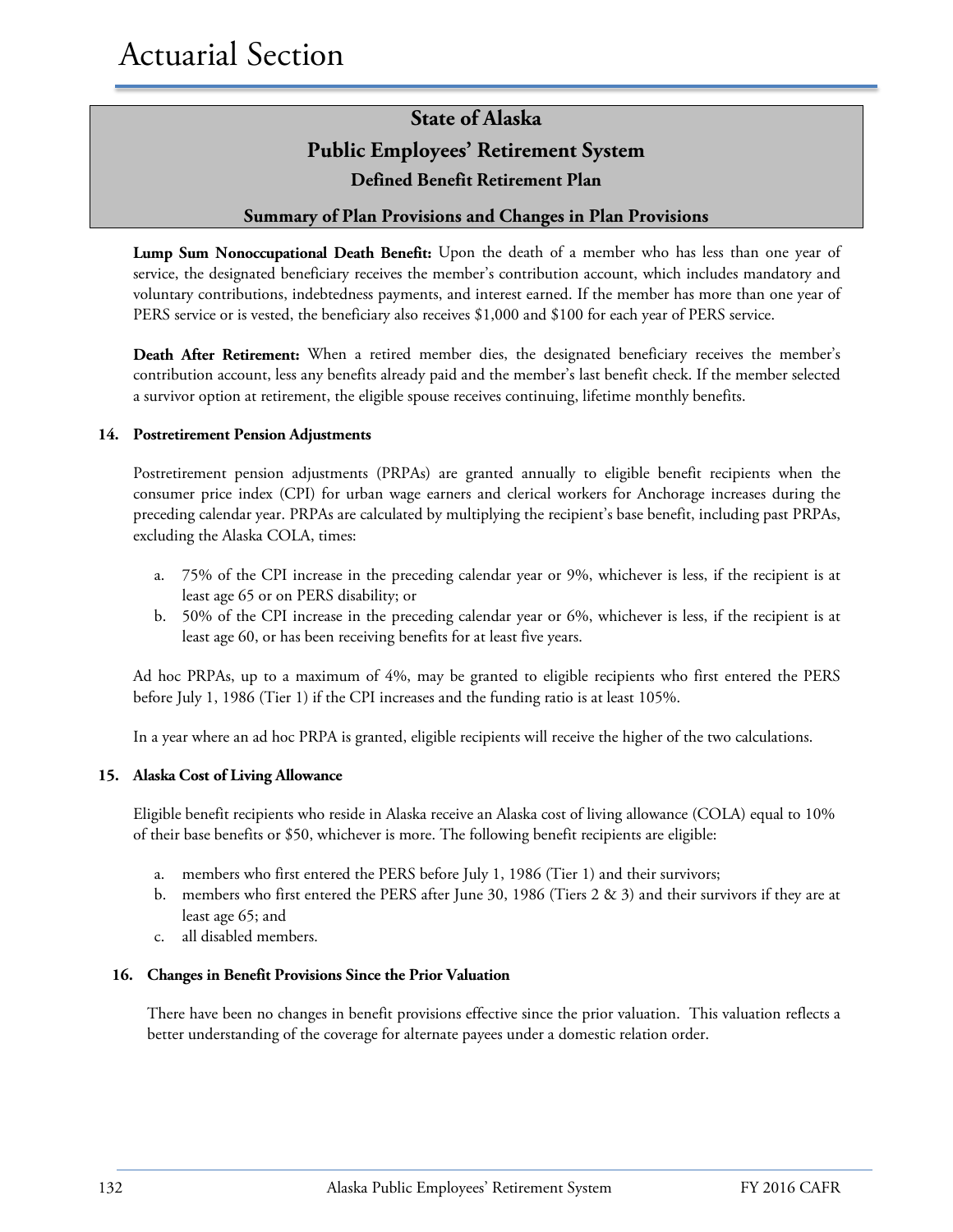

#### **David J. Kershner**

*Principal, Retirement* David.Kershner@xerox.com 602.864.3507

**Todd D. Kanaster**

*Senior Consultant* [Todd.Kanaster@xerox.com](mailto:Todd.Kanaster@xerox.com) 720.359.7762

**Larry Langer** Principal, Retirement Larry.Langer@xerox.com 312.846.3669

#### **Melissa A. Bissett**

Senior Consultant Melissa.Bissett@xerox.com 720.359.7735

Buck Consultants, LLC. 5690 DTC Blvd. Suite 400 Greenwood Village, CO 80011 Fax: 720.359.7701

June 27, 2016

State of Alaska The Alaska Retirement Management Board The Department of Revenue, Treasury Division The Department of Administration, Division of Retirement and Benefits P.O. Box 110203 Juneau, AK 99811-0203

#### **Certification of Actuarial Valuation**

Dear Members of The Alaska Retirement Management Board, The Department of Revenue and The Department of Administration:

This report summarizes the annual actuarial valuation results of the State of Alaska Public Employees' Retirement System Defined Contribution Retirement (PERS DCR) Plan as of June 30, 2015 performed by Buck Consultants, LLC.

The actuarial valuation is based on financial information provided in the financial statements audited by KPMG LLP and member data provided by the Division of Retirement and Benefits and summarized in this report. The benefits considered are those delineated in Alaska statutes effective June 30, 2015. The actuary did not verify the data submitted, but did perform tests for consistency and reasonableness. Valuation census data used for the retiree medical valuation utilized available retiree medical information. Certain pension data fields have been used to clarify the retiree medical data provided to us. Details regarding this information can be found in Section 5.2.c.

All costs, liabilities and other factors under the Plan were determined in accordance with generally accepted actuarial principles and procedures. An actuarial cost method is used to measure the actuarial liabilities which we believe is reasonable. Buck Consultants, LLC is solely responsible for the actuarial data and actuarial results presented in this report. This report fully and fairly discloses the actuarial position of the Plan as of June 30, 2015.

PERS DCR is funded by Employer Contributions in accordance with the funding policy adopted by the Alaska Retirement Management Board (Board). The funding objective for PERS DCR is to pay required contributions that remain level as a percent of PERS DCR compensation. The Board has also established a funding policy objective that the required contributions be sufficient to pay the Normal Costs of active plan members, Plan expenses, and amortize the Unfunded Actuarial Accrued Liability as a level percent of PERS DCR compensation over a closed layered 25-year period. This objective is currently being met and is projected to continue to be met as required by the Alaska state statutes.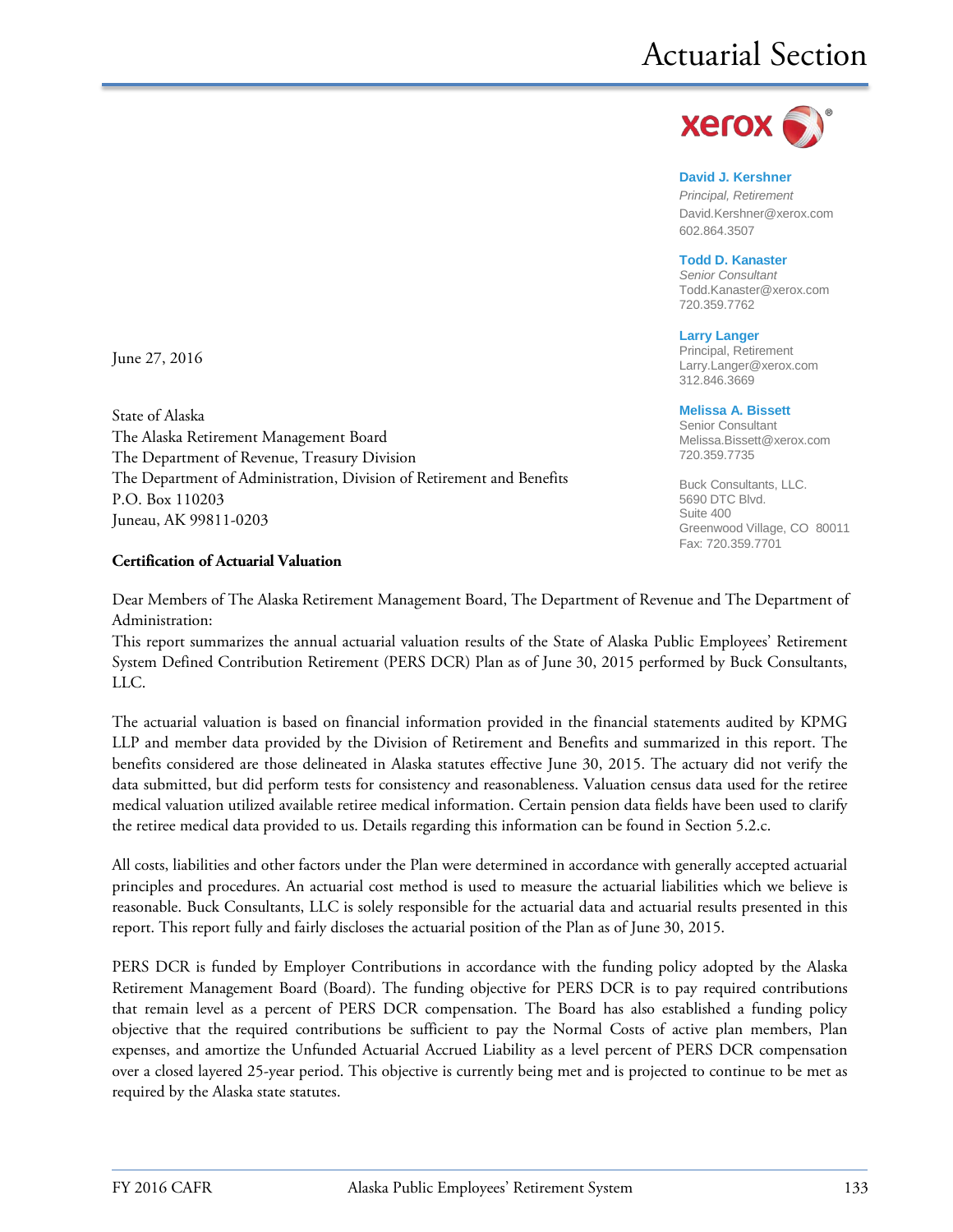The Board and staff of the State of Alaska may use this report for the review of the operations of PERS DCR. Use of this report, for any other purpose or by anyone other than the Board or staff of the State of Alaska may not be appropriate and may result in mistaken conclusions because of failure to understand applicable assumptions, methods or inapplicability of the report for that purpose. Because of the risk of misinterpretation of actuarial results, you should ask Buck to review any statement you wish to make on the results contained in this report. Buck will not accept any liability for any such statement made without the review by Buck.

Future actuarial measurements may differ significantly from current measurements due to plan experience differing from that anticipated by the economic and demographic assumptions, increases or decreases expected as part of the natural operation of the methodology used for these measurements, and changes in plan provisions or applicable law. In particular, retiree group benefits models necessarily rely on the use of approximations and estimates, and are sensitive to changes in these approximations and estimates. Small variations in these approximations and estimates may lead to significant changes in actuarial measurements. An analysis of the potential range of such future differences is beyond the scope of this valuation.

In our opinion, the actuarial assumptions used are reasonable, taking into account the experience of the Plan and reasonable long-term expectations, and represent our best estimate of the anticipated long-term experience under the Plan. The actuary performs an analysis of Plan experience periodically and recommends changes if, in the opinion of the actuary, assumption changes are needed to more accurately reflect expected future experience. The last full experience analysis was performed for the period July 1, 2009 to June 30, 2013. Based on that experience study, the Board adopted new assumptions effective for the June 30, 2014 valuation to better reflect expected future experience. Based on our annual analysis of recent claims experience, changes were made to the per capita claims cost rates effective June 30, 2015 to better reflect expected future healthcare experience. Based on recent experience, the healthcare cost trend assumptions are still reasonable and were not changed. A summary of the actuarial assumptions and methods used in this actuarial valuation are shown in Sections 5.2 and 5.3.

The assumptions and methods used to determine the healthcare Actuarial Required Contributions (ARC) of the Employers to the PERS DCR Plan as outlined in this report and all supporting schedules meet the parameters and requirements for disclosure of Governmental Accounting Standards Board (GASB) Statement No. 43, Financial Reporting for Postemployment Benefit Plans Other Than Pension Plans. Based on member data and asset information provided by the Division of Retirement and Benefits, we have prepared the trend data schedule under GASB No. 43 that is included in the Financial Section of the CAFR. We have also prepared the member data tables shown in Section 4 of this report for the Statistical Section of the CAFR, and the summary of actuarial assumptions, solvency test, and analysis of financial experience for the Actuarial Section of the CAFR.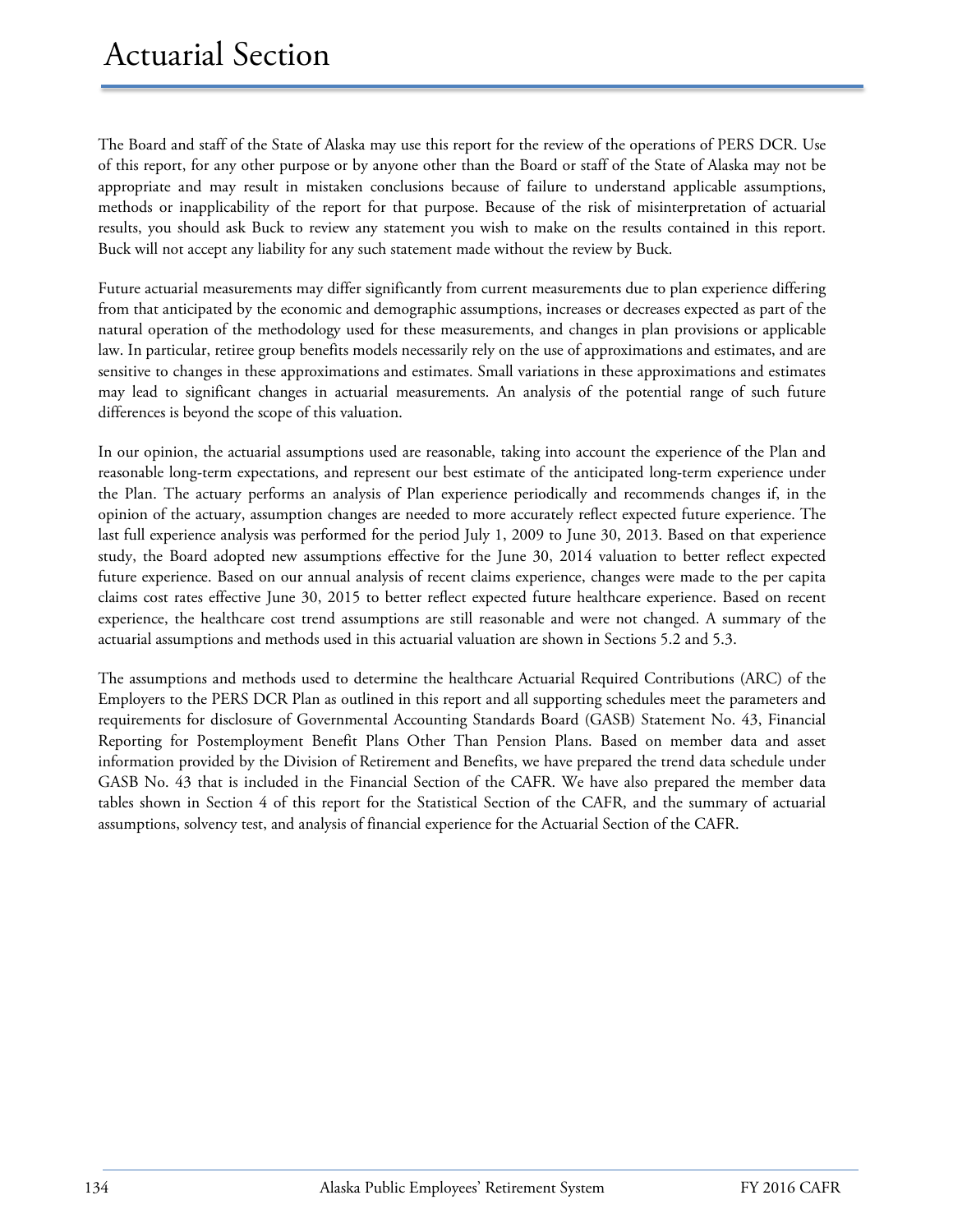David Kershner and Melissa Bissett are Fellows of the Society of Actuaries and Todd Kanaster and Larry Langer are Associates of the Society of Actuaries. All are Members of the American Academy of Actuaries and meet the Qualification Standards of the American Academy of Actuaries to render the actuarial opinions contained in this report. Mr. Kershner, Mr. Kanaster, and Mr. Langer take professional responsibility for the overall appropriateness of the analysis, assumptions and results. This report has been prepared in accordance with all applicable Actuarial Standards of Practice. We are available to answer any questions on the material contained in the report, or to provide explanations or further details as may be appropriate.

Respectfully submitted,

 $\frac{1}{2}$ 

David J. Kershner, FSA, EA, MAAA, FCA Principal

Todd D. Kanaster, ASA, MAAA, FCA Senior Consultant

Larry Langer, ASA, EA, MAAA, FCA Principal

The undersigned actuary is responsible for all assumptions related to the average annual per capita health claims cost and the health care cost trend rates, and hereby affirms her qualification to render opinions in such matters in accordance with the Qualification Standards of the American Academy of Actuaries.

Webser A. Bisatt

Melissa A. Bissett, FSA, MAAA Senior Consultant, Health & Productivity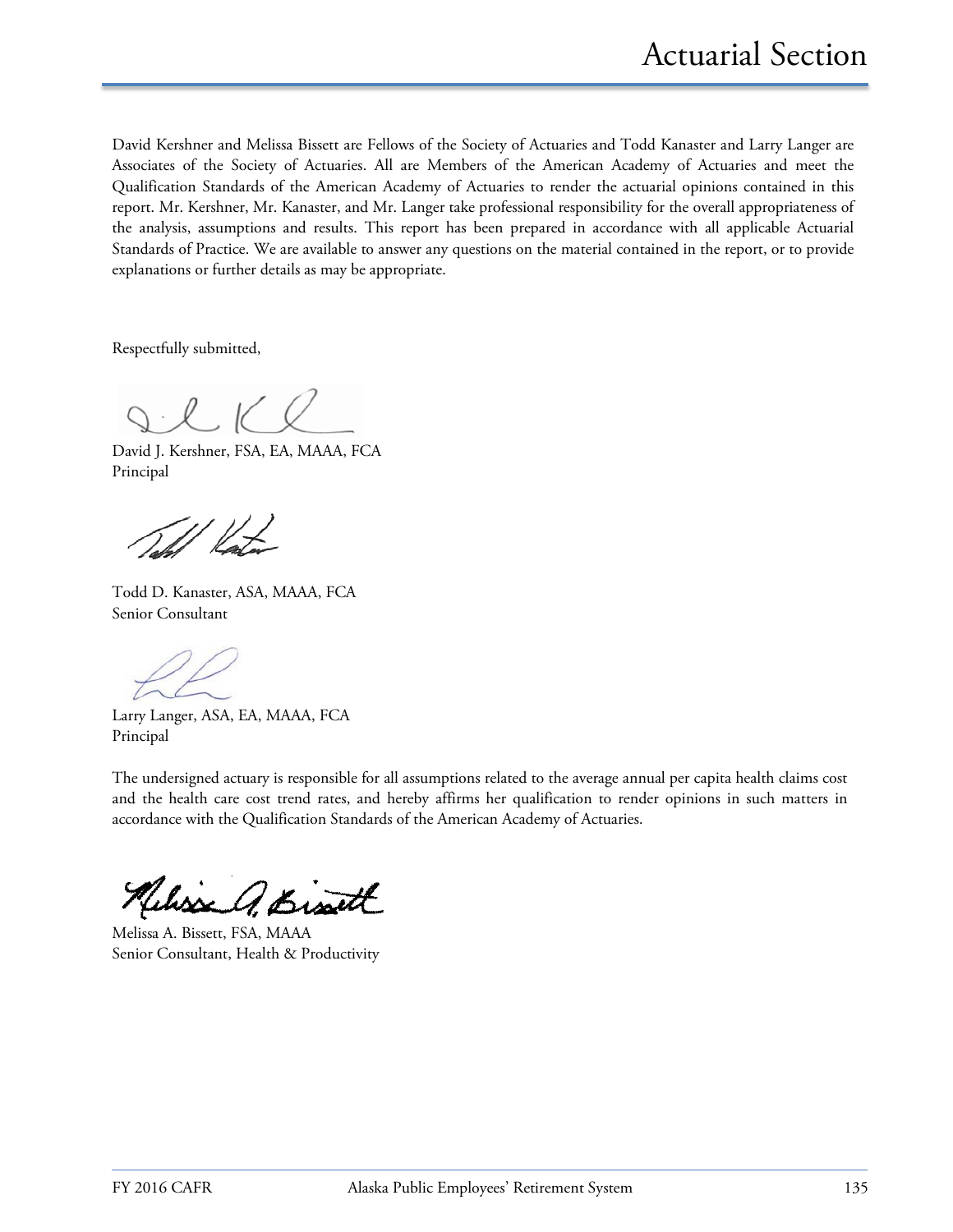The funding method used in this valuation was adopted by the Board in October 2006. The asset smoothing method used to determine valuation assets was implemented effective June 30, 2006.

Benefits valued are those delineated in Alaska State statutes as of the valuation date. Changes in State statutes effective after the valuation date are not taken into consideration in setting the assumptions and methods.

### **Valuation of Liabilities**

### **A. Actuarial Method –** Entry Age Normal

Liabilities and contributions shown in the report are computed using the Entry Age Normal Actuarial Cost Method. Any funding surpluses or unfunded accrued liability is amortized over 25 years as a level percentage of expected payroll. However, in keeping with GASB requirements in effect when the plan was adopted, the net amortization period will not exceed 30 years. These requirements are being amended. Under the new accounting standards that will become applicable to Postemployment Benefit Plans Other Than Pension Plans (GASB 74 and 75), the GASB requirements will not directly control amortization periods used for funding of the plan. Per KPMG, the new accounting standards under GASB 67 (and 68) are not applicable to the Occupational Death & Disability benefits under PERS DCR.

Cost factors designed to produce annual costs as a constant percentage of each member's expected compensation in each year for death & disability benefits (constant dollar amount for retiree medical benefits), from the assumed entry age to the last age with a future benefit were applied to the projected benefits to determine the normal cost (the portion of the total cost of the Plan allocated to the current year under the method). The normal cost is determined by summing intermediate results for active members and determining an average normal cost rate which is then related to the total DCR Plan payroll of active members. The actuarial accrued liability for active members (the portion of the total cost of the Plan allocated to prior years under the method) was determined as the excess of the actuarial present value of projected benefits over the actuarial present value of future normal costs.

The actuarial accrued liability for beneficiaries and disability members currently receiving benefits (if any) was determined as the actuarial present value of the benefits expected to be paid. No future normal costs are payable for these members.

The actuarial accrued liability under this method at any point in time is the theoretical amount of the fund that would have been accumulated had annual contributions equal to the normal cost been made in prior years (it does not represent the liability for benefits accrued to the valuation date). The unfunded actuarial accrued liability is the excess of the actuarial accrued liability over the actuarial value of plan assets measured on the valuation date.

Under this method, experience gains or losses, i.e., decreases or increases in accrued liabilities attributable to deviations in experience from the actuarial assumptions, adjust the unfunded actuarial accrued liability.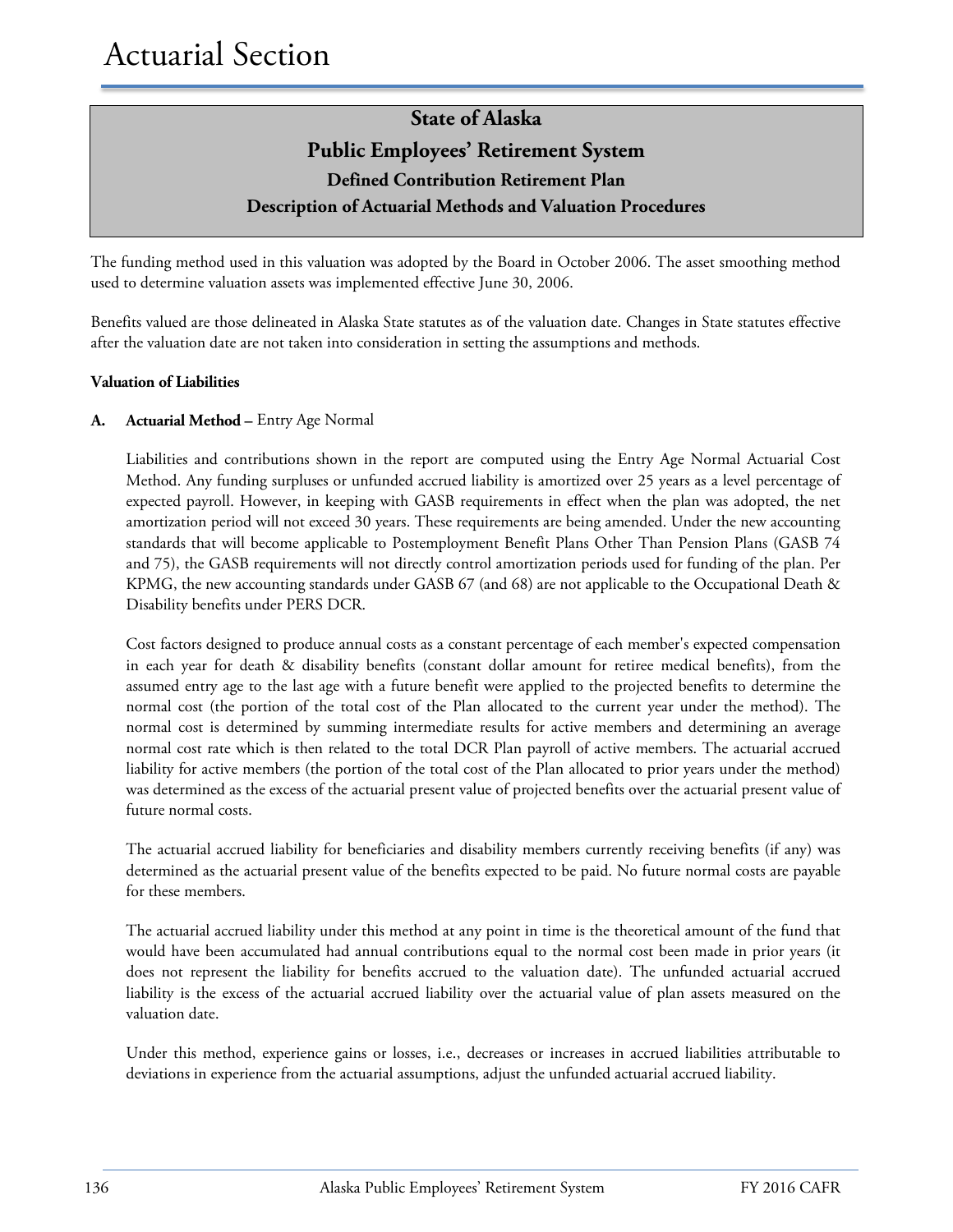#### **B. Valuation of Assets**

Effective June 30, 2006, the asset valuation method recognizes 20% of the investment gain or loss in each of the current and preceding four years. This method was phased in over five years. Fair Value of Assets were \$0 as of June 30, 2006. All assets are valued at fair value. Assets are accounted for on an accrued basis and are taken directly from financial statements audited by KPMG LLP. Valuation assets are constrained to a range of 80% to 120% of the fair value of assets..

#### **C. Valuation of Retiree Medical Benefits**

The methodology used for the valuation of the retiree medical benefits is described in Section 6.2(d) of the State of Alaska Public Employees' Retirement System Defined Benefit Plan Actuarial Valuation Report as of June 30, 2015.

Due to the lack of experience for PERS DCR only, base claims costs are based on those described in the actuarial valuation as of June 30, 2015 for PERS with some adjustments. The claims costs were adjusted to reflect the differences between the DCR medical plan and the DB medical plan. These differences include network steerage, different coverage levels and an indexing of the retiree out-of-pocket dollar amounts. To account for higher initial copays, deductibles and out-of-pocket limits, upcoming FY16 claims costs were reduced 11.9% for medical and 7.1% for prescription drugs. The health care trend rate was reduced 0.2% each year to reflect the fact that the medical benefit to be offered to members will have annual indexing of member cost sharing features such as deductibles and out-of-pocket amounts.

No implicit subsidies are assumed. Employees projected to retire with 30 years of service prior to Medicare (25 years for PERS peace officer/firefighter) are valued with commencement deferred to Medicare eligibility, as such members will be required to pay the full plan premium. Explicit subsidies for disabled and normal retirement are determined using the plan-defined percentages of total projected plan costs, again with no implicit subsidy assumed.

We have prepared our valuation based on the participant census data that was readily available. Certain pension fields have been used to clarify the retiree medical data provided. This serves as a proxy until additional retiree medical data can be provided.

In accordance with actuarial standards, we note the following specific data sources and steps taken to value retiree medical benefits:

- The Division of Retirement and Benefits provided pension valuation census data. This pension census data included retiree medical enrollment information that indicated the retirement system and an indication regarding eligibility for system-paid benefits.
- Certain adjustments and assumptions were made to determine the number of people enrolled in retiree medical: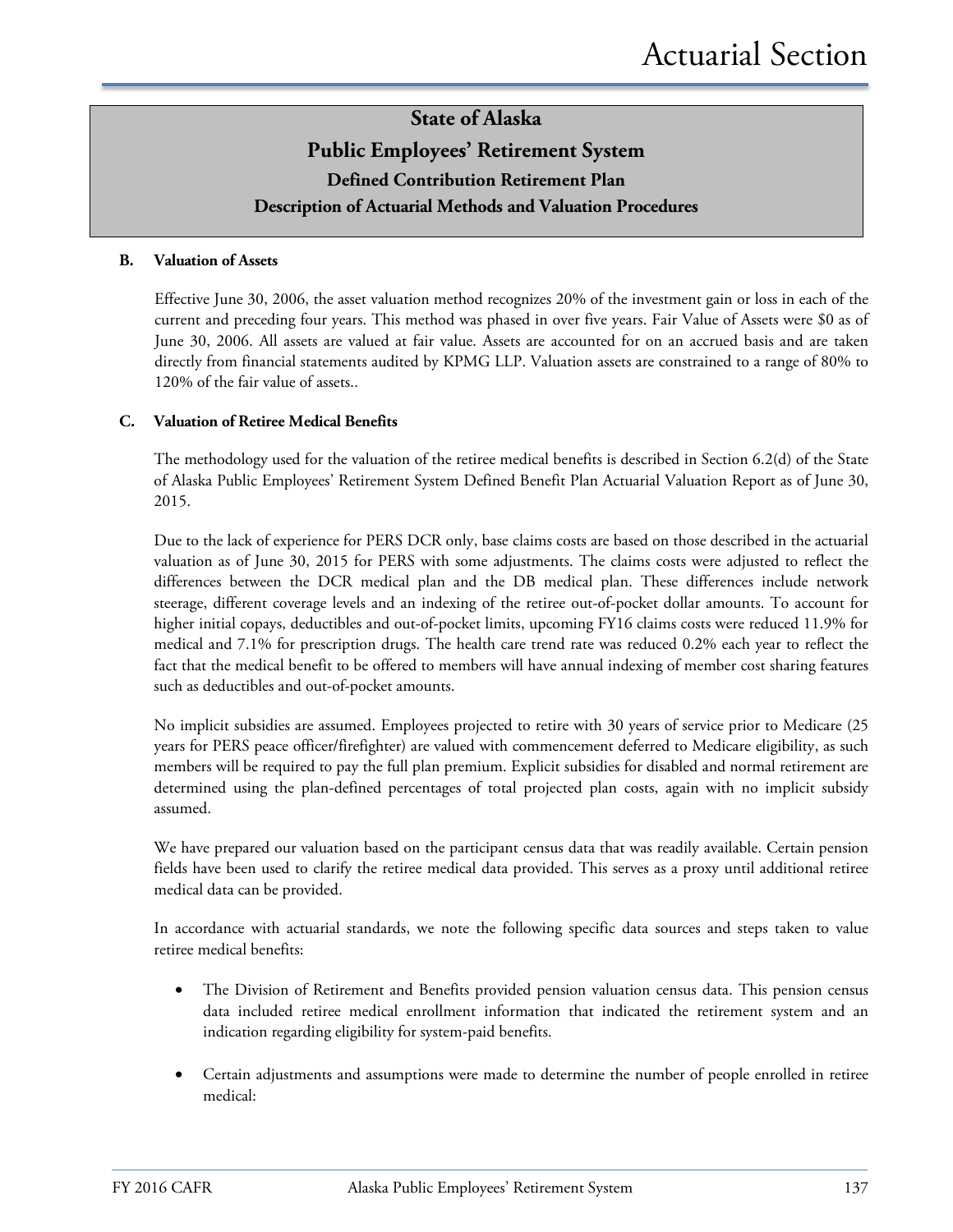### **State of Alaska**

### **Public Employees' Retirement System Defined Contribution Retirement Plan Description of Actuarial Methods and Valuation Procedures**

- − Where there is an indication of non-system paid health benefits, we reflected the coverage level (e.g. single vs. couple) indicated on the pension data in valuing the retiree medical plan.
- − Where system-paid health benefits coverage is indicated, the premium dollar amount indicated on the data is a composite rate that does not specify the number of people enrolled.
- − Buck understands that retiree medical coverage/eligibility is in place while a pension benefit is payable.
- − For individuals who are receiving a pension benefit, Buck references the pension benefit payment form (single life annuity, joint & survivor, etc.) along with marital status to determine the number of people to value for medical purposes:
	- Where there is a single life-annuity indicated and the marital status is single, we valued one member for health coverage.
	- Where there is a single life-annuity indicated and the marital status is married, we valued two members until the retiree dies. Upon the retiree's death, medical coverage for the spouse is assumed to cease and that spouse is no longer valued.
	- Where there is a joint & survivor annuity, we assumed a member and spouse are covered and upon the retiree's death, health coverage is assumed to continue to the surviving spouse.
- − For individuals included in the pension data expecting a future pension, we valued health benefits starting at the same point that the pension benefit is assumed to start.
- − Future retirees' level of coverage is estimated according to valuation assumptions regarding spousal coverage.
- Limitations on the use of the valuation results due to uncertainty about various aspects of the data: Since pension data is used to estimate health care coverage, the retiree medical liabilities and resultant figures regarding funded status and proposed employer contribution rates may be different if we had data that could directly determine the level of health coverage for each retiree.
- Unresolved matters: We have received retiree medical enrollment data, but we have not completed the reconciliation of retiree medical enrollment data to the retiree medical valuation census data. Based on information provided to us, it appears that our valuation may assume that a greater number of individuals are enrolled in the retiree medical coverage than are indicated in the enrollment statistics provided by the carrier. This is because our data assumptions for use of pension data as a proxy for individual retiree medical coverage conservatively include in the valuation any potential dependent. The carrier enrollment information with lower enrollment figures are conservatively used to develop per capita costs, resulting in higher per capita costs than if the counts from the proxy data were used.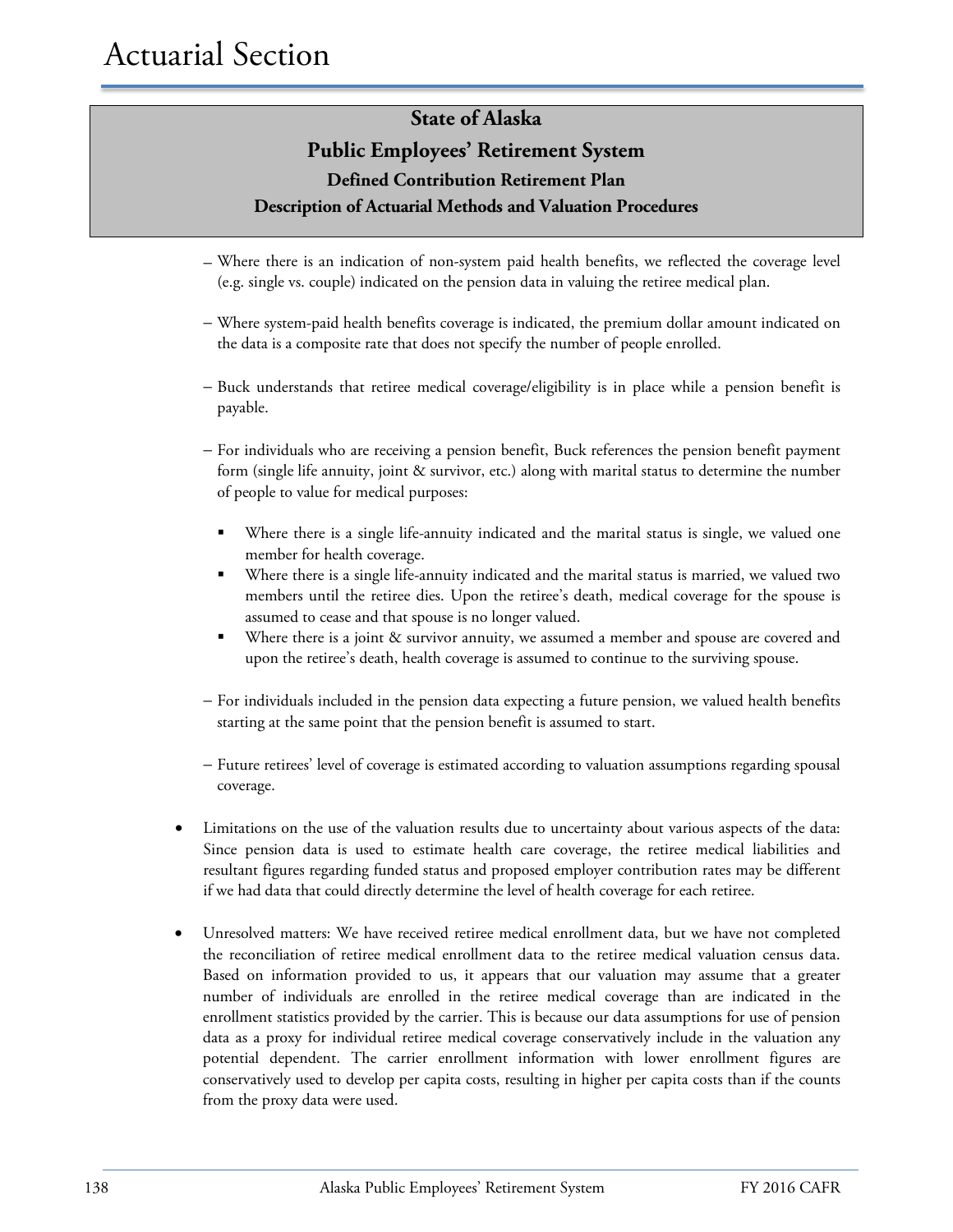• Potential uncertainty or bias: Until we complete the comparison between retiree medical enrollment and the proxy data, we cannot specify the magnitude of the difference. There is potential for bias, and we believe there is conservatism in our methodology. That is, it is possible there are more people included in the valuation than are enrolled in the retiree medical plan.

#### **D. Healthcare Reform**

Healthcare Reform legislation passed on March 23, 2010 included several provisions with potential implications for the State of Alaska Retiree Health Plan liability. Buck evaluated the impact due to these provisions; however, only the Patient Centered Outcomes Research Institute fee impact has been included in the valuation results as part of administrative fee.

Because the State plan is retiree-only, not all provisions are required. Unlimited lifetime benefits and dependent coverage to age 26 are two of these provisions. We did look at the impact of including these provisions, but there was no decision made to adopt them, and no requirement to do so.

The Plan will be subject to the high cost plan excise tax (Cadillac tax) and the value of the Health Reimbursement Account must be included along with projected plan costs. The excise tax was originally to be effective for 2018; recent legislation passed in December 2015 delayed it to 2020. Based upon guidance available at the time of disclosure, Buck determined the impact on plan liabilities to be immaterial (less than \$225,000 (0.4%)) based on a blend of projected pre-Medicare and Medicare retirees and related cost projections. Participants will be responsible for any tax to the extent they are reflected in retiree contributions.

We have not identified any other specific provisions of healthcare reform that would be expected to have a significant impact on the measured obligation. As additional guidance on the legislation is issued, we will continue to monitor any potential impacts.

#### **E. Changes in Methods Since the Prior Valuation**

There have been no changes in methods since the prior valuation.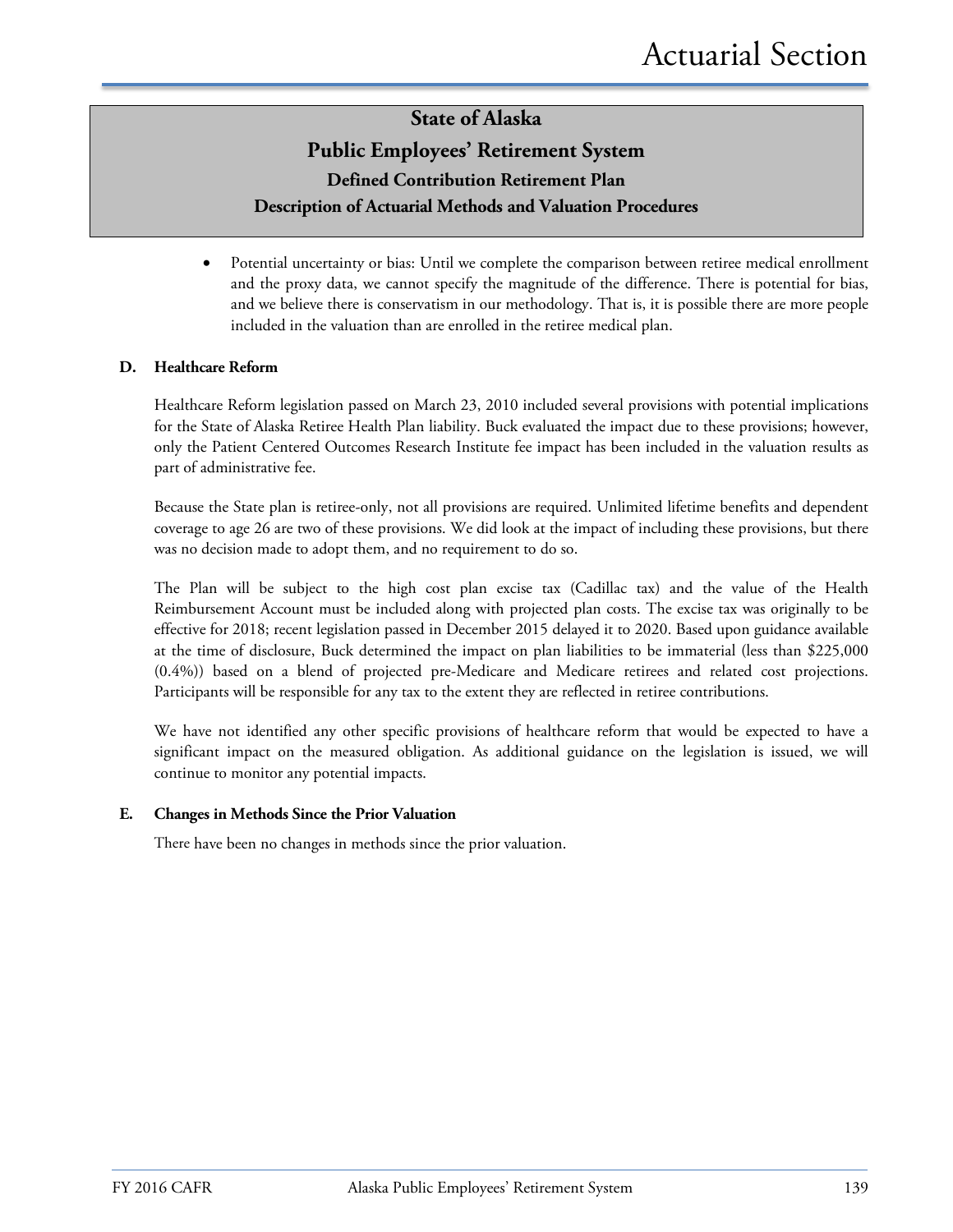# **State of Alaska**

### **Public Employees' Retirement System**

**Defined Contribution Retirement Plan**

### **Summary of Actuarial Assumptions and Changes in Assumptions**

The demographic and economic assumptions used in the June 30, 2015 valuation are described below. Unless noted otherwise, these assumptions were adopted by the Board in December 2014. These assumptions were the result of an experience study performed for the PERS defined benefit plan as of June 30, 2013.

|    | 1. Investment Return / Discount<br>Rate | 8.00% per year (geometric), compounded annually, net of expenses.                                                                                            |
|----|-----------------------------------------|--------------------------------------------------------------------------------------------------------------------------------------------------------------|
| 2. | Salary Scale                            | Inflation $-3.12\%$ per year. Productivity $-0.50\%$ per year. See Table 1 for<br>salary scale rates.                                                        |
| 3. | Payroll Growth                          | 3.62% per year. (Inflation + Productivity).                                                                                                                  |
| 4. | Total Inflation                         | Total inflation as measured by the Consumer Price Index for urban and<br>clerical workers for Anchorage is assumed to increase 3.12% annually.               |
| 5. | Mortality (Pre-<br>termination)*        | Based upon the 2010-2013 actual mortality experience (see Table 2). 60%<br>of male rates and 65% of female rates of the Post-Termination Mortality<br>rates. |
|    |                                         | Deaths are assumed to be occupational 70% of the time for Peace<br>Officer/Firefighter, 50% of the time for Others.                                          |
| 6. | Mortality (Post-                        | Based upon 2010-2013 actual mortality experience (see Table 3).                                                                                              |
|    | termination)*                           | 96% of all rates of the RP-2000 table, 2000 Base Year projected to 2018<br>with Projection Scale BB.                                                         |
| 7. | <b>Total Turnover</b>                   | Rates based upon the 2010-2013 actual experience. (See Table 4.)                                                                                             |
| 8. | Disability                              | Incidence rates based upon the 2010-2013 actual experience, in<br>accordance with Table 5.                                                                   |
|    |                                         | Post-disability mortality in accordance with the RP-2000 Disabled Retiree<br>Mortality Table, 2000 Base Year projected to 2018 with Projection Scale<br>BB.  |
|    |                                         | Disabilities are assumed to be occupational 70% of the time for Peace<br>Officer/Firefighter, 50% of the time for Others.                                    |
|    |                                         | For Peace Officer/Firefighters, members are assumed to take the monthly<br>annuity 100% of the time.                                                         |
| 9. | Retirement                              | Retirement rates based upon the 2010-2013 actual experience in<br>accordance with Table 6.                                                                   |
|    | 10. Marriage and Age Difference         | Wives are assumed to be three years younger than husbands. For Others,<br>75% of male members and 70% female members are assumed to be<br>married.           |
|    |                                         | For Peace Officer/Firefighters, 85% of male members and 75% female<br>members are assumed to be married at termination from active service.                  |

\*The mortality assumptions include an allowance for expected future mortality improvement. The mortality table used was set in 2014 with an Actual Deaths to Expected Deaths ratio of 109%.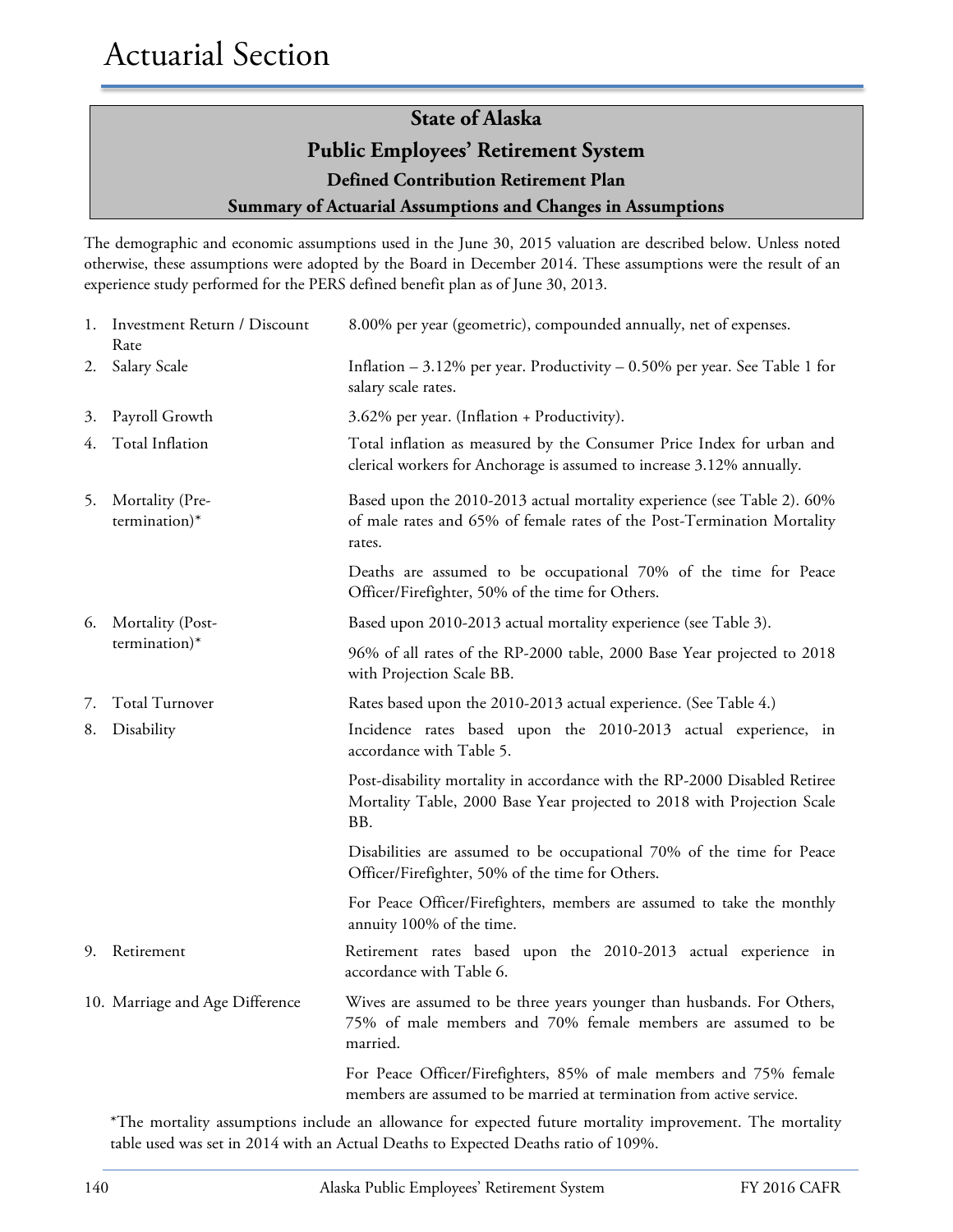### **State of Alaska**

### **Public Employees' Retirement System**

**Defined Contribution Retirement Plan**

**Summary of Actuarial Assumptions and Changes in Assumptions**

- 11. Part-time Status Part-time employees are assumed to earn 1.00 years of credited service per year for Peace Officer/Firefighter and 0.65 years for credited service per year for Other members.
- 12. Peace Officer/Firefighter Occupational Disability Retirement Benefit Commencement The occupational disability retirement benefit is assumed to be first payable from the member's DC account and the retirement benefit payable from the occupational death and disability trust will commence five years later.
- 13. Per Capita Claims Cost Sample claims cost rates (before base claims cost adjustments described below) adjusted to age 65 for FY16 medical and prescription drug benefits are shown below:

|                      | Medical | Prescription<br>drugs |
|----------------------|---------|-----------------------|
| Pre-Medicare         | 11,724  | 2,753                 |
| Medicare Parts A & B | 1,461   | 2,753                 |
| Medicare Part B Only | 6,700   | 2,753                 |
| Medicare Part D      | N/A     | 496                   |

Members are assumed to attain Medicare eligibility at age 65.

| 14. Third Party Administrator Fees | \$194.18 per person per year; assumed trend rate of 5% per year.                                                                                                                                                                                                                                                                                                                                                                              |
|------------------------------------|-----------------------------------------------------------------------------------------------------------------------------------------------------------------------------------------------------------------------------------------------------------------------------------------------------------------------------------------------------------------------------------------------------------------------------------------------|
| 15. Base Claims Cost Adjustments   | Due to higher initial copays, deductibles, out-of-pocket limits and<br>member cost sharing compared to the DB medical plan, the following<br>cost adjustments are applied to the per capita claims cost rates above:                                                                                                                                                                                                                          |
|                                    | 0.881 for the medical plan.<br>$\bullet$<br>0.929 for the prescription drug plan.<br>$\bullet$                                                                                                                                                                                                                                                                                                                                                |
| 16. Imputed Data                   | Data changes from the prior year which are deemed to have an<br>immaterial impact on liabilities and contribution rates are assumed to be<br>correct in the current year's client data. Nonvested terminations with<br>appropriate refund dates are assumed to have received a full refund of<br>contributions. Active members with missing salary and service are<br>assumed to be terminated with status based on their vesting percentage. |
| 17. Health Cost Trend              | The table below shows the rate used to project the cost from the<br>shown fiscal year to the next fiscal year. For example, 9.4% is applied<br>to the FY16 pre-Medicare medical claims costs to get the FY17<br>medical claims costs.                                                                                                                                                                                                         |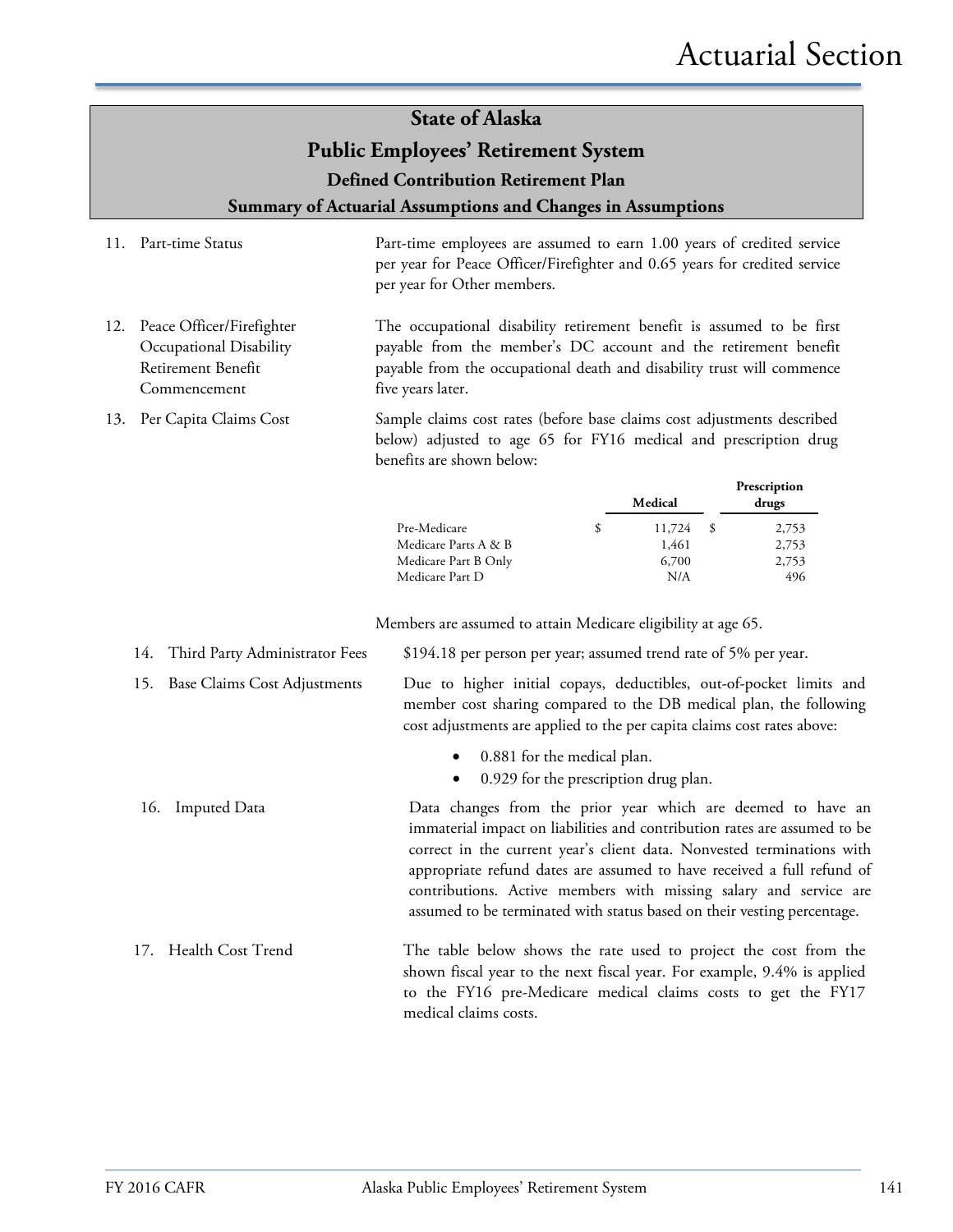| <b>Fiscal year</b> | Medical<br>$pre-65$ | Medical<br>$post-65$ | Prescription<br>drugs |
|--------------------|---------------------|----------------------|-----------------------|
| 2016               | 9.4%                | 5.9%                 | 5.7%                  |
| 2017               | 8.8                 | 5.8                  | 5.4                   |
| 2018               | 8.2                 | 5.7                  | 5.1                   |
| 2019               | 7.6                 | 5.6                  | 4.8                   |
| 2020               | 7.0                 | 5.6                  | 4.6                   |
| 2021               | 6.5                 | 5.6                  | 4.4                   |
| 2022               | 6.0                 | 5.6                  | 4.2                   |
| 2025               | 5.6                 | 5.6                  | 4.2                   |
| 2050               | 4.4                 | 4.0                  | 4.0                   |
| 2100               | 4.4                 | 4.0                  | 4.0                   |

As of the June 30, 2014 valuations and later, the updated Society of Actuaries' Healthcare Cost Trend Model is used to project medical and prescription drug costs. This model effectively begins estimating trend amounts beginning in 2014 and projects out to 2090. The model has been adopted by the Society of Actuaries, and has been populated with assumptions that are specific to the State of Alaska.

Each of the above trend rates was reduced by 0.2% to reflect the fact that the medical benefit offered to members with have annual indexing of member cost sharing.

| 18. Aging Factors | Age       | Medical | Prescription<br>drugs |
|-------------------|-----------|---------|-----------------------|
|                   | $0 - 44$  | 2.0%    | 4.5%                  |
|                   | $45 - 54$ | 2.5     | 3.5                   |
|                   | 55-64     | 3.5     | 3.0                   |
|                   | $65 - 73$ | 4.0     | 1.5                   |
|                   | $74 - 83$ | 1.5     | 0.5                   |
|                   | 84-93     | 0.5     |                       |
|                   | $94 +$    |         |                       |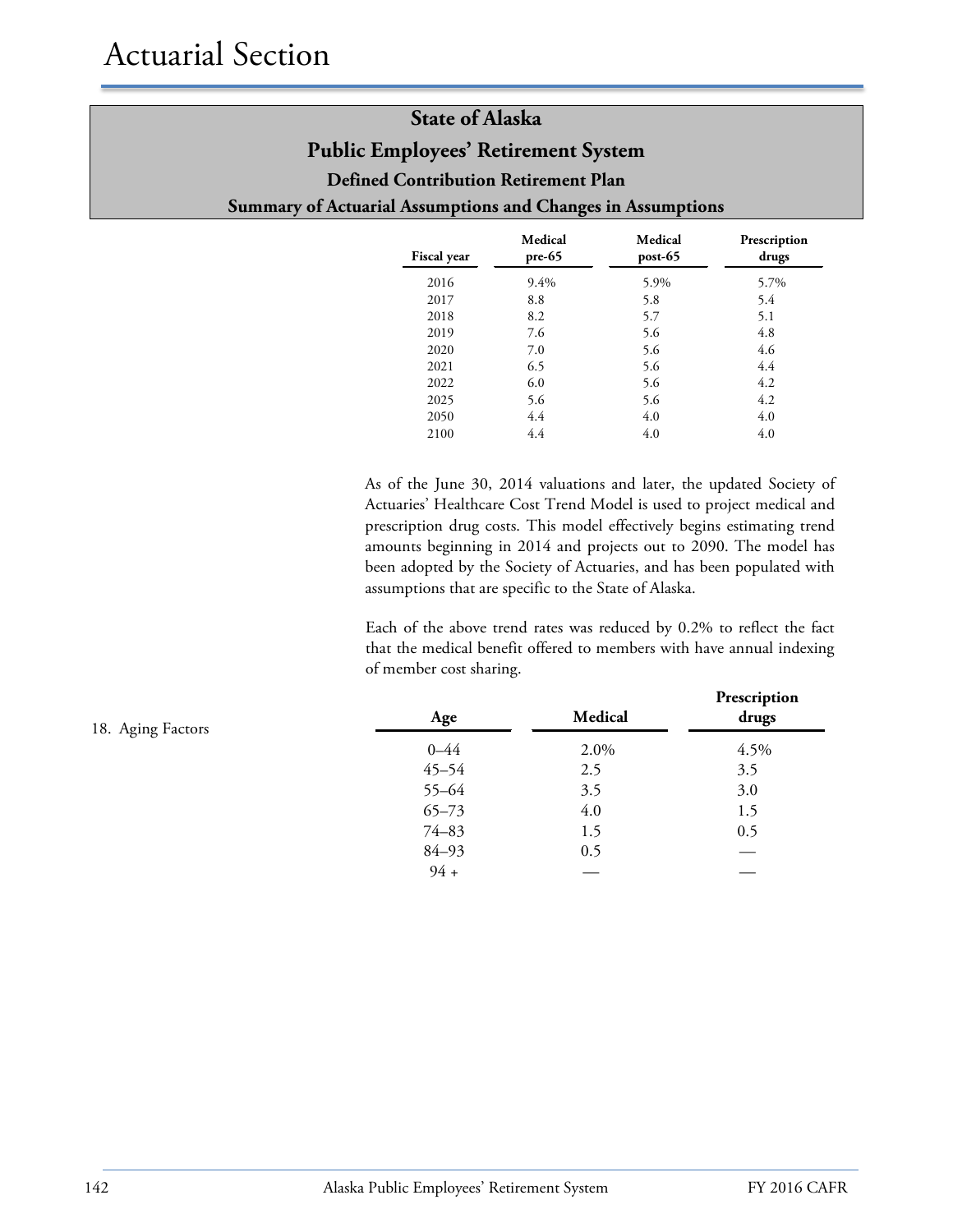| Decrement due to disability |                       | Decrement due to retirement |                       |        |
|-----------------------------|-----------------------|-----------------------------|-----------------------|--------|
| Age                         | Percent participation | Age                         | Percent participation |        |
| < 56                        | 73.00%                | 55                          |                       | 40.00% |
| 56                          | 77.50                 | 56                          |                       | 50.00  |
| 57                          | 79.75                 | 57                          |                       | 55.00  |
| 58                          | 82.00                 | 58                          |                       | 60.00  |
| 59                          | 84.25                 | 59                          |                       | 65.00  |
| 60                          | 86.50                 | 60                          |                       | 70.00  |
| 61                          | 88.75                 | 61                          |                       | 75.00  |
| 62                          | 91.00                 | 62                          |                       | 80.00  |
| 63                          | 93.25                 | 63                          |                       | 85.00  |
| 64                          | 95.50                 | 64                          |                       | 90.00  |
| $65+$                       | 94.40                 | $65+$                       | Years of Service      |        |
|                             |                       |                             | 15                    | 70.50% |
|                             |                       |                             | $15-19$               | 75.20  |
|                             |                       |                             | $20 - 24$             | 79.90  |
|                             |                       |                             | $25 - 29$             | 89.30  |
|                             |                       |                             | $30+$                 | 94.00  |
|                             |                       |                             |                       |        |

19. Retiree Medical Participation

\*Participation rates reflect the expected plan election rate that varies by reason for decrement, duration that a member may pay full cost prior to Medicare eligibility, and availability of alternative and/or lower cost options, particularly in the Medicare market. This assumption is based on observed trends in participation from a range of other plans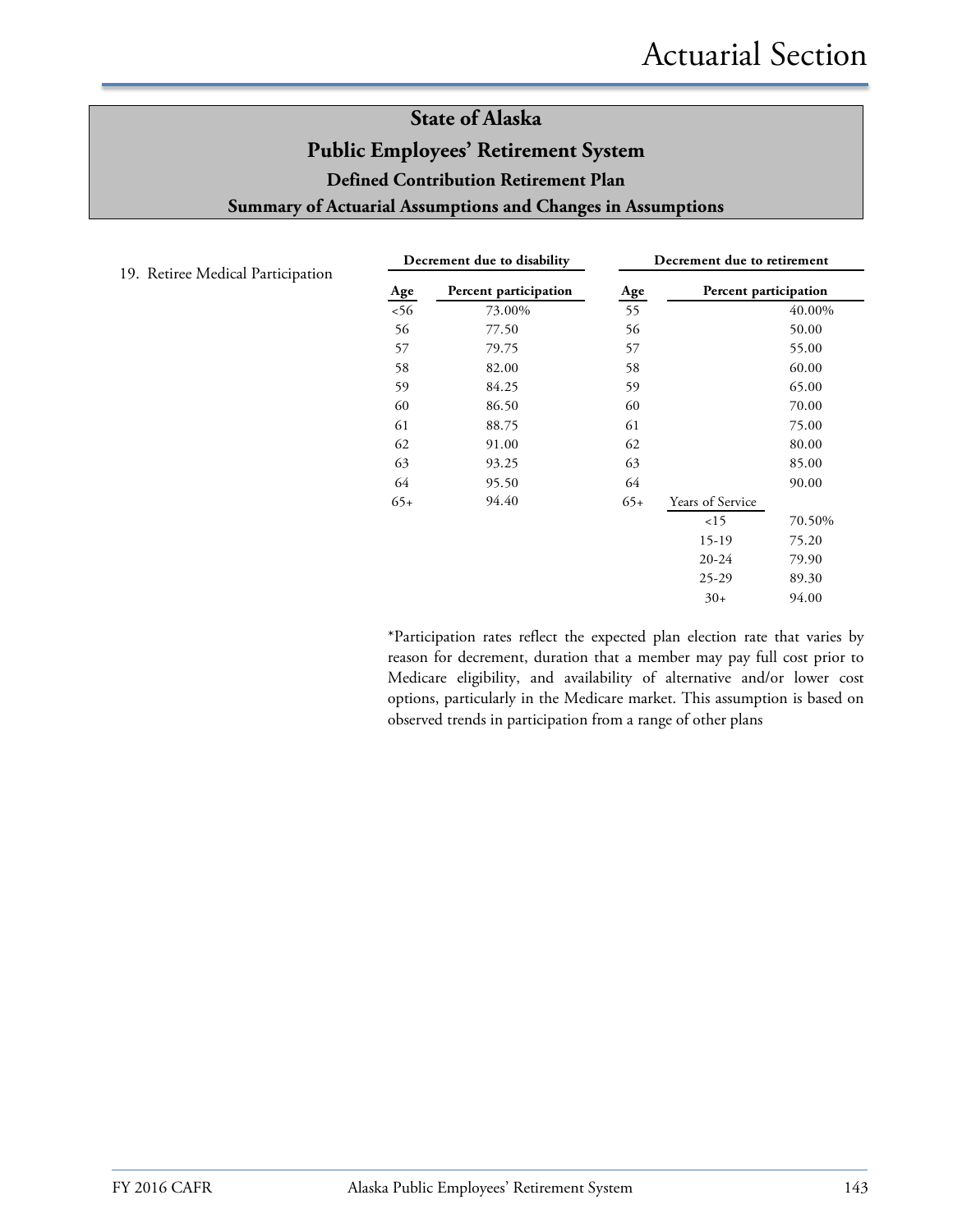**Table 1 Alaska PERS DCR Plan Salary Scale**

| Peace Officer/Firefighter: |                         |  |  |  |
|----------------------------|-------------------------|--|--|--|
| <b>Year of Service</b>     | <b>Percent Increase</b> |  |  |  |
|                            | 9.66%                   |  |  |  |
|                            | 8.66                    |  |  |  |
| 2                          | 7.16                    |  |  |  |
| 3                          | 7.03                    |  |  |  |
| 4                          | 6.91                    |  |  |  |
| 5                          | 6.41                    |  |  |  |
| 6                          | 5.66                    |  |  |  |
| $7_{+}$                    | 4.92                    |  |  |  |

#### **Others:**

| <b>Year of Service</b> | <b>Percent Increase</b> |
|------------------------|-------------------------|
|                        | 8.55%                   |
|                        | 7.36                    |
| $\mathcal{L}$          | 6.35                    |
| 3                      | 6.11                    |
|                        | 5.71                    |
|                        | Age based               |

| Age             | <b>Percent Increase</b> | Age             | <b>Percent Increase</b> |
|-----------------|-------------------------|-----------------|-------------------------|
| $20\,$          | 7.91%                   | 45              | 5.44%                   |
| 21              | 7.83                    | 46              | 5.40                    |
| 22              | 7.75                    | 47              | 5.36                    |
| 23              | 7.51                    | $\sqrt{48}$     | 5.31                    |
| 24              | 7.27                    | 49              | 5.27                    |
| 25              | 7.03                    | 50              | 5.22                    |
| 26              | 6.79                    | 51              | 5.18                    |
| 27              | 6.55                    | 52              | 5.13                    |
| 28              | 6.52                    | 53              | 5.09                    |
| 29              | 6.49                    | 54              | 5.05                    |
| 30              | 6.47                    | $\overline{55}$ | 5.01                    |
| 31              | 6.44                    | 56              | 4.97                    |
| 32              | 6.41                    | 57              | 4.93                    |
| 33              | 6.33                    | 58              | 4.85                    |
| 34              | 6.24                    | 59              | 4.77                    |
| 35              | 6.16                    | 60              | 4.69                    |
| 36              | 6.07                    | 61              | 4.60                    |
| 37              | 5.99                    | 62              | 4.52                    |
| 38              | 5.90                    | 63              | 4.46                    |
| 39              | 5.82                    | 64              | 4.40                    |
| $\overline{40}$ | 5.73                    | $65+$           | 4.34                    |
| 41              | 5.64                    |                 |                         |
| 42              | 5.55                    |                 |                         |
| 43              | 5.52                    |                 |                         |
| 44              | 5.48                    |                 |                         |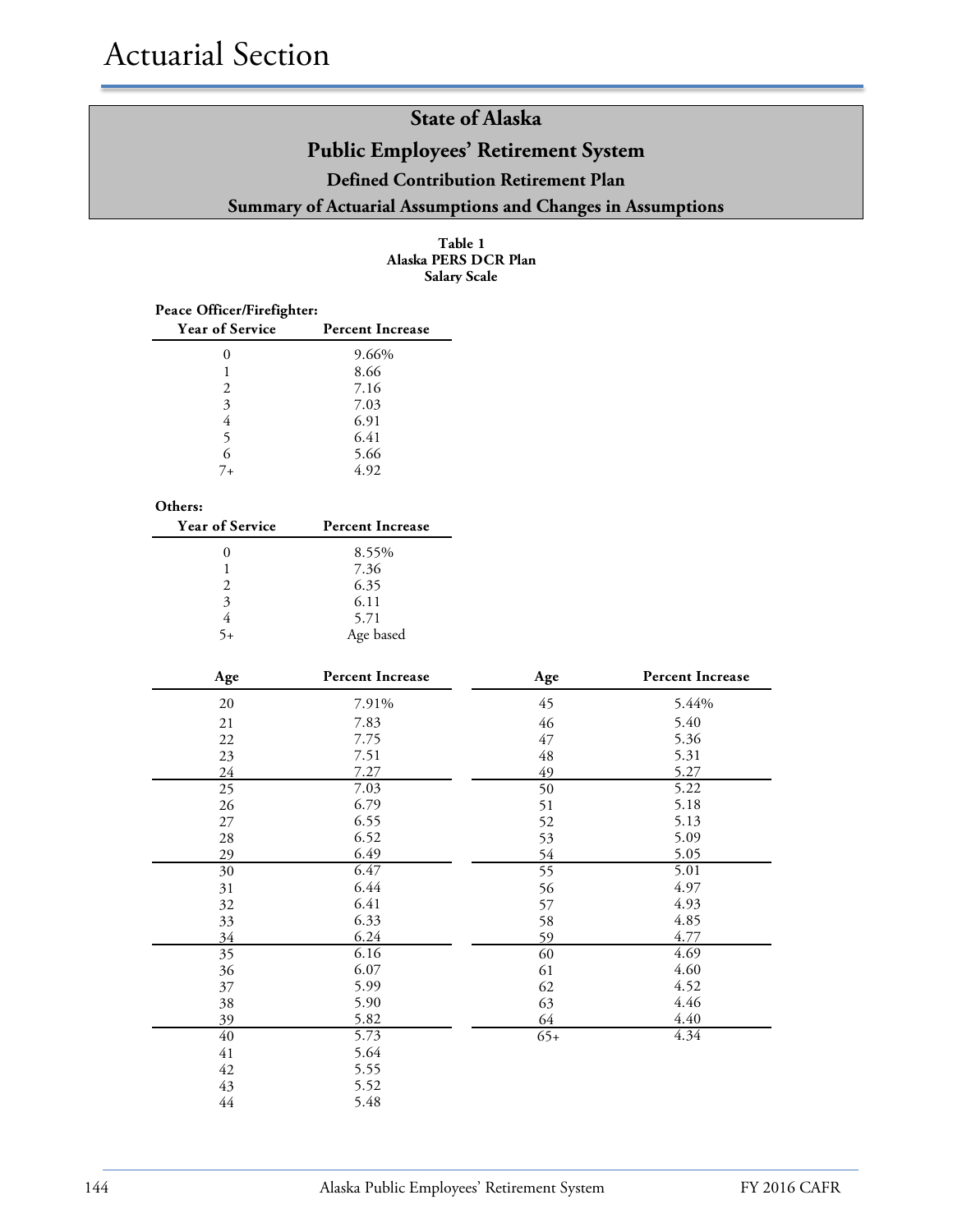### **Table 2 Mortality Table (Pre-termination) Alaska PERS DCR Plan**

| Age         | Male    | Female  | Age    | Male    | Female  |
|-------------|---------|---------|--------|---------|---------|
| 20          | 0.0188% | 0.0113% | 55     | 0.1978% | 0.1549% |
| 21          | 0.0195  | 0.0114  | 56     | 0.2292  | 0.1730  |
| 22          | 0.0200  | 0.0115  | 57     | 0.2515  | 0.1912  |
| 23          | 0.0204  | 0.0116  | 58     | 0.2775  | 0.2118  |
| 24          | 0.0205  | 0.0119  | 59     | 0.3073  | 0.2355  |
| 25          | 0.0205  | 0.0122  | 60     | 0.3425  | 0.2632  |
| 26          | 0.0206  | 0.0127  | 61     | 0.3826  | 0.2973  |
| $27\,$      | 0.0208  | 0.0132  | 62     | 0.4287  | 0.3343  |
| 28          | 0.0214  | 0.0139  | 63     | 0.4813  | 0.3840  |
| 29          | 0.0225  | 0.0147  | 64     | 0.5324  | 0.4328  |
| 30          | 0.0242  | 0.0156  | 65     | 0.5904  | 0.4874  |
| 31          | 0.0272  | 0.0181  | 66     | 0.6558  | 0.5500  |
| 32          | 0.0307  | 0.0207  | 67     | 0.7184  | 0.6107  |
| 33          | 0.0344  | 0.0233  | 68     | 0.7842  | 0.6751  |
| 34          | 0.0383  | 0.0257  | 69     | 0.8689  | 0.7462  |
| 35          | 0.0422  | 0.0281  | $70\,$ | 0.9744  | 0.8407  |
| 36          | 0.0459  | 0.0304  | $71\,$ | 1.0782  | 0.9329  |
| 37          | 0.0493  | 0.0327  | 72     | 1.1971  | 1.0376  |
| 38          | 0.0526  | 0.0354  | 73     | 1.3334  | 1.1534  |
| 39          | 0.0557  | 0.0383  | $74\,$ | 1.4876  | 1.2783  |
| $40\,$      | 0.0589  | 0.0417  | 75     | 1.6602  | 1.4113  |
| $41\,$      | 0.0623  | 0.0458  | $76\,$ | 1.8504  | 1.5549  |
| 42          | 0.0663  | 0.0504  | 77     | 2.0583  | 1.7125  |
| 43          | 0.0709  | 0.0554  | 78     | 2.2872  | 1.8877  |
| $44$        | 0.0762  | 0.0608  | 79     | 2.5419  | 2.0841  |
| 45          | 0.0823  | 0.0664  | 80     | 2.8245  | 2.3037  |
| 46          | 0.0882  | 0.0723  | 81     | 3.1612  | 2.5498  |
| $47\,$      | 0.0946  | 0.0784  | 82     | 3.5318  | 2.8266  |
| $\sqrt{48}$ | 0.1015  | 0.0848  | 83     | 3.9369  | 3.1386  |
| 49          | 0.1089  | 0.0916  | 84     | 4.3784  | 3.4906  |
| 50          | 0.1167  | 0.0991  | 85     | 4.8601  | 3.8887  |
| 51          | 0.1336  | 0.1095  | 86     | 5.3884  | 4.3371  |
| 52          | 0.1455  | 0.1193  | 87     | 6.0797  | 4.8373  |
| 53          | 0.1591  | 0.1305  | 88     | 6.8537  | 5.3879  |
| 54          | 0.1744  | 0.1407  | 89     | 7.7135  | 5.9830  |
|             |         |         | 90     | 8.6571  | 6.7336  |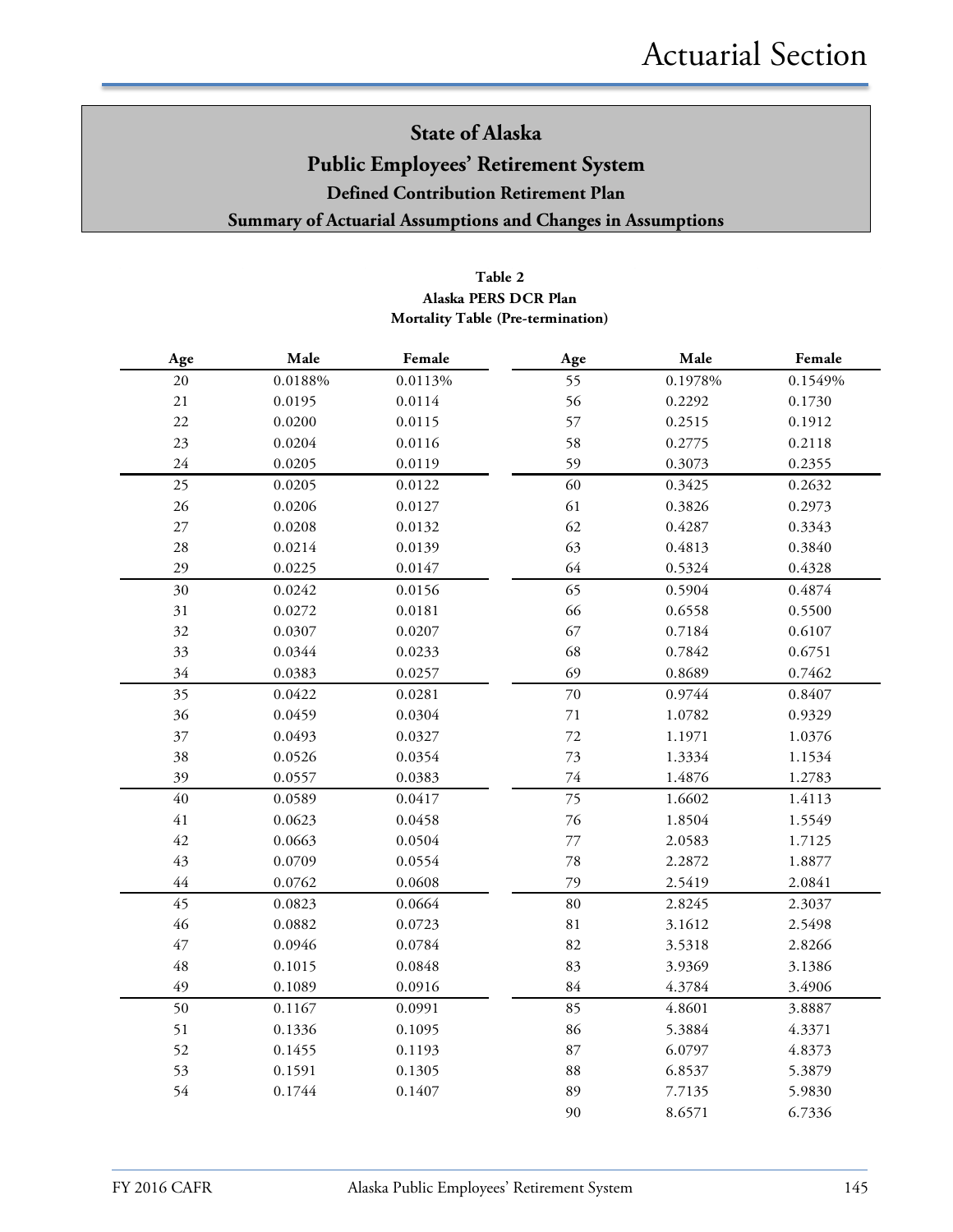### **Table 3 Alaska PERS DCR Plan Mortality Table (Post-termination)**

| $\rm Age$   | Male    | Female  | Age     | Male     | Female   |
|-------------|---------|---------|---------|----------|----------|
| 50          | 0.1944% | 0.1524% | 85      | 8.1002%  | 5.9827%  |
| 51          | 0.2227  | 0.1684  | 86      | 8.9807   | 6.6725   |
| 52          | 0.2426  | 0.1835  | 87      | 10.1329  | 7.4420   |
| 53          | 0.2652  | 0.2007  | 88      | 11.4229  | 8.2891   |
| 54          | 0.2907  | 0.2165  | 89      | 12.8559  | 9.2046   |
| 55          | 0.3296  | 0.2383  | 90      | 14.4286  | 10.3593  |
| 56          | 0.3820  | 0.2662  | 91      | 16.0042  | 11.5847  |
| 57          | 0.4192  | 0.2942  | 92      | 17.6712  | 12.8589  |
| 58          | 0.4625  | 0.3259  | 93      | 19.4120  | 14.1591  |
| 59          | 0.5121  | 0.3623  | 94      | 21.2080  | 15.4643  |
| 60          | 0.5708  | 0.4050  | 95      | 23.0428  | 16.7558  |
| 61          | 0.6377  | 0.4574  | 96      | 24.9035  | 18.0154  |
| 62          | 0.7144  | 0.5143  | 97      | 26.7822  | 19.2248  |
| 63          | 0.8021  | 0.5908  | 98      | 28.1616  | 20.0025  |
| 64          | 0.8874  | 0.6658  | 99      | 30.0310  | 21.0437  |
| 65          | 0.9839  | 0.7498  | 100     | 31.3360  | 21.5967  |
| 66          | 1.0930  | 0.8462  | 101     | 33.2097  | 22.6721  |
| 67          | 1.1973  | 0.9396  | 102     | 34.4188  | 23.5671  |
| 68          | 1.3070  | 1.0386  | 103     | 36.1155  | 25.0844  |
| 69          | 1.4482  | 1.1479  | 104     | 36.9606  | 26.3111  |
| 70          | 1.6240  | 1.2933  | 105     | 38.1971  | 28.1391  |
| 71          | 1.7969  | 1.4352  | 106     | 38.4000  | 29.5499  |
| 72          | 1.9952  | 1.5964  | 107     | 38.4000  | 30.9816  |
| 73          | 2.2223  | 1.7744  | 108     | 38.4000  | 32.3943  |
| $74\,$      | 2.4793  | 1.9666  | 109     | 38.4000  | 33.7482  |
| 75          | 2.7670  | 2.1712  | $110\,$ | 38.4000  | 35.0032  |
| 76          | 3.0840  | 2.3921  | 111     | 38.4000  | 36.1196  |
| 77          | 3.4305  | 2.6346  | 112     | 38.4000  | 37.0574  |
| 78          | 3.8120  | 2.9042  | 113     | 38.4000  | 37.7767  |
| 79          | 4.2365  | 3.2063  | 114     | 38.4000  | 38.2376  |
| 80          | 4.7075  | 3.5441  | 115     | 38.4000  | 38.4000  |
| $8\sqrt{1}$ | 5.2687  | 3.9227  | 116     | 38.4000  | 38.4000  |
| 82          | 5.8863  | 4.3487  | 117     | 38.4000  | 38.4000  |
| 83          | 6.5615  | 4.8286  | 118     | 38.4000  | 38.4000  |
| $84\,$      | 7.2973  | 5.3702  | 119     | 100.0000 | 100.0000 |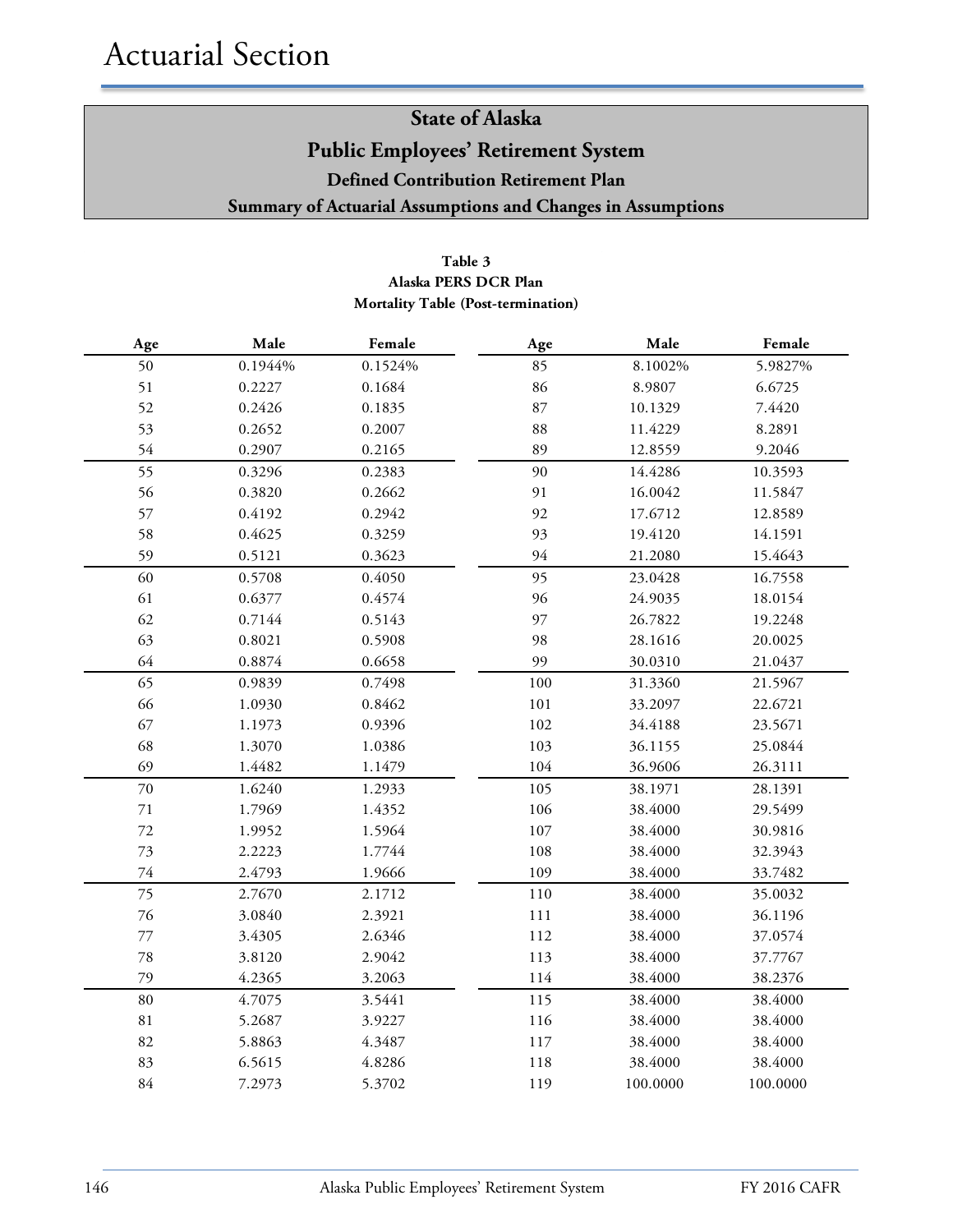### **Table 4 Alaska PERS DCR Plan Turnover Assumptions**

#### **Peace Officer/Firefighter:**

#### **Select Rates of Turnover During the First 5 Years of Employment**

| <b>Year of Service</b>      | Male (rounded) | Female (rounded) |
|-----------------------------|----------------|------------------|
| $\theta$                    | 18.00%         | 16.50%           |
|                             | 13.50          | 13.20            |
| $\mathcal{D}_{\mathcal{A}}$ | 10.00          | 11.00            |
| 3                           | 9.00           | 9.90             |
|                             | 8.00           | 8.80             |

#### **Ultimate Rates of Turnover**

**After the First 5 Years of Employment**

| Age | Male    | Female  | Age   | Male    | Female  |
|-----|---------|---------|-------|---------|---------|
| 20  | 4.8000% | 8.5500% | 45    | 4.9678% | 7.8800% |
| 21  | 4.8000  | 8.5500  | 46    | 4.9061  | 7.8400  |
| 22  | 4.8000  | 8.5500  | 47    | 4.8444  | 7.8000  |
| 23  | 4.9120  | 8.5500  | 48    | 5.2256  | 7.7400  |
| 24  | 5.0240  | 8.5500  | 49    | 5.6067  | 7.6800  |
| 25  | 5.1360  | 8.5500  | 50    | 5.9878  | 7.6200  |
| 26  | 5.2480  | 8.5500  | 51    | 6.3689  | 7.5600  |
| 27  | 5.3600  | 8.5500  | 52    | 6.7500  | 7.5000  |
| 28  | 5.3528  | 8.5275  | 53    | 6.9300  | 7.6154  |
| 29  | 5.3456  | 8.5050  | 54    | 7.1100  | 7.7308  |
| 30  | 5.3384  | 8.4825  | 55    | 7.2900  | 7.8462  |
| 31  | 5.3312  | 8.4600  | 56    | 7.4700  | 7.9615  |
| 32  | 5.3239  | 8.4375  | 57    | 7.6500  | 8.0769  |
| 33  | 5.3119  | 8.4214  | 58    | 7.8480  | 8.1923  |
| 34  | 5.2998  | 8.4054  | 59    | 8.0460  | 8.3077  |
| 35  | 5.2878  | 8.3893  | 60    | 8.2440  | 8.4231  |
| 36  | 5.2757  | 8.3732  | 61    | 8.4420  | 8.5385  |
| 37  | 5.2636  | 8.3571  | 62    | 8.6400  | 8.6538  |
| 38  | 5.2415  | 8.2857  | 63    | 10.7600 | 8.7692  |
| 39  | 5.2194  | 8.2143  | 64    | 12.8800 | 8.8846  |
| 40  | 5.1972  | 8.1429  | $65+$ | 15.0000 | 9.0000  |
| 41  | 5.1751  | 8.0714  |       |         |         |
| 42  | 5.1529  | 8.0000  |       |         |         |
| 43  | 5.0912  | 7.9600  |       |         |         |
| 44  | 5.0295  | 7.9200  |       |         |         |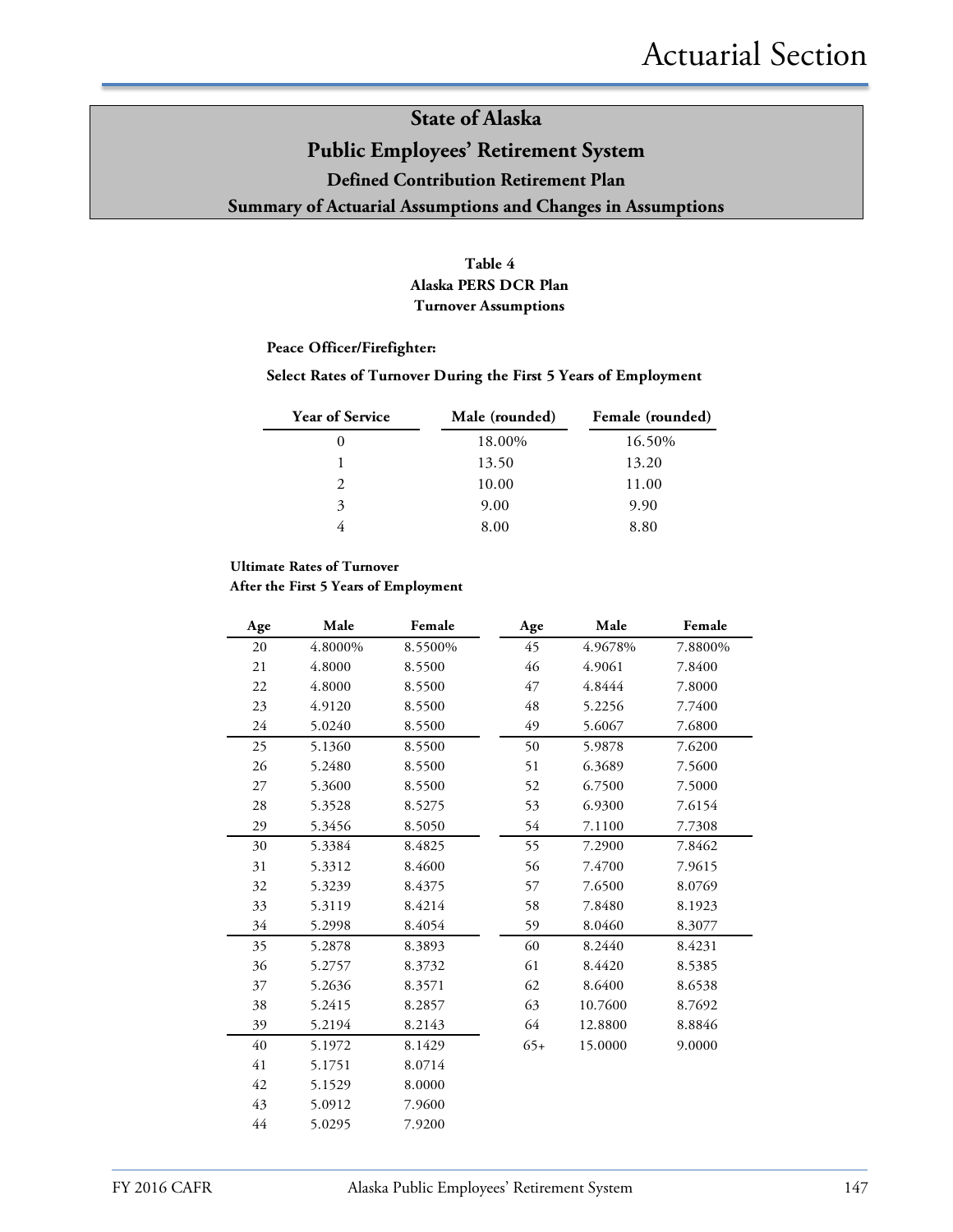### **Table 4 Alaska PERS DCR Plan Turnover Assumptions**

#### **Others:**

#### **Select Rates of Turnover During the First 5 Years of Employment**

| <b>Year of Service</b> | Male (rounded) | Female (rounded) |
|------------------------|----------------|------------------|
|                        | 23.20%         | 26.70%           |
|                        | 20.00          | 21.30            |
| $\mathcal{D}_{\cdot}$  | 16.00          | 17.00            |
| 3                      | 12.80          | 13.60            |
|                        | 9.00           | 17.80            |

#### **Ultimate Rates of Turnover**

**After the First 5 Years of Employment**

| Age | Male     | Female   | Age   | Male    | Female  |
|-----|----------|----------|-------|---------|---------|
| 20  | 10.9667% | 15.0000% | 45    | 6.1728% | 7.1847% |
| 21  | 10.9667  | 15.0000  | 46    | 6.0789  | 6.8938  |
| 22  | 10.9667  | 15.0000  | 47    | 5.9850  | 6.6029  |
| 23  | 10.9674  | 15.0067  | 48    | 6.1414  | 6.5749  |
| 24  | 10.9681  | 15.0133  | 49    | 6.2977  | 6.5469  |
| 25  | 10.9689  | 15.0200  | 50    | 6.4541  | 6.5189  |
| 26  | 10.9696  | 15.0267  | 51    | 6.6104  | 6.4908  |
| 27  | 10.9703  | 15.0333  | 52    | 6.7668  | 6.4628  |
| 28  | 10.7312  | 14.4910  | 53    | 6.7714  | 6.6022  |
| 29  | 10.4921  | 13.9486  | 54    | 6.7760  | 6.7416  |
| 30  | 10.2529  | 13.4062  | 55    | 6.7806  | 6.8809  |
| 31  | 10.0138  | 12.8638  | 56    | 6.7853  | 7.0203  |
| 32  | 9.7747   | 12.3214  | 57    | 6.7899  | 7.1597  |
| 33  | 9.3219   | 11.7230  | 58    | 7.0131  | 7.4069  |
| 34  | 8.8692   | 11.1246  | 59    | 7.2363  | 7.6541  |
| 35  | 8.4164   | 10.5261  | 60    | 7.4595  | 7.9014  |
| 36  | 7.9637   | 9.9277   | 61    | 7.6827  | 8.1486  |
| 37  | 7.5110   | 9.3293   | 62    | 7.9059  | 8.3958  |
| 38  | 7.2996   | 9.0749   | 63    | 8.2239  | 9.5580  |
| 39  | 7.0883   | 8.8205   | 64    | 8.5420  | 10.7097 |
| 40  | 6.8770   | 8.5661   | $65+$ | 8.8600  | 11.8667 |
| 41  | 6.6657   | 8.3117   |       |         |         |
| 42  | 6.4544   | 8.0573   |       |         |         |
| 43  | 6.3605   | 7.7664   |       |         |         |
| 44  | 6.2667   | 7.4756   |       |         |         |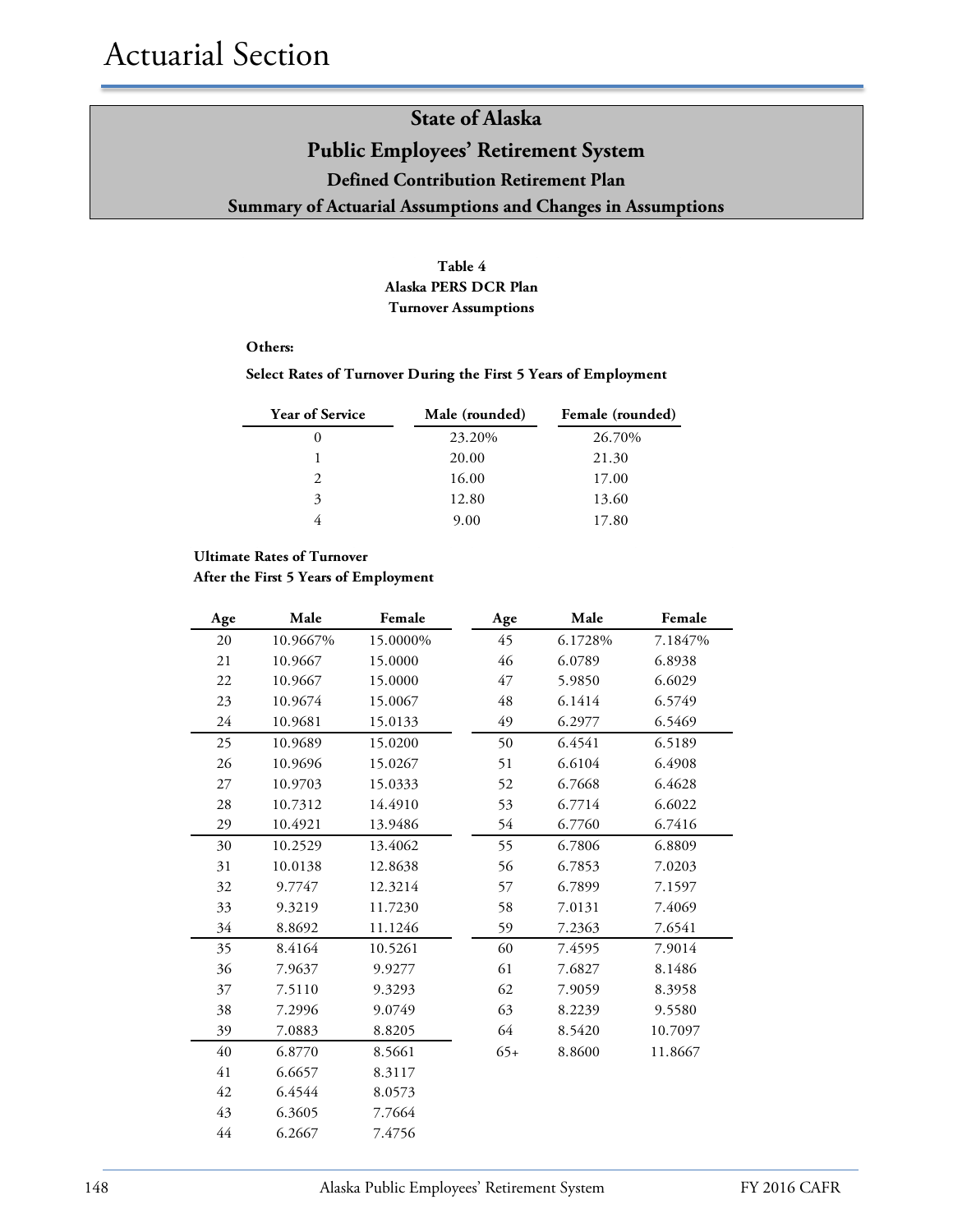### **Table 5 Alaska PERS DCR Plan Disability Table**

|     | Peace Officer/          | <b>Other Member Rate</b> |         |  |  |
|-----|-------------------------|--------------------------|---------|--|--|
| Age | <b>Firefighter Rate</b> | Male                     | Female  |  |  |
| 20  | 0.0224%                 | 0.0218%                  | 0.0188% |  |  |
| 21  | 0.0224                  | 0.0218                   | 0.0188  |  |  |
| 22  | 0.0224                  | 0.0218                   | 0.0188  |  |  |
| 23  | 0.0305                  | 0.0240                   | 0.0200  |  |  |
| 24  | 0.0387                  | 0.0261                   | 0.0212  |  |  |
| 25  | 0.0468                  | 0.0283                   | 0.0224  |  |  |
| 26  | 0.0550                  | 0.0304                   | 0.0236  |  |  |
| 27  | 0.0631                  | 0.0326                   | 0.0248  |  |  |
| 28  | 0.0658                  | 0.0334                   | 0.0255  |  |  |
| 29  | 0.0685                  | 0.0342                   | 0.0262  |  |  |
| 30  | 0.0712                  | 0.0349                   | 0.0269  |  |  |
| 31  | 0.0739                  | 0.0357                   | 0.0277  |  |  |
| 32  | 0.0765                  | 0.0365                   | 0.0284  |  |  |
| 33  | 0.0793                  | 0.0377                   | 0.0293  |  |  |
| 34  | 0.0821                  | 0.0389                   | 0.0303  |  |  |
| 35  | 0.0849                  | 0.0401                   | 0.0312  |  |  |
| 36  | 0.0877                  | 0.0413                   | 0.0322  |  |  |
| 37  | 0.0905                  | 0.0425                   | 0.0331  |  |  |
| 38  | 0.0946                  | 0.0446                   | 0.0348  |  |  |
| 39  | 0.0986                  | 0.0467                   | 0.0364  |  |  |
| 40  | 0.1027                  | 0.0489                   | 0.0381  |  |  |
| 41  | 0.1068                  | 0.0510                   | 0.0397  |  |  |
| 42  | 0.1108                  | 0.0531                   | 0.0413  |  |  |
| 43  | 0.1221                  | 0.0586                   | 0.0454  |  |  |
| 44  | 0.1333                  | 0.0641                   | 0.0495  |  |  |
| 45  | 0.1446                  | 0.0695                   | 0.0536  |  |  |
| 46  | 0.1559                  | 0.0750                   | 0.0577  |  |  |
| 47  | 0.1671                  | 0.0805                   | 0.0618  |  |  |
| 48  | 0.1828                  | 0.0886                   | 0.0680  |  |  |
| 49  | 0.1985                  | 0.0967                   | 0.0742  |  |  |
| 50  | 0.2142                  | 0.1048                   | 0.0804  |  |  |
| 51  | 0.2299                  | 0.1129                   | 0.0867  |  |  |
| 52  | 0.2456                  | 0.1210                   | 0.0929  |  |  |
| 53  | 0.2868                  | 0.1421                   | 0.1084  |  |  |
| 54  | 0.3280                  | 0.1633                   | 0.1239  |  |  |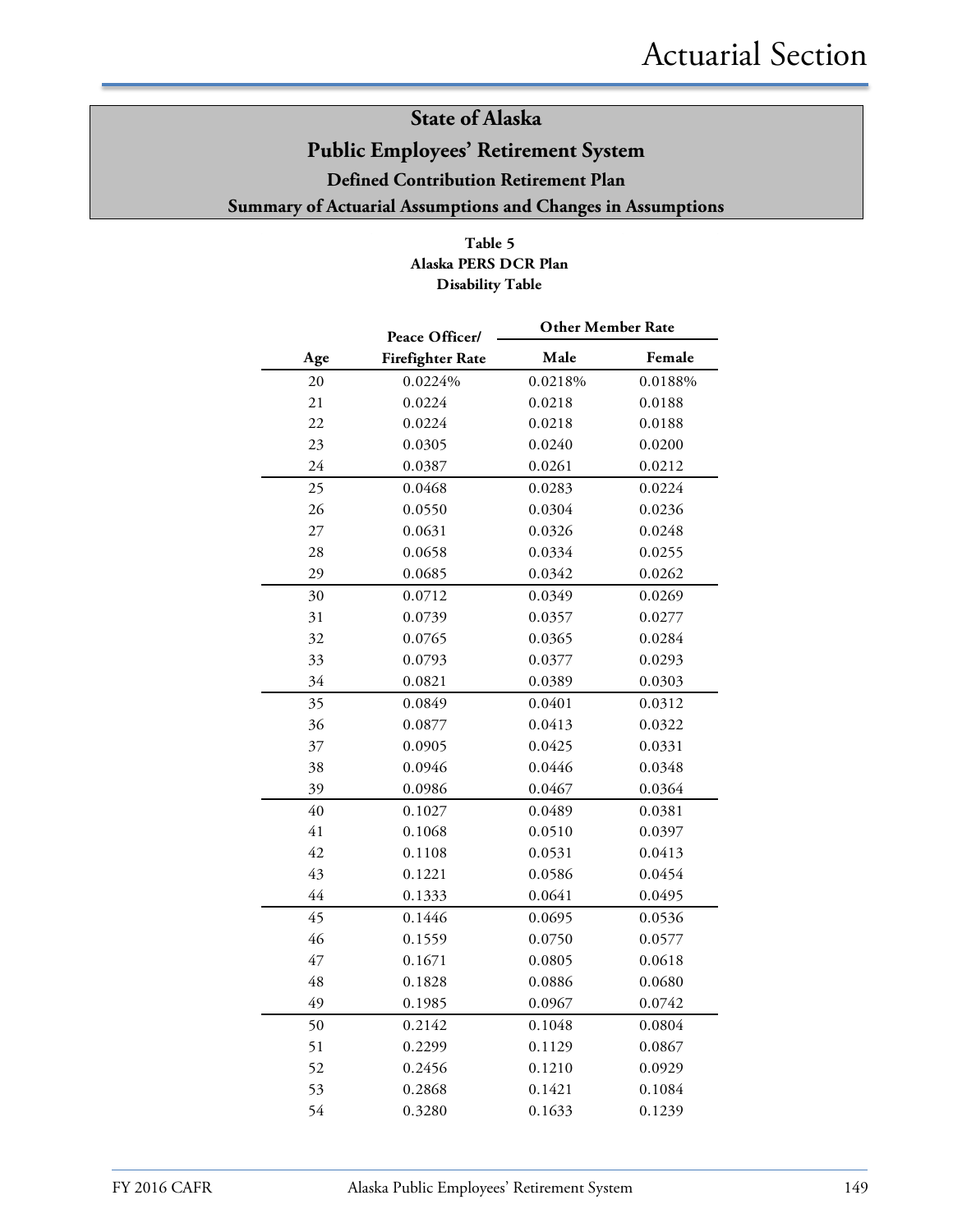### **Table 6 Alaska PERS DCR Plan Retirement Table**

| Age       | Rate   |
|-----------|--------|
| $\leq 50$ | 2.00%  |
| 51        | 2.00   |
| 52        | 2.00   |
| 53        | 2.00   |
| 54        | 2.00   |
| 55        | 3.00   |
| 56        | 3.00   |
| 57        | 3.00   |
| 58        | 3.00   |
| 59        | 3.00   |
| 60        | 5.00   |
| 61        | 5.00   |
| 62        | 10.00  |
| 63        | 5.00   |
| 64        | 5.00   |
| 65        | 25.00  |
| 66        | 25.00  |
| 67        | 25.00  |
| 68        | 20.00  |
| 69        | 20.00  |
| 70        | 100.00 |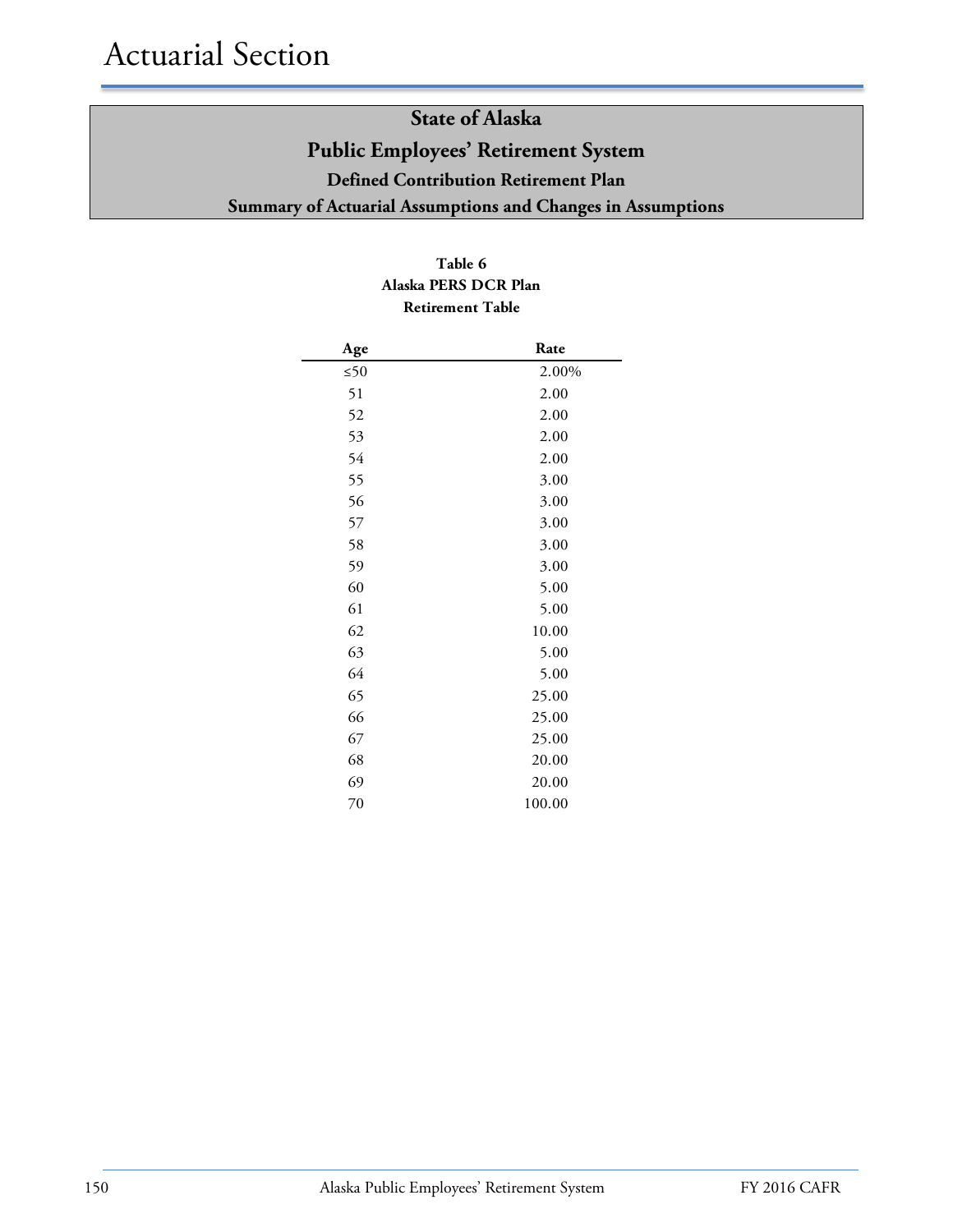| <b>Public Employees' Retirement System</b><br><b>Defined Contribution Retirement Plan</b><br>Occupational Death and Disability and Retiree Medical Benefits<br>Funding Excess/(Unfunded Liability)<br>(In thousands) |                                             |                                  |                                                         |                     |  |  |
|----------------------------------------------------------------------------------------------------------------------------------------------------------------------------------------------------------------------|---------------------------------------------|----------------------------------|---------------------------------------------------------|---------------------|--|--|
| <b>Actuarial</b><br><b>Valuation Year</b><br><b>Ended June 30</b>                                                                                                                                                    | <b>Occupational Death</b><br>and Disability | <b>Retiree</b><br><b>Medical</b> | Total<br><b>Funding Excess/ (Unfunded</b><br>Liability) | <b>Funded Ratio</b> |  |  |
| 2008                                                                                                                                                                                                                 | \$1,046                                     | \$943                            | \$<br>1,989                                             | 198.6%              |  |  |
| 2009                                                                                                                                                                                                                 | 2,735                                       | 1,562                            | 4,297                                                   | 199.6               |  |  |
| 2010                                                                                                                                                                                                                 | 3,386                                       | 1,460                            | 4,846                                                   | 171.1               |  |  |
| 2011                                                                                                                                                                                                                 | 5,100                                       | 707                              | 5,807                                                   | 143.8               |  |  |
| 2012                                                                                                                                                                                                                 | 6,730                                       | (28, 736)                        | (22,006)                                                | 53.1                |  |  |
| 2013                                                                                                                                                                                                                 | 7,770                                       | (39, 946)                        | (32,176)                                                | 49.6                |  |  |
| 2014                                                                                                                                                                                                                 | 11,368                                      | (23,751)                         | (12, 383)                                               | 77.0                |  |  |
| 2015                                                                                                                                                                                                                 | 13,965                                      | (14, 495)                        | (530)                                                   | 99.2                |  |  |

**8-YEAR TREND OF FUNDING EXCESS/(UNFUNDED) LIABILITY (In thousands)**

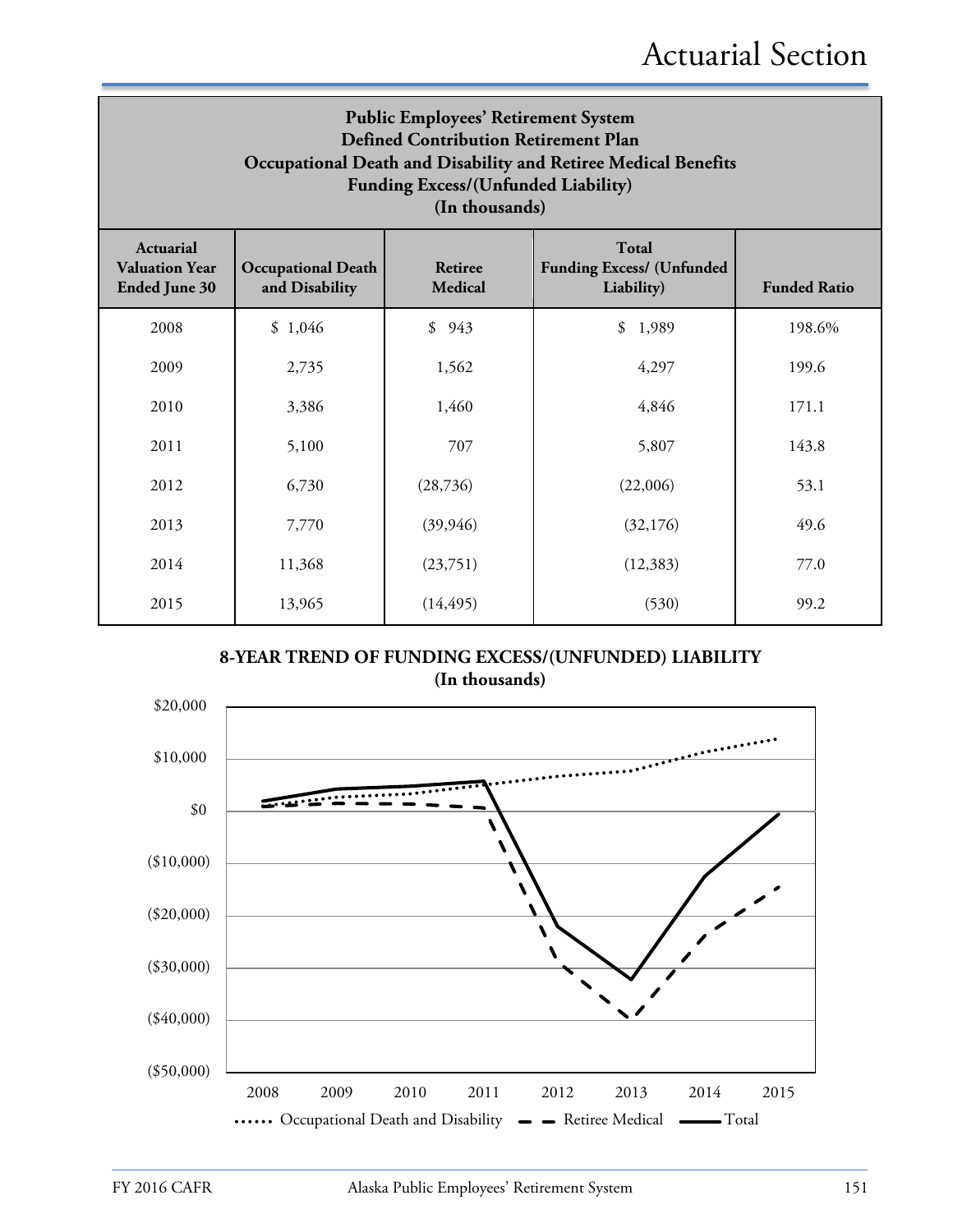| <b>Public Employees' Retirement System</b><br><b>Defined Contribution Retirement Plan</b><br>Occupational Death and Disability and Retiree Medical Benefits<br><b>Employer Contribution Rates</b> |                                                                      |                                                                |        |                                  |                                        |        |                                  |        |
|---------------------------------------------------------------------------------------------------------------------------------------------------------------------------------------------------|----------------------------------------------------------------------|----------------------------------------------------------------|--------|----------------------------------|----------------------------------------|--------|----------------------------------|--------|
|                                                                                                                                                                                                   |                                                                      |                                                                |        | <b>Actuarially Determined</b>    |                                        |        |                                  |        |
|                                                                                                                                                                                                   |                                                                      | Occupational<br><b>Death and Disability</b>                    |        |                                  | <b>Total</b><br><b>Annual Required</b> |        | <b>Adopted</b>                   |        |
| <b>Fiscal</b><br>Year                                                                                                                                                                             | <b>Actuarial</b><br><b>Valuation</b><br><b>Year Ended</b><br>June 30 | Peace<br>Officer/<br>Firefighter                               | Others | <b>Retiree</b><br><b>Medical</b> | Peace<br>Officer/<br>Firefighter       | Others | Peace<br>Officer/<br>Firefighter | Others |
| 2009                                                                                                                                                                                              | N/A                                                                  | 1.33%                                                          | 0.58%  | 0.99%                            | 2.32%                                  | 1.57%  | 2.32%                            | 1.57%  |
| 2010                                                                                                                                                                                              | 2007                                                                 | 1.33                                                           | 0.30   | 0.83                             | 2.16                                   | 1.13   | 2.16                             | 1.13   |
| 2011                                                                                                                                                                                              | 2008                                                                 | 1.18                                                           | 0.31   | 0.55                             | 1.73                                   | 0.86   | 1.73                             | 0.86   |
| 2012                                                                                                                                                                                              | 2009                                                                 | 0.97                                                           | 0.11   | 0.51                             | 1.48                                   | 0.62   | 1.48                             | 0.62   |
| 2013                                                                                                                                                                                              | 2010                                                                 | 0.99                                                           | 0.14   | 0.48                             | 1.47                                   | 0.62   | 1.47                             | 0.62   |
| 2014                                                                                                                                                                                              | 2011                                                                 | 1.14                                                           | 0.20   | 0.48                             | 1.62                                   | 0.68   | 1.62                             | 0.68   |
| 2015                                                                                                                                                                                              | 2012                                                                 | 1.06                                                           | 0.22   | 1.66                             | 2.72                                   | 1.88   | 2.72                             | 1.88   |
| 2016                                                                                                                                                                                              | 2013                                                                 | 1.05                                                           | 0.22   | 1.68                             | 2.73                                   | 1.90   | 2.73                             | 1.90   |
| 2017                                                                                                                                                                                              | 2014                                                                 | 0.49                                                           | 0.17   | 1.18                             | 1.67                                   | 1.35   | 1.67                             | 1.35   |
| 2018                                                                                                                                                                                              | 2015                                                                 | 0.43<br>0.16<br>1.03<br>1.46<br>1.19<br>1.46<br>1.19           |        |                                  |                                        |        |                                  |        |
|                                                                                                                                                                                                   |                                                                      | Valuations are used to set contribution rates in future years. |        |                                  |                                        |        |                                  |        |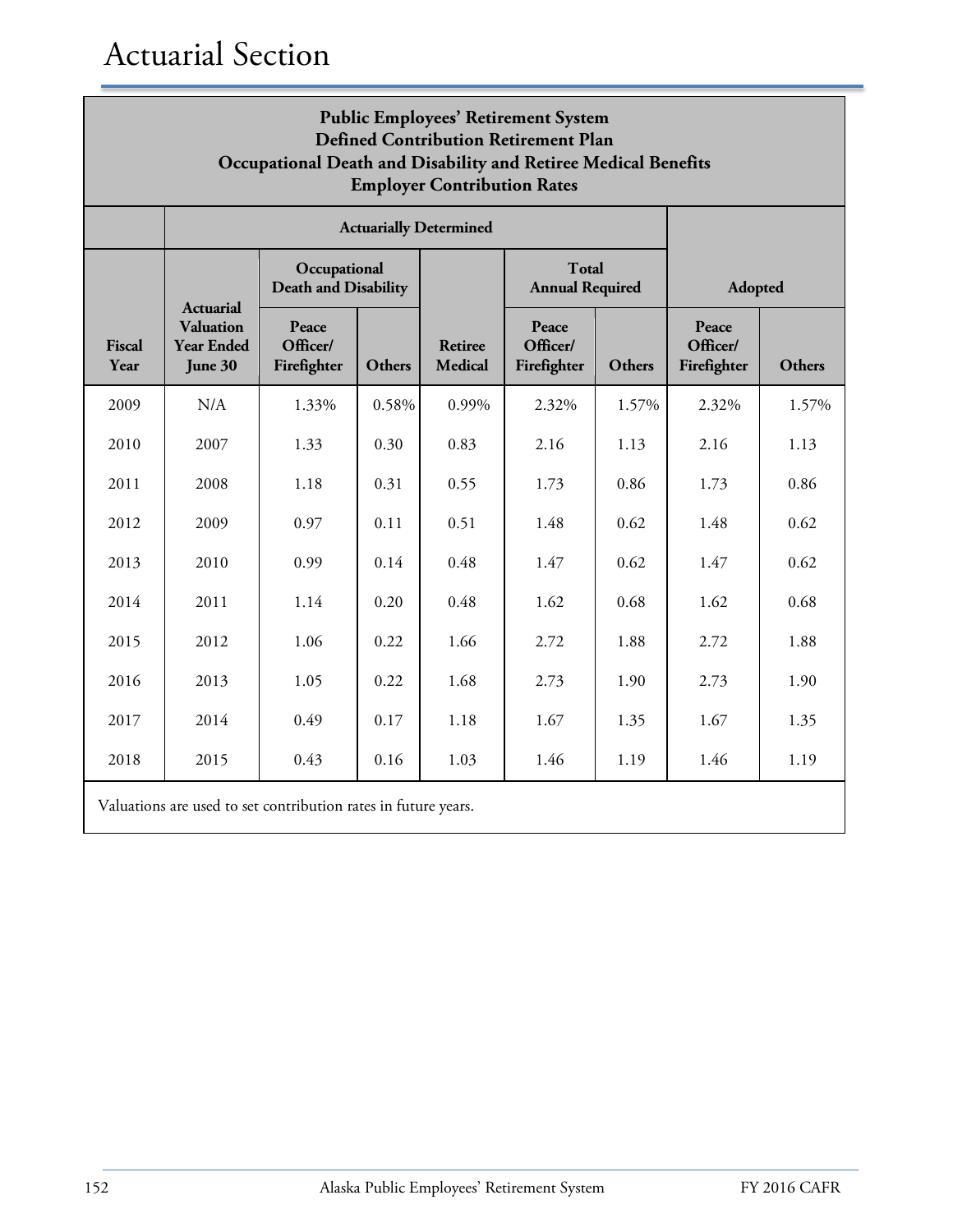| <b>Public Employees' Retirement System</b><br><b>Defined Contribution Retirement Plan</b><br>Occupational Death and Disability and Retiree Medical Benefits<br><b>Schedule of Active Member Valuation Data</b> |        |                                          |                               |                                                              |                                                |  |
|----------------------------------------------------------------------------------------------------------------------------------------------------------------------------------------------------------------|--------|------------------------------------------|-------------------------------|--------------------------------------------------------------|------------------------------------------------|--|
| <b>Valuation</b><br>Date                                                                                                                                                                                       | Number | <b>Annual Earnings</b><br>(In thousands) | Annual<br>Average<br>Earnings | Percent<br>Increase/<br>(Decrease) in<br>Average<br>Earnings | Number of<br>Participating<br><b>Employers</b> |  |
| June 30, 2015                                                                                                                                                                                                  | 17,098 | \$945,496                                | \$55,299                      | 1.9%                                                         | 159                                            |  |
| June 30, 2014                                                                                                                                                                                                  | 15,800 | 857,150                                  | 54,250                        | 3.7                                                          | 159                                            |  |
| June 30, 2013                                                                                                                                                                                                  | 14,316 | 748,658                                  | 52,295                        | 4.7                                                          | 159                                            |  |
| June 30, 2012                                                                                                                                                                                                  | 12,597 | 629,128                                  | 49,943                        | 4.5                                                          | 160                                            |  |
| June 30, 2011                                                                                                                                                                                                  | 10,965 | 524,088                                  | 47,796                        | 4.8                                                          | 160                                            |  |
| June 30, 2010                                                                                                                                                                                                  | 9,232  | 421,187                                  | 45,622                        | 5.4                                                          | 160                                            |  |
| June 30, 2009                                                                                                                                                                                                  | 7,256  | 314,118                                  | 43,291                        | 7.2                                                          | 160                                            |  |
| June 30, 2008                                                                                                                                                                                                  | 5,052  | 203,955                                  | 40,371                        | 8.1                                                          | 159                                            |  |
| June 30, 2007                                                                                                                                                                                                  | 2,827  | 105,611                                  | 37,358                        |                                                              | 160                                            |  |
| June 30, 2006                                                                                                                                                                                                  |        |                                          |                               |                                                              |                                                |  |

Total and average annual earnings ("valuation pay") are the annualized earnings for the fiscal year ending on the valuation date.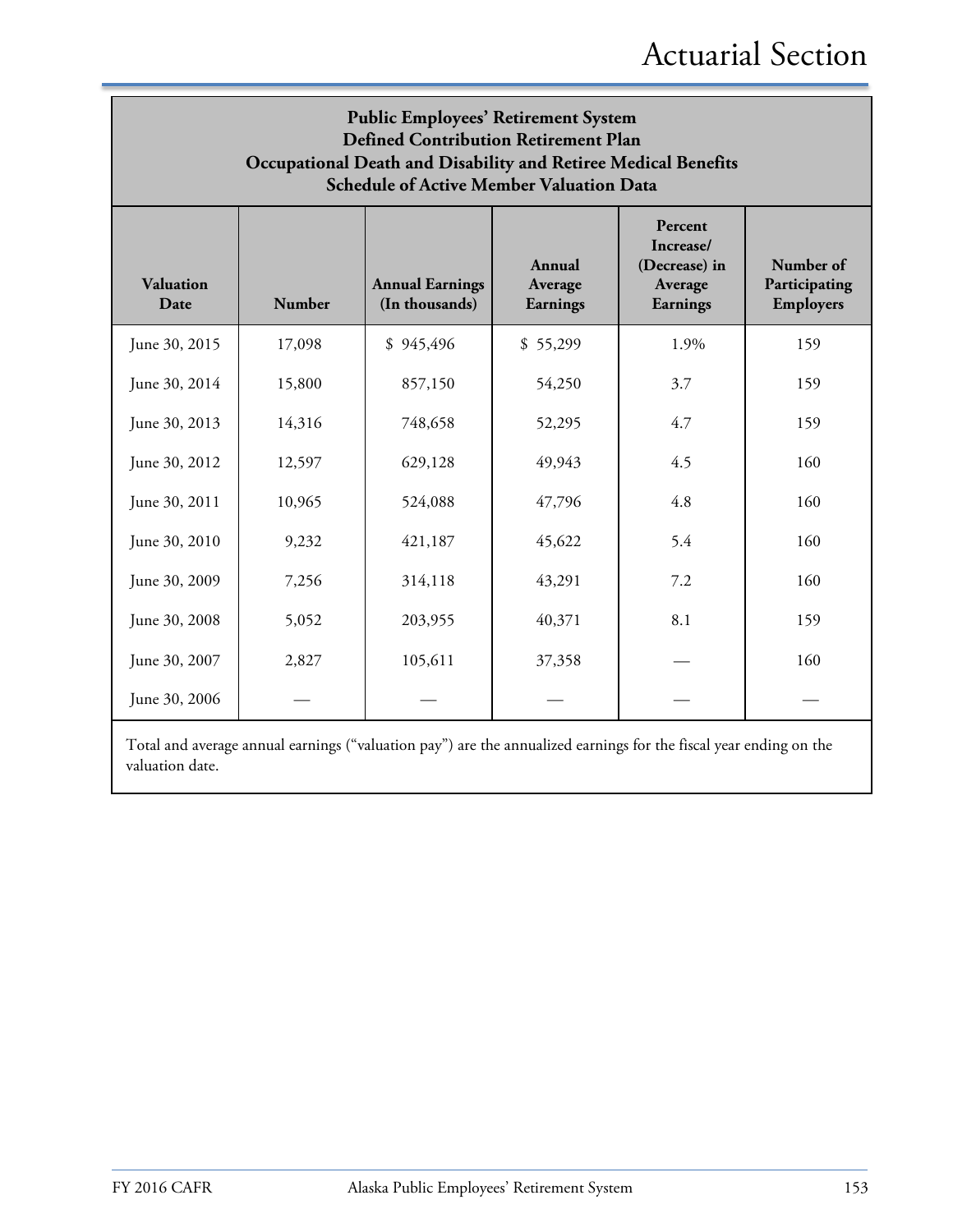| <b>Public Employees' Retirement System</b><br><b>Defined Contribution Retirement Plan</b><br><b>Occupational Death and Disability Solvency Test</b><br>(In thousands) |                                              |                                                                                     |                                    |                                                        |        |                                                                    |        |
|-----------------------------------------------------------------------------------------------------------------------------------------------------------------------|----------------------------------------------|-------------------------------------------------------------------------------------|------------------------------------|--------------------------------------------------------|--------|--------------------------------------------------------------------|--------|
|                                                                                                                                                                       |                                              | <b>Occupational Death and Disability</b><br><b>Aggregate Accrued Liability For:</b> |                                    |                                                        |        | <b>Portion of Accrued Liabilities</b><br><b>Covered by Assets:</b> |        |
|                                                                                                                                                                       | (1)                                          | (2)                                                                                 | (3)<br>Active<br><b>Members</b>    | Occupational<br>Death and                              |        |                                                                    |        |
| <b>Valuation</b><br>Date                                                                                                                                              | <b>Active Member</b><br><b>Contributions</b> | <b>Inactive</b><br><b>Members</b>                                                   | (Employer-<br>Financed<br>Portion) | <b>Disability</b><br><b>Valuation</b><br><b>Assets</b> | (1)    | (2)                                                                | (3)    |
| June 30, 2015                                                                                                                                                         | $\frac{\text{I}}{\text{I}}$                  | $\frac{\text{I}}{\text{I}}$                                                         | \$5,049                            | \$19,014                                               | 100.0% | 100.0%                                                             | 100.0% |
| June 30, 2014 <sup>1</sup>                                                                                                                                            |                                              |                                                                                     | 3,627                              | 14,995                                                 | 100.0  | 100.0                                                              | 100.0  |
| June 30, 2013                                                                                                                                                         |                                              |                                                                                     | 3,603                              | 11,373                                                 | 100.0  | 100.0                                                              | 100.0  |
| June 30, 2012                                                                                                                                                         |                                              |                                                                                     | 2,412                              | 9,142                                                  | 100.0  | 100.0                                                              | 100.0  |
| June 30, 2011                                                                                                                                                         |                                              |                                                                                     | 1,949                              | 7,049                                                  | 100.0  | 100.0                                                              | 100.0  |
| June 30, 2010 <sup>1</sup>                                                                                                                                            |                                              |                                                                                     | 853                                | 4,801                                                  | 100.0  | 100.0                                                              | 100.0  |
| June 30, 2009 <sup>1</sup>                                                                                                                                            |                                              |                                                                                     | 403                                | 3,138                                                  | 100.0  | 100.0                                                              | 100.0  |
| June 30, 2008                                                                                                                                                         |                                              |                                                                                     | 242                                | 1,288                                                  | 100.0  | 100.0                                                              | 100.0  |
| June 30, 2007                                                                                                                                                         |                                              |                                                                                     | 48                                 | 188                                                    | 100.0  | 100.0                                                              | 100.0  |
| June 30, 2006                                                                                                                                                         |                                              |                                                                                     |                                    |                                                        | N/A    | N/A                                                                | N/A    |
| <sup>1</sup> Change in Assumptions                                                                                                                                    |                                              |                                                                                     |                                    |                                                        |        |                                                                    |        |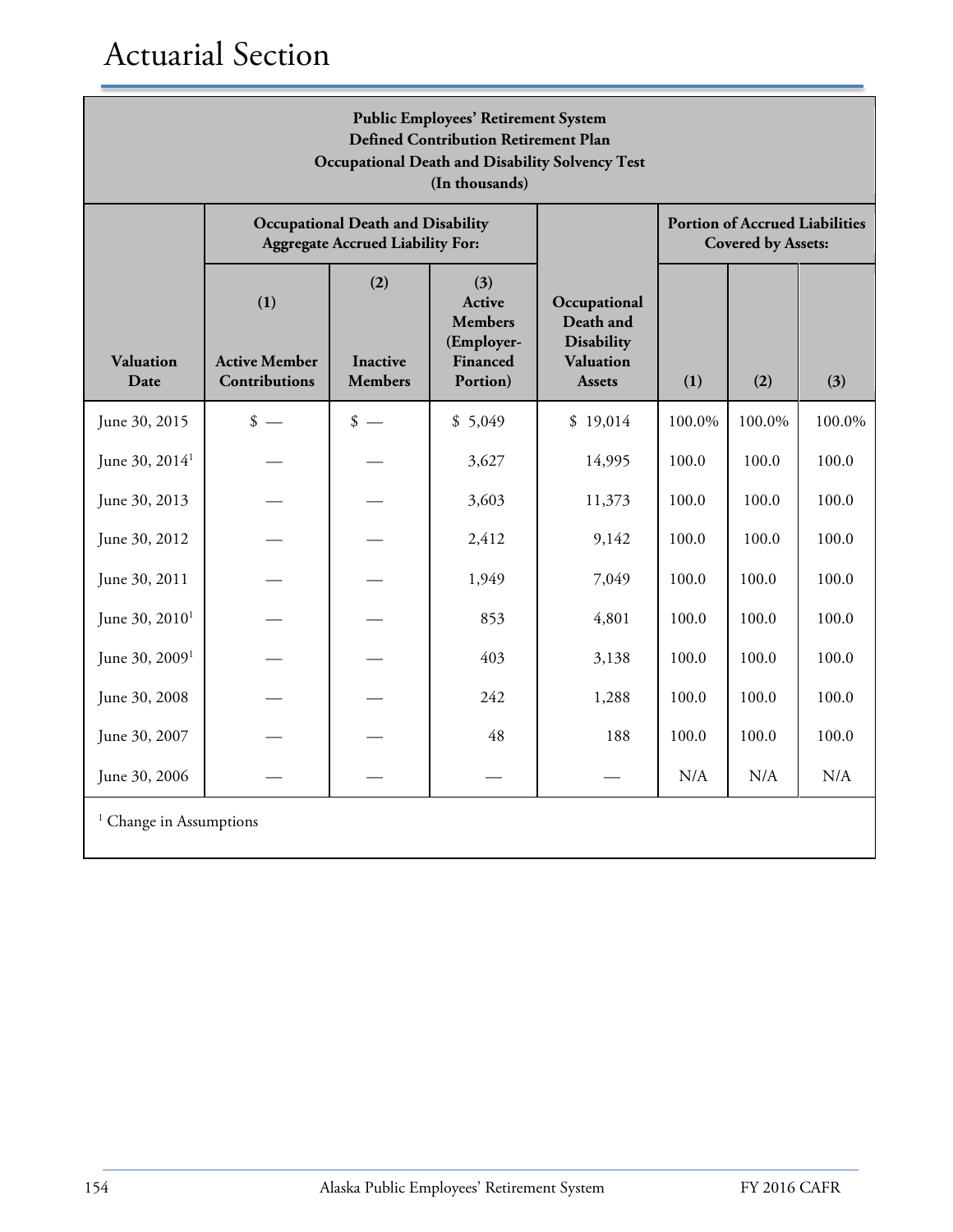| <b>Public Employees' Retirement System</b><br><b>Defined Contribution Retirement Plan</b><br><b>Retiree Medical Solvency Test</b><br>(In thousands) |                                                     |                                                                   |                                                                       |                                                                |        |                                                                       |       |
|-----------------------------------------------------------------------------------------------------------------------------------------------------|-----------------------------------------------------|-------------------------------------------------------------------|-----------------------------------------------------------------------|----------------------------------------------------------------|--------|-----------------------------------------------------------------------|-------|
|                                                                                                                                                     |                                                     | <b>Retiree Medical</b><br><b>Aggregate Accrued Liability For:</b> |                                                                       |                                                                |        | <b>Portion of Accrued</b><br>Liabilities<br><b>Covered by Assets:</b> |       |
| <b>Valuation</b><br>Date                                                                                                                            | (1)<br><b>Active Member</b><br><b>Contributions</b> | (2)<br><b>Inactive</b><br><b>Members</b>                          | (3)<br>Active<br><b>Members</b><br>(Employer-<br>Financed<br>Portion) | Retiree<br><b>Medical</b><br><b>Valuation</b><br><b>Assets</b> | (1)    | (2)                                                                   | (3)   |
| June 30, 2015                                                                                                                                       | $\frac{\text{I}}{\text{I}}$                         | $\frac{\text{I}}{\text{I}}$                                       | \$66,473                                                              | \$44,188                                                       | 100.0% | 100.0%                                                                | 66.5% |
| June 30, 2014 <sup>1</sup>                                                                                                                          |                                                     |                                                                   | 50,217                                                                | 26,466                                                         | 100.0  | 100.0                                                                 | 52.7  |
| June 30, 2013                                                                                                                                       |                                                     |                                                                   | 60,282                                                                | 20,336                                                         | 100.0  | 100.0                                                                 | 33.7  |
| June 30, 2012 <sup>1</sup>                                                                                                                          |                                                     |                                                                   | 44,509                                                                | 15,773                                                         | 100.0  | 100.0                                                                 | 35.4  |
| June 30, 2011                                                                                                                                       |                                                     |                                                                   | 11,302                                                                | 12,009                                                         | 100.0  | 100.0                                                                 | 100.0 |
| June 30, 2010 <sup>1</sup>                                                                                                                          |                                                     |                                                                   | 7,185                                                                 | 8,767                                                          | 100.0  | 100.0                                                                 | 100.0 |
| June 30, 2009 <sup>1</sup>                                                                                                                          |                                                     |                                                                   | 3,913                                                                 | 5,475                                                          | 100.0  | 100.0                                                                 | 100.0 |
| June 30, 2008 <sup>1</sup>                                                                                                                          |                                                     |                                                                   | 1,776                                                                 | 2,719                                                          | 100.0  | 100.0                                                                 | 100.0 |
| June 30, 2007                                                                                                                                       |                                                     |                                                                   | 711                                                                   | 1,067                                                          | 100.0  | 100.0                                                                 | 100.0 |
| June 30, 2006                                                                                                                                       |                                                     |                                                                   |                                                                       |                                                                | N/A    | N/A                                                                   | N/A   |

Retiree medical liabilities are calculated using the funding assumptions (i.e., funding investment return and net of Medicare Part D subsidy).

<sup>1</sup> Change in Assumptions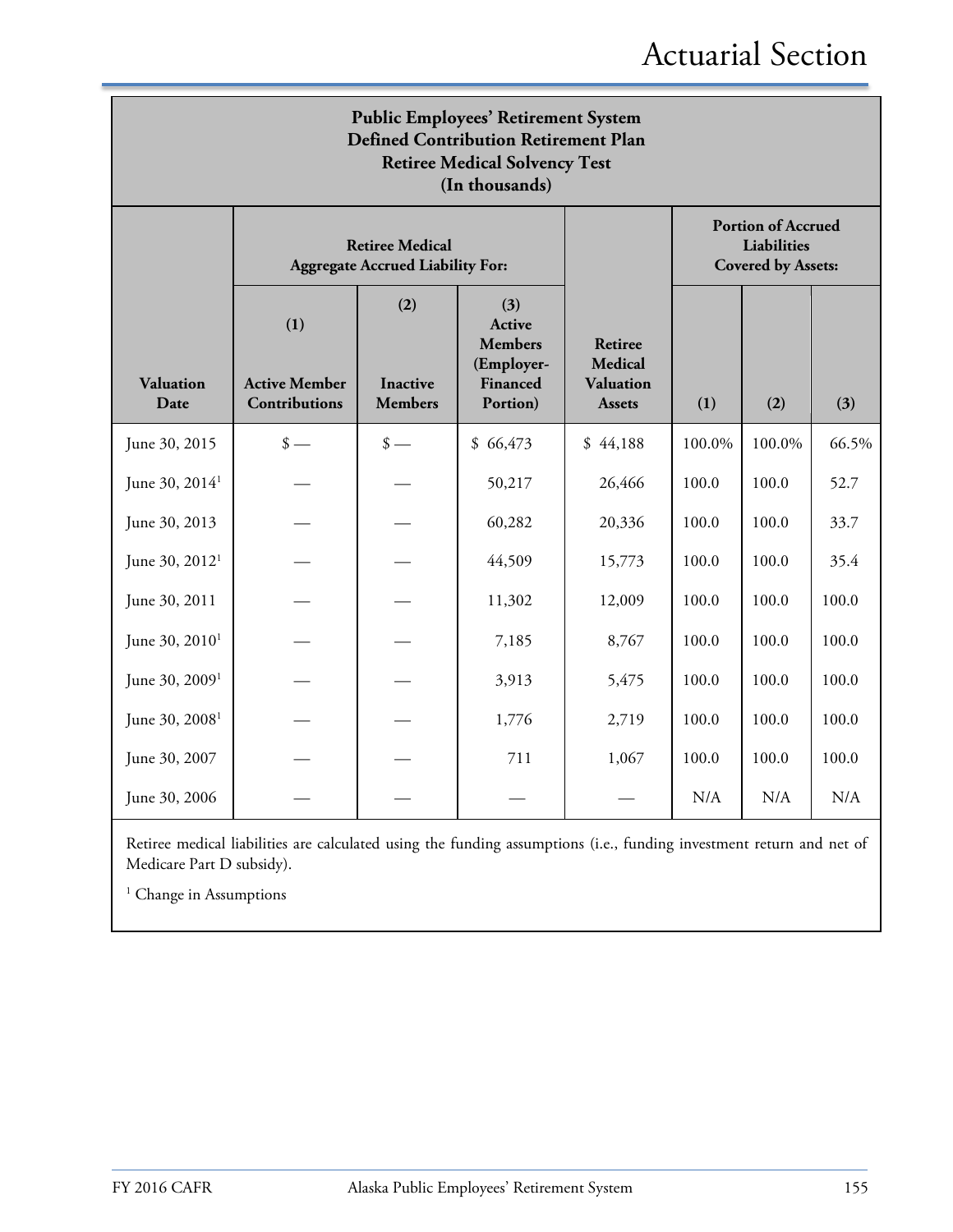### **State of Alaska Public Employees' Retirement System Defined Contribution Retirement Plan Summary of Plan Provisions and Changes in Plan Provisions**

### **1. Effective Date**

July 1, 2006, with amendments through June 30, 2015.

#### **2. Administration of Plan**

The Commissioner of Administration or the Commissioner's designee is the administrator of the Plan. The Attorney General of the state is the legal counsel for the Plan and shall advise the administrator and represent the Plan in legal proceedings.

The Alaska Retirement Management Board prescribes policies, adopts regulations, invests the funds, and performs other activities necessary to carry out the provisions of the Plan.

#### **3. Employers Included**

Currently there are 159 employers participating in the PERS DCR Plan, including the State of Alaska, and 158 political subdivisions and public organizations.

#### **4. Membership**

An employee of a participating employer who first enters service on or after July 1, 2006, or a member of the defined benefit plan who works for an employer who began participation on or after July 1, 2006, and meets the following criteria is a participant in the Plan:

- Permanent full-time or part-time employees of the State of Alaska, participating political subdivisions or public organizations. An employee must be regularly scheduled to work 30 or more hours per week to be considered full-time by the PERS. An employee must be regularly scheduled to work 15 or more hours per week but less than 30 hours to be considered a part-time employee for PERS purposes.
- Elected state officials.
- Elected municipal officials who are compensated and receive at least \$2,001.00 per month.

Members can convert to the DCR Plan if they are an eligible nonvested member of the PERS defined benefit plan whose employer consents to transfers to the defined contribution plan and they elect to transfer his or her account balance to the PERS DCR.

#### **5. Member Contributions**

Other than the member-paid premiums show on the next page, there are no member contributions for the occupational death & disability and retiree medical benefits.

#### **6. Retiree Medical Benefits**

• Member must retire directly from the plan to be eligible for retiree medical coverage. Normal retirement eligibility is the earlier of a) 30 years of service for Others members and 25 years of service for Peace Officer/Firefighter members, or b) Medicare eligible and 10 years of service.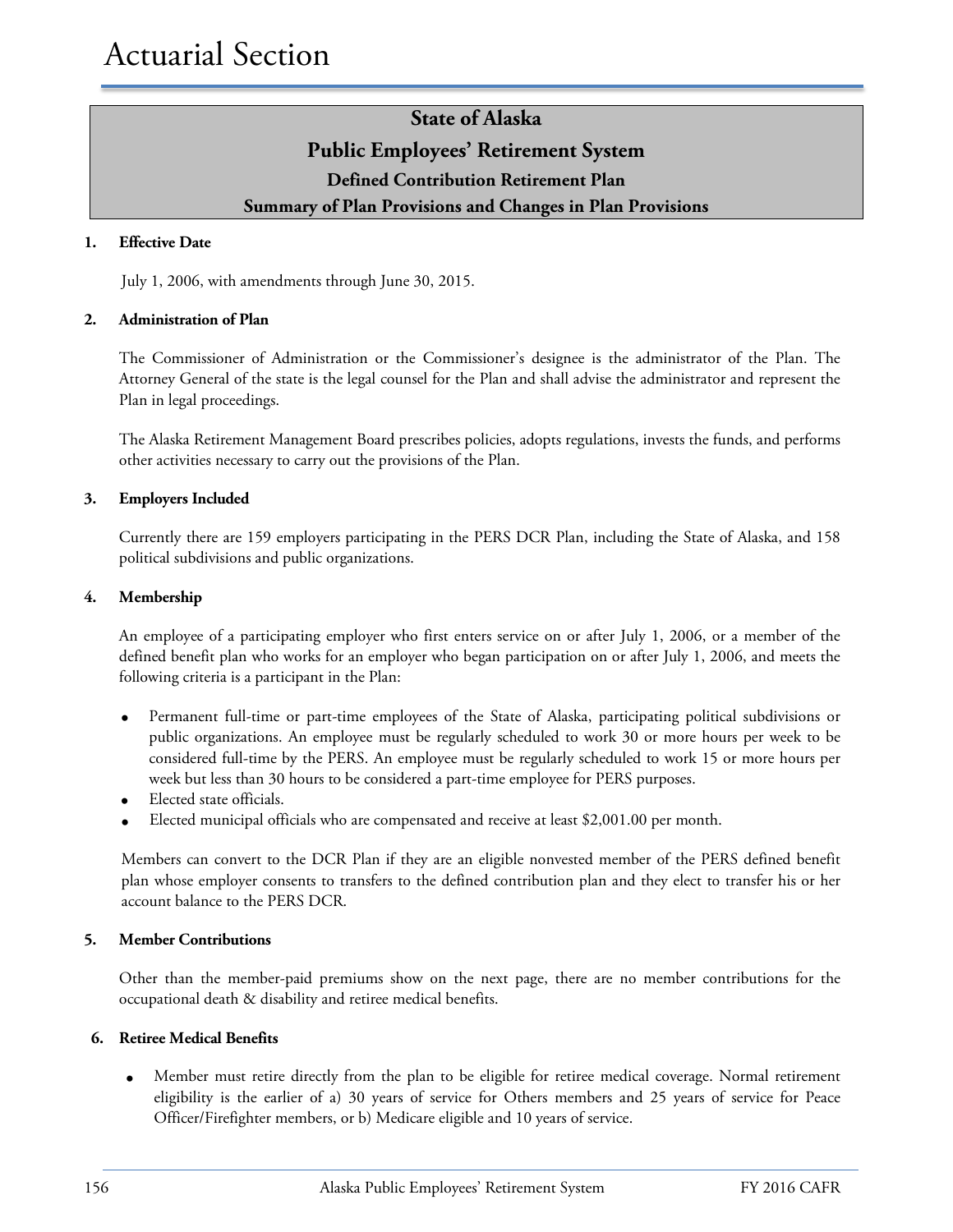### **State of Alaska**

### **Public Employees' Retirement System**

**Defined Contribution Retirement Plan**

### **Summary of Plan Provisions and Changes in Plan Provisions**

- No retiree medical benefits are provided until normal retirement eligibility. The member's premium is 100% until the member is Medicare eligible. The member's premium for dependent coverage is 100% until both the member and dependent are Medicare eligible.
- Coverage cannot be denied except for failure to pay premium.
- Members who are receiving disability benefits or survivors who are receiving monthly survivor benefits are not eligible until the member meets, or would have met if he/she had lived, the normal retirement eligibility requirements.
- The following is an illustration of the potential medical benefits to be offered. The State Department of Administration has not yet established the provisions of the medical plan to be offered to PERS DCR retirees. An updated design is expected to be determined in 2016. The plan description below is used for valuation purposes and is based on prior communications with the Department of Administration.

| Plan Feature                           | <b>Member Cost Share</b><br>(In-Network)  | <b>Member Cost Share</b><br>(Out-of-Network) |  |  |  |
|----------------------------------------|-------------------------------------------|----------------------------------------------|--|--|--|
| Deductible (single/family)*            | \$250/\$500                               |                                              |  |  |  |
| Coinsurance **                         | 20% after deductible                      | 40% after deductible                         |  |  |  |
| Maximum Out-of-Pocket* (single/family) | \$2,500/\$5,000                           | \$5,000/\$10,000                             |  |  |  |
| <b>Emergency Room Copay</b>            | \$100                                     | \$100                                        |  |  |  |
| Preventive Care                        | 0% benefit limited to \$2,000/member/year |                                              |  |  |  |
| Lifetime Max                           | \$3,000,000 with \$5,000 restore          |                                              |  |  |  |

\* Assumed to increase annually to mitigate impact of healthcare cost trend

\*\* Includes pharmacy benefits

- The plan's coverage is supplemental to Medicare.
- The premium for Medicare-eligible retirees or for Medicare-eligible dependents of Medicare eligible retirees will be based on the member's years of service. The percentage of premium paid by the member is as follows:

|                         | <b>Percent of Premium</b> |
|-------------------------|---------------------------|
| <b>Years of Service</b> | Paid by Member            |
| Less than 15 years      | 30.00%                    |
| $15 - 19$               | 25.00                     |
| $20 - 24$               | 20.00                     |
| $25 - 29$               | 15.00                     |
| 30 years or more        | 10.00                     |

The premium for dependents who are not eligible for Medicare was assumed to be 100%, consistent with that of the retiree.